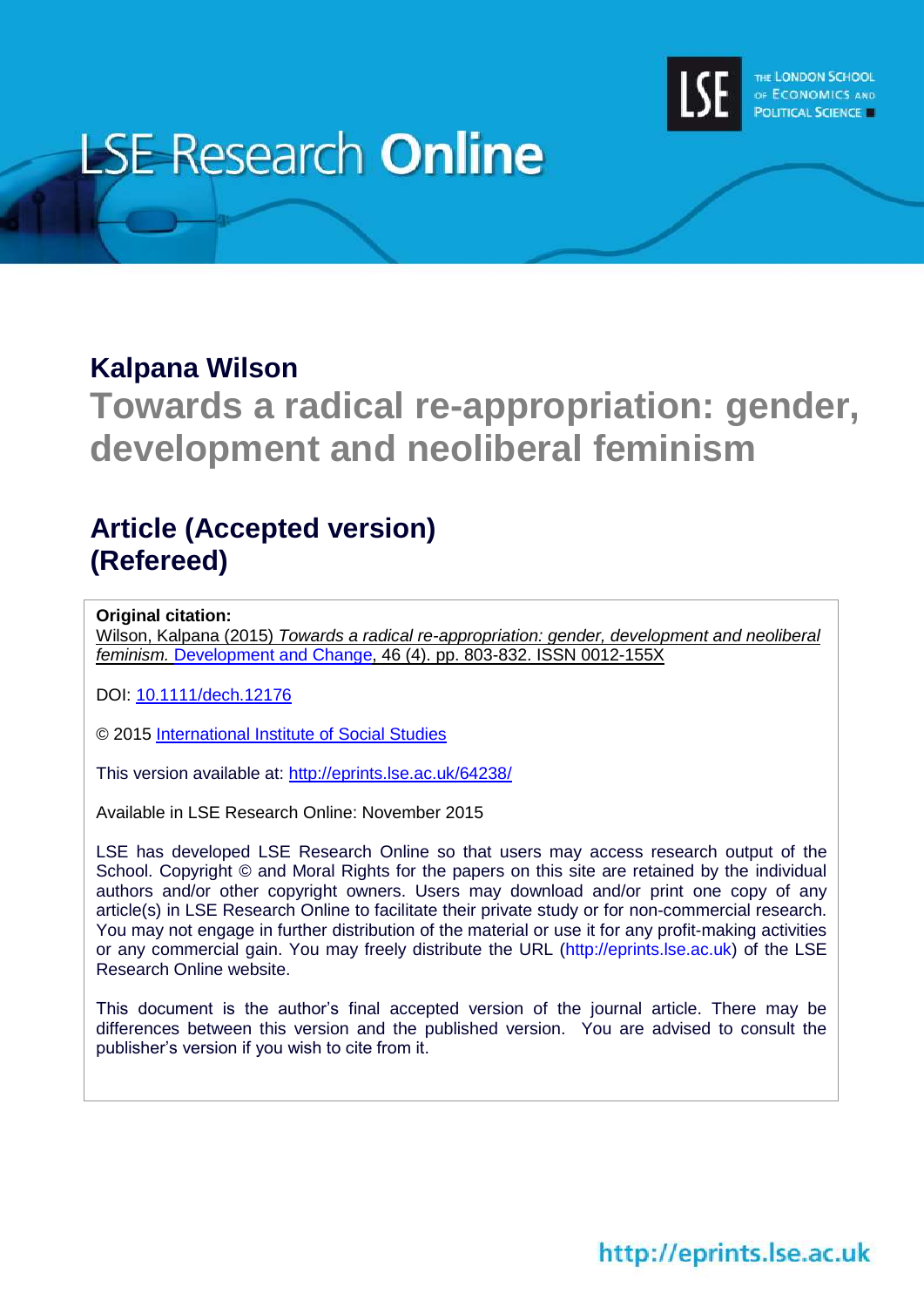#### *Debate*

# **Towards a Radical Re-appropriation: Gender, Development and Neoliberal Feminism**

#### **Kalpana Wilson**

#### **Abstract**

*Tracing a complex trajectory from 'liberal' to 'neoliberal' feminism in development, this article argues that approaches to gender which are currently being promoted within neoliberal development frameworks, while often characterised as 'instrumentalizing' gender equality, in fact rely upon, extend and deepen gendered inequalities in order to sustain and strengthen processes of global capital accumulation in several ways. This is explored through development discourses and practices relating to microfinance, reproductive rights and adolescent girls. Drawing on examples from India, the article goes on to reflect on experiences of collective movements in which the assumptions underpinning this 'Gender Equality as Smart Economics' approach are challenged. Finally, it highlights several concepts associated with Marxist, Black, Postcolonial and Queer feminisms and underlines their importance to projects seeking to critically redefine development, arguing for a radical reappropriation of gender in this context.*

'Greater gender equality can enhance productivity, improve development outcomes for future generations, and make institutions function better' - World Bank report on 'Investing in women's reproductive health' (Grépin and Klugman, 2013:3)

**'**It was observed in this study that in peak period, women agricultural labourers had worked for 14-18 hours (per day) while in lean period it came down to 14-16 hours….The study investigated the leisure time spending of women agricultural labourers ... The interesting part of the study is that the time spent was sometimes non-productive like gossiping, sleeping, playing cards and watching TV... (this time) can otherwise be utilised by making best use of it to earn more and live better'- Report published by the Government of Odisha, India (Mishra, 2008:56)

This article examines the incorporation of gender as an important category within development discourses, structures and practices, with a particular focus on the selective appropriation of elements of feminist thinking within contemporary neoliberal approaches to development. It suggests that characterizations of these current approaches as 'instrumentalizing' gender equality, or as rooted in liberal feminism, are insufficient: in fact,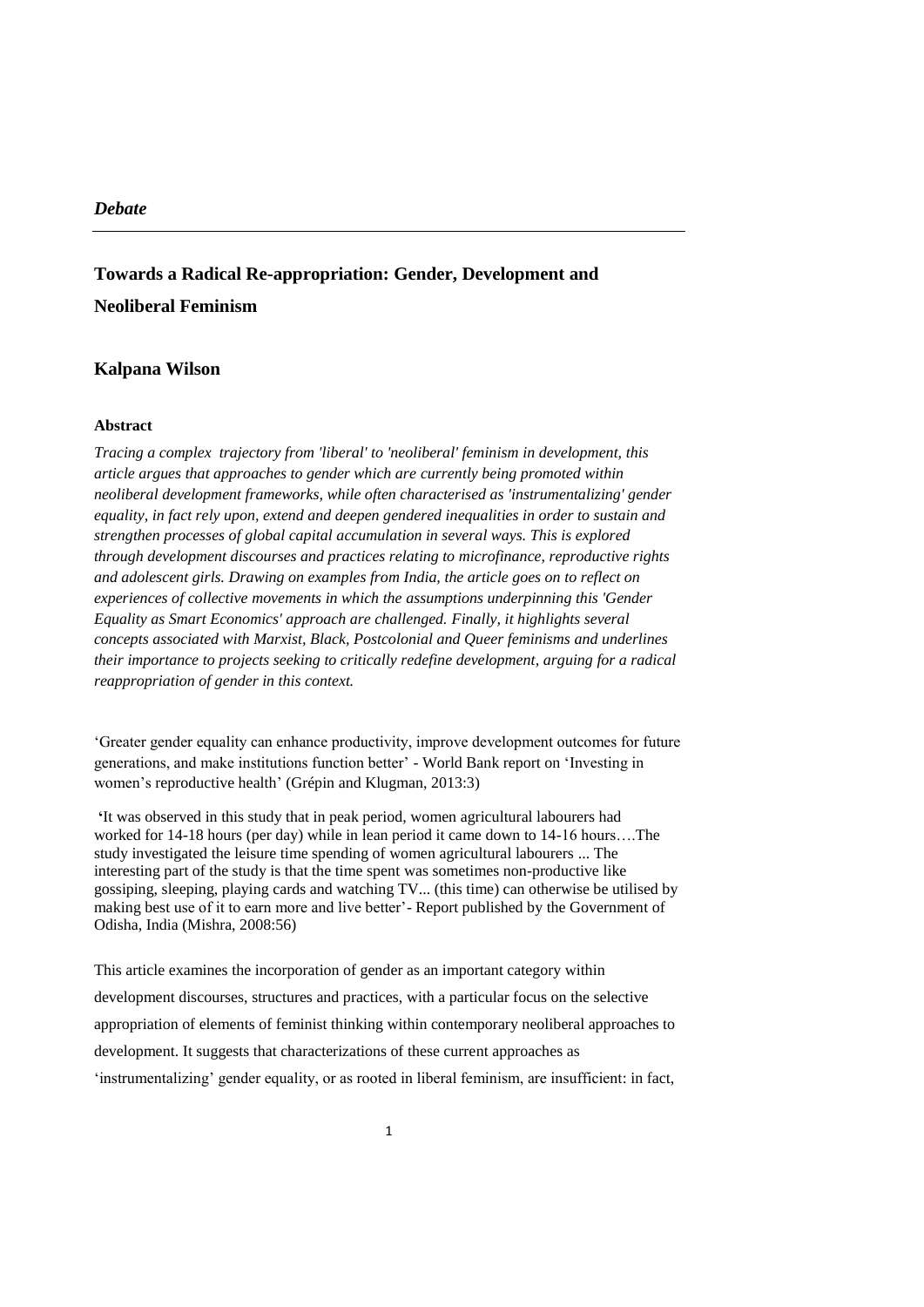these approaches rely on, reinforce and extend unequal gendered structures and relations. It illustrates this through discussion of three important development interventions: microfinance and Self-Help Groups; contemporary population policies; and the current focus on the adolescent girl in the global South as the idealized 'agent' of development. It then considers some examples of collective movements which directly challenge the neoliberal model of development, within which gender relations have been sought to be redefined in ways which make the neoliberal 'Gender Equality as Smart Economics' approach untenable. Foregrounding the historical and ongoing co-existence of multiple feminisms, the paper argues for a need to go beyond critiques of co-option, and highlights the indispensability of key concepts associated in particular with Marxist, Black, Postcolonial and Queer feminisms to projects which seek to critically redefine development.

For the purposes of this article, I treat critical development thinking in two interrelated ways. Firstly, I use it to refer to critique of development itself as a complex of unequal material relationships and processes which structure engagement between the global South and the global North, as well as the primary discursive framework within which these relationships have been constructed for more than sixty years. Development conceptualized in this way is inextricable from the rapidly shifting and mutating operations of global capital, and should be understood in relation to concepts of imperialism and 'race', rather than, as in much development discourse, as an alternative which renders these concepts invisible (Wilson, 2012). At the same time I use the notion of critical development thinking to draw attention to resistance to global capital accumulation and struggles for transformative structural change in these relationships, and to the visions of altogether different forms of development which frequently inform this resistance.

# **FROM LIBERAL TO NEOLIBERAL FEMINISM? HISTORICAL TRAJECTORIES OF GENDER IN DEVELOPMENT**

Standard genealogies of gender and development theory and practice identify two key stages: the drive to include 'women', a previously excluded category within development, leading to the establishment of 'Women in Development' (WID) approaches; and, via Women and Development (WAD), the subsequent replacement of WID by 'Gender and Development'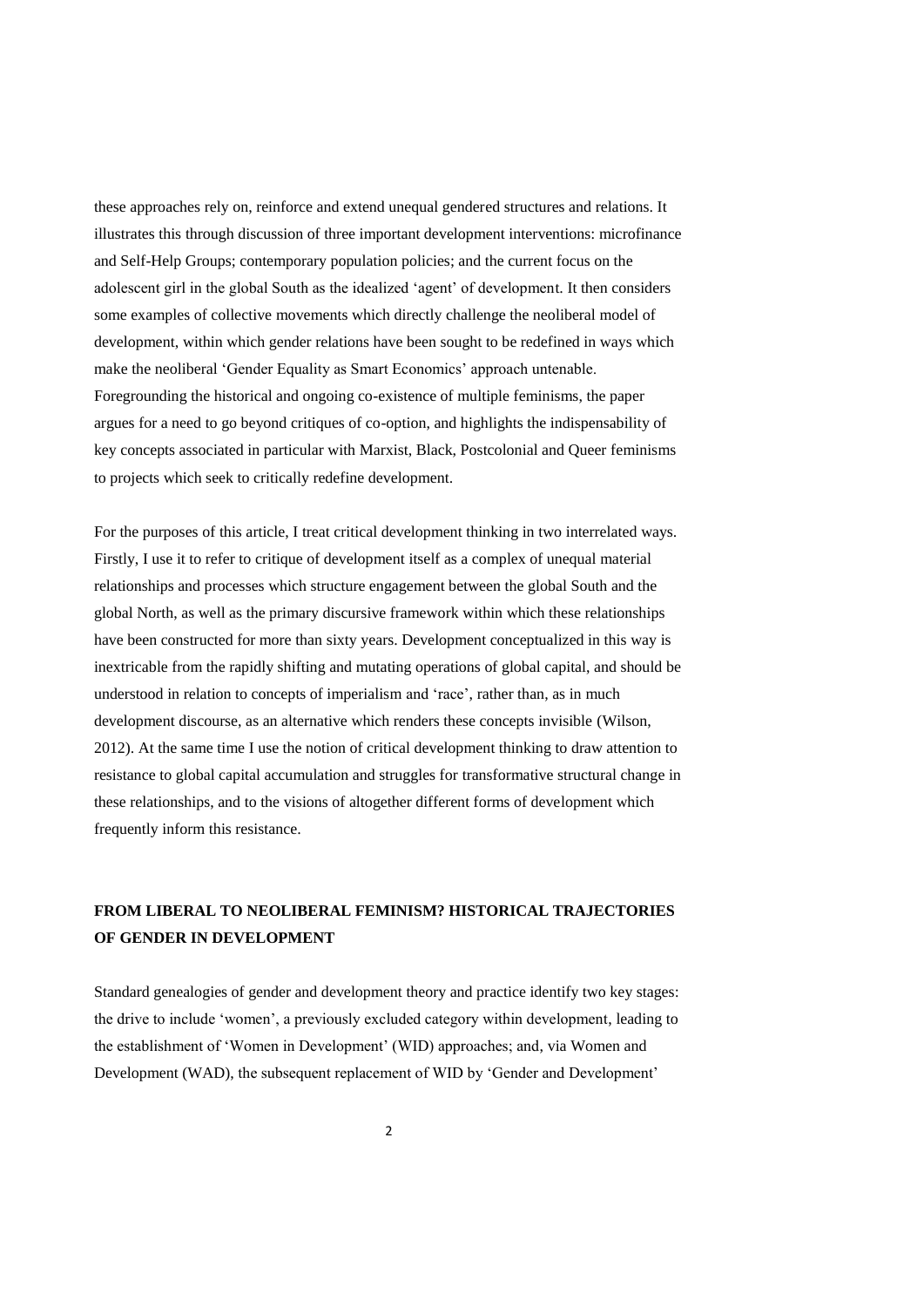(GAD) which shifted the focus from 'women' to unequal gender relations and from demands for inclusion to gendered critiques of development models themselves.<sup>1</sup>

Although this was a period in which contesting models of development struggled for dominance, the focus of initial feminist critiques was the Cold War modernization approach which was integral to the promotion of US economic and geostrategic interests in the global South. Ester Boserup's seminal study *Women's Role in Economic Development* (1970/2007) questioned the way development theory, policy and practice ignored and marginalized women's role as producers. Even in the context of sub-Saharan African farming systems where women played a central part in cultivation, she argued, colonial and post-colonial administrators assumed women's place was in the home. These preconceptions meant that policies such as those relating to the introduction of cash crops and the promotion of new technology in agriculture 'promoted the productivity of male labour' while excluding women.

This notion of exclusion was the starting point for the Women in Development (WID) approach, which combined equity and efficiency arguments to call for women's inclusion in the processes of modernization. WID advocates suggested that prejudice and stereotyping by development planners and employers meant that women were excluded from participating in the productive sphere, where they could prove just as efficient and productive as men. WIDbased initiatives focused on women's education, training and access to technology which would make them more productive and improve their access to the market. In practice this often meant handicrafts and small-scale income-generating projects. As Kabeer (1994) notes, the WID approach is rooted in two interconnected sets of assumptions: those of neo-classical economics in which individuals are utility maximizing and economic growth comes from the exercise of individual choice supported by the institutions of private property and the free market; and those of liberal feminism which emphasizes women's capacity for rational thought and action and seeks equality with men in the public sphere. Thus WID identified discrimination against women within the development process, but did not place it in the context of gendered structures of power, or relate unequal gender relations to those of class, race or imperialism. The challenge to this approach mirrored and extended contradictions within feminist movements globally, in particular the debates between liberal and Marxist

j

 $1$  For a full discussion of the transition from WID, via WAD, to GAD approaches, see Razavi and Miller (1995).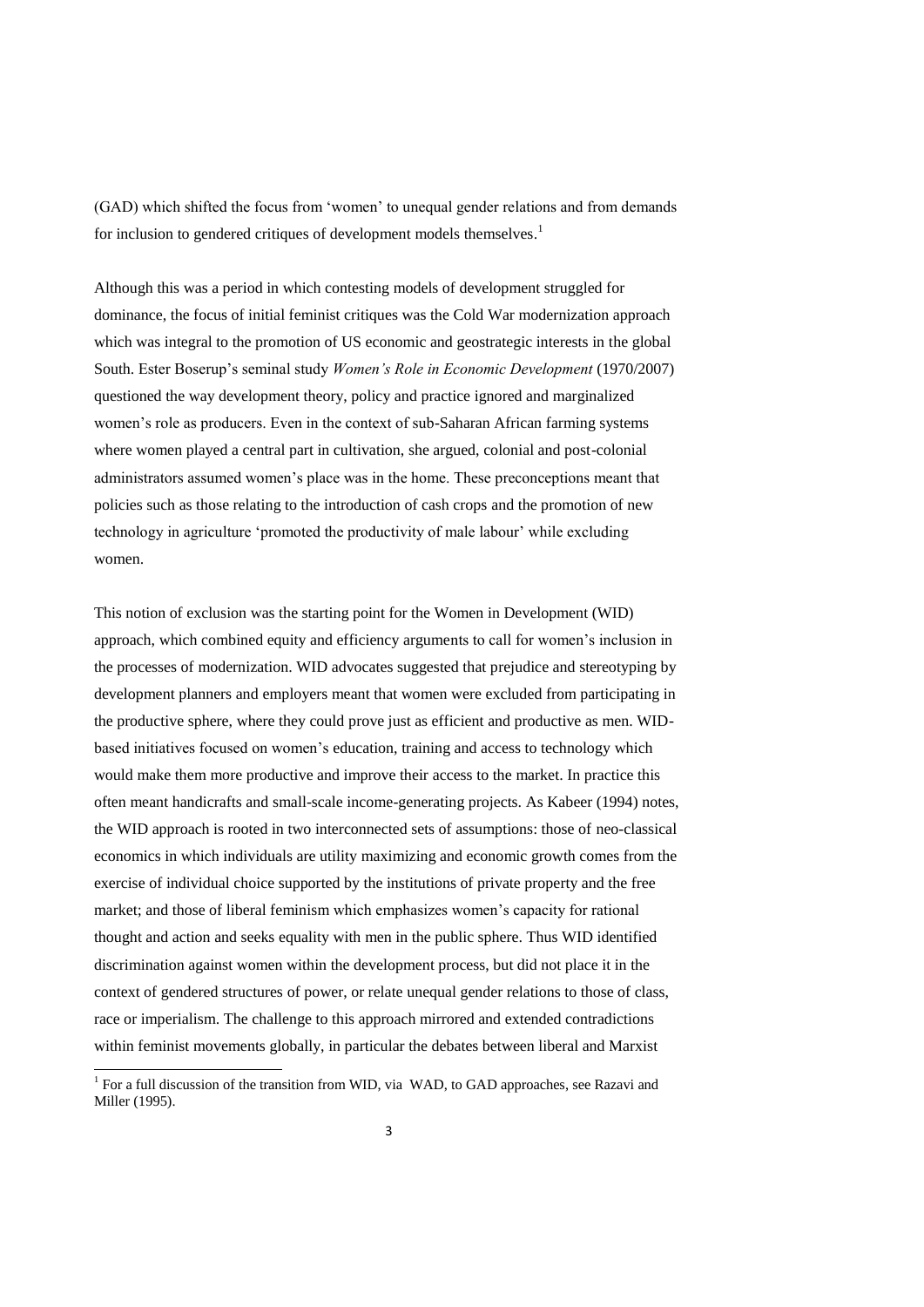feminists, and the critiques which Black feminists in North America and Europe, and feminists located in the global South, were articulating in relation to the dominant narrative of liberation and 'global sisterhood' (Sen and Grown, 1985).

While most mainstream accounts tend to treat the Women and Development (WAD) approach as a necessary detour, which countered WID's embrace of markets with an emphasis on women's exploitation as intrinsic to processes of capitalism and imperialism but failed to sufficiently critique intra-class gender relations (Rathgeber, 1990), this overlooks some of the complexities of WAD. In particular, the analyses of Mies (1982, 1986), drawing on her ground-breaking study of women lace makers in Central India, explored how both local gender relations which constrained women's mobility and global capitalist characterizations of women's work as unproductive 'housework' generated expanded profits for capital on a world scale. As Bair (2010) notes, this foreshadowed some of the key themes of later feminist analysis of globalization and global value chains.

For WAD theorists, then, it was evident that rather than focusing on inclusion of women in processes of capital accumulation, these processes and their gendered implications must be problematized (Beneria and Sen, 1981). The socialist feminists who participated in the groups DAWN (Development Alternative with Women for a New Era) (Sen and Grown, 1985) and Subordination of Women (Razavi and Miller, 1995) agreed with this. But they argued for more detailed attention to the specificities of particular places and times, suggesting that WAD theorists over-generalized the effects of both capitalism and patriarchy (Kabeer, 1994); this would lead to a shift away from the central focus on capital accumulation on a global scale which characterized WAD.

It was the Gender and Development (GAD) approach that emerged from these groups which became established as the most influential critique of WID. GAD prioritized the recognition of the sphere of social reproduction which remained invisible or naturalized in WID approaches. For example, income-generating projects targeted at women often increased women's overall work burden by failing to recognize the reproductive labour they were already undertaking. Within this framework, the GAD approach critiqued the tendency of WID initiatives to treat 'women' as a homogeneous category with shared interests, and to promote policies which addressed them in isolation, failing to recognize gender as a socially constructed and dynamic category. GAD analysis of women's participation in the labour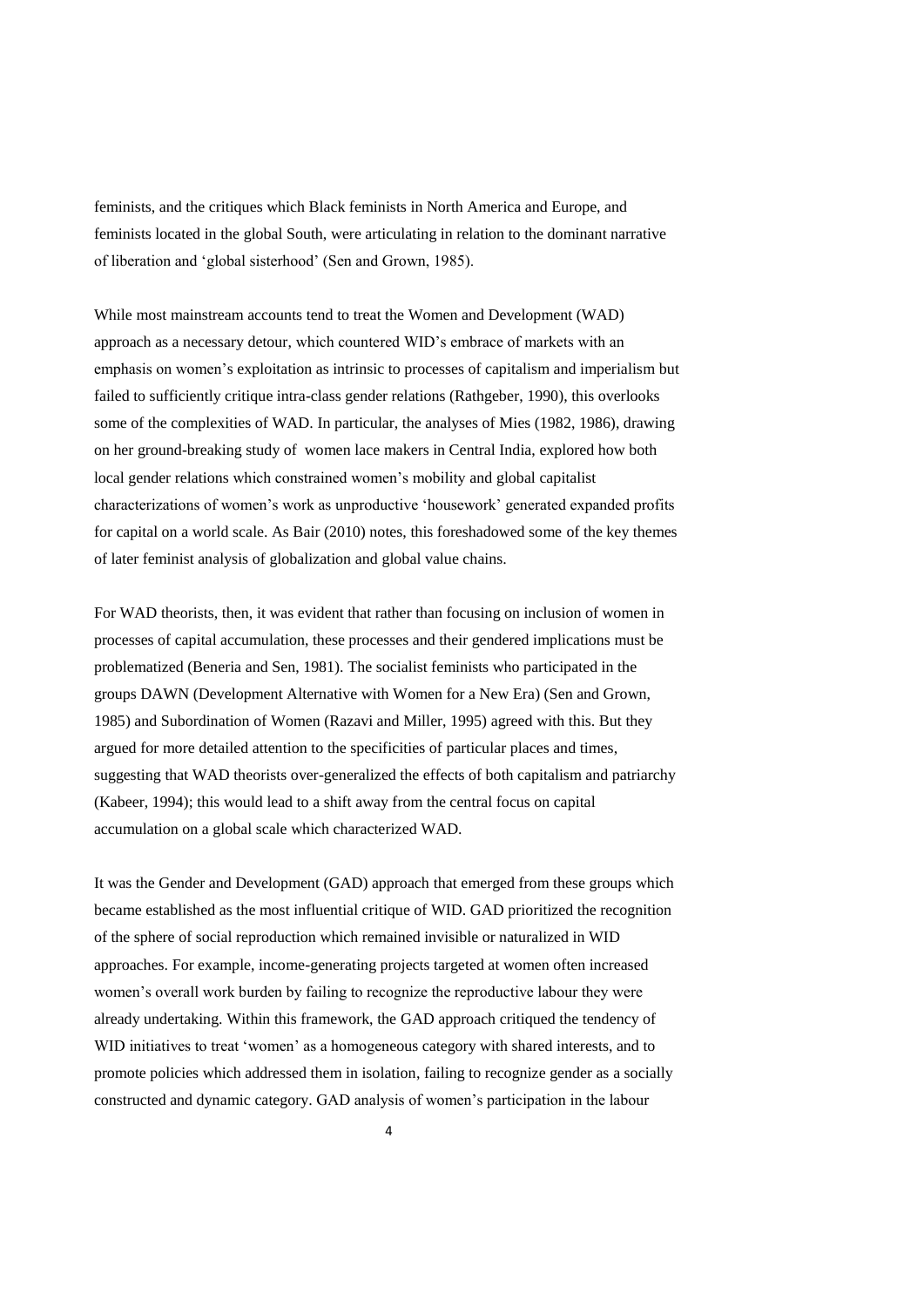market looked at how gender relations in the household and beyond both affect and are in turn affected by the nature of this participation and the particular conditions under which it takes place. GAD scholarship also focused on the household as an arena of inequality and conflict. Rejecting the neoclassical model of the household as a unit characterized by altruism, in which all members seek to maximize a joint utility function, it highlighted the unequal gender distribution of resources and power within households. It was argued that members of households had differential bargaining power, which depended on the 'value and visibility' of their labour (Kabeer, 1994). Regional differences in gendered labour processes and household structures which shape 'appropriability, control and autonomy at different stages of household resource management' were highlighted (ibid.: 117; Kandiyoti, 1988).

While the language of gender and development and a stated commitment to gender mainstreaming came to pervade development discourse and policy, in practice, WID approaches, which were more compatible with the neoliberal turn, remained dominant within development institutions such as states, the World Bank and other international organizations, and the majority of NGOs (Chant and Sweetman 2012). However, more recently, as we will see, globally dominant development institutions have been promoting a much more explicitly neoliberal approach to gender, epitomized by the World Bank's slogan 'Gender Equality as Smart Economics' (World Bank, 2006; World Bank, 2011) and the current corporate-initiated global development focus on adolescent girls. Smart Economics is premised on the assumption that women will always work harder, and be more productive, than their male counterparts; further, they will use additional income more productively than men would. Therefore it argues that greater gender 'equality', understood as an increase in women's participation in labour markets, will have a significant impact on economic growth. Within these approaches, I suggest here, even the liberal feminist critiques of existing capitalism implied in WID thinking are excised. They do not simply 'instrumentalize' and dilute gender equality objectives and neglect questions of consciousness in favour of an exclusively material understanding of empowerment, as critical GAD researchers and practitioners have argued for some time (Cornwall and Edwards, 2014). Rather, these approaches to gender, and the specific models of material development they are embedded in, rely on, and actively reinforce and extend, existing patriarchal structures and gendered relationships of power.

As I explain below, neoliberal practices and discourses of gender and development are deeply racialized in their production of hyper-industrious, altruistic entrepreneurial female subjects

**Comment [PB1]:** Not in References; only Chant 2006 in Refs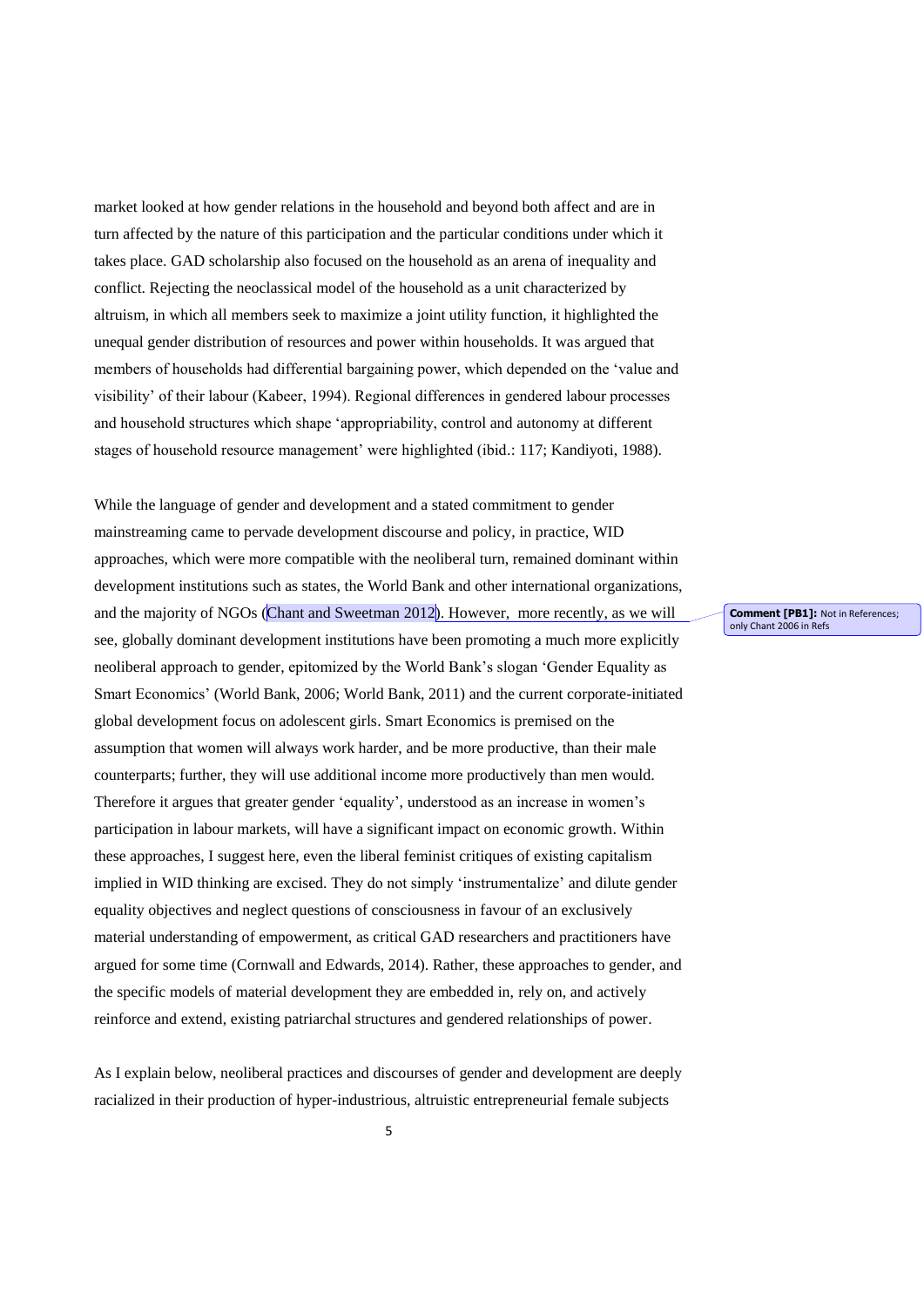who are now represented alongside, while by no means fully displacing, earlier constructions of 'third world women' as the passive recipients of development, devoid of agency, which have been a focus of post-colonial feminist critiques (Kapoor, 2008; Mohanty,1986; Spivak,1988). The failure of WID and subsequently GAD to challenge the racialized power relations inherent within the project of development (White, 2006) informed these critiques, notably Mohanty's influential 'Under Western Eyes' in which she argued that 'third world women' are constructed within gender and development discourses as 'a homogeneous "powerless" group often located as implicit *victims* of particular socio-economic systems' (Mohanty, 1986: 338), waiting to be liberated by Western feminists, in a reiteration of missionary women's narratives of rescue and salvation (Abu Lughod, 2002). The impact of post-colonial feminism contributed to a much greater emphasis on identifying women's agency in GAD thinking from the late 1980s onwards.

However, as I have argued elsewhere, this came to be subsumed into what was effectively the reinstatement of liberal theory's rational individual exercising 'free will' and maximizing self-interest within GAD. Influential GAD theorists' growing emphasis on women's rational decisions and 'choices' to conform to gendered expectations or collude in the oppression of other women legitimized the gradual marginalization of questions of both structural violence and the production of gendered subjectivities.<sup>2</sup> Increasingly, gendered compulsions on women to work harder than their male counterparts and to expend more of their resources on their children were instrumentalized and celebrated as 'efficiency' rather than being questioned. This made their ideas particularly amenable to incorporation within neoliberal frameworks (Wilson, 2008).

The increasingly ubiquitous citation of women's agency and empowerment in discourses of development was also consistent with a shift in neoliberal development policy in the 1990s. With evidence of deepening poverty resulting from the neoliberal policies of the 1980s, the World Bank and other institutions sought to address poverty in a way which retained the neoliberal model intact, and in fact could further extend the gains of global capital. This was variously known as the Post-Washington Consensus, the new poverty agenda, or the New

j

 $2^{2}$  As Deniz Kandiyoti (1998) argued in a reflection on the widespread adoption of her concept of the 'patriarchal bargain' (Kandiyoti, 1988), a focus on 'subordinates' rational decisions to conform rather than rebel' can mean 'concealing the evidence of hegemony by relabelling its effects'. It is this tendency to 'relabel' the effects of hegemony and inequality as 'choice' which has made discourses of agency in gender and development thinking so amenable to appropriation within neoliberal models.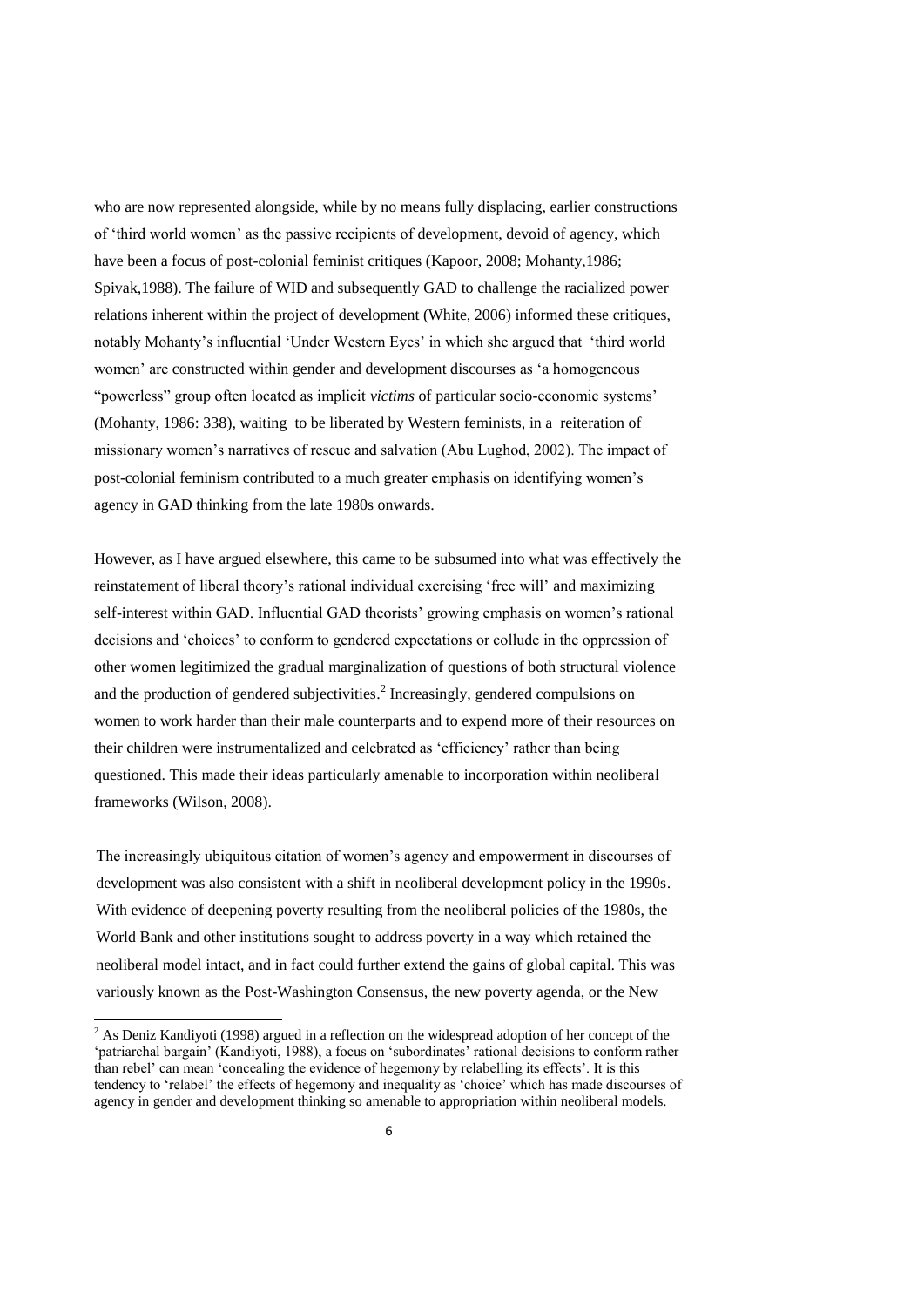Social Policy. In this framework, empowerment and participation were closely related to ideas of individual responsibility and self-help. The growth of cost recovery, co-financing and co-management schemes along with community participation and voluntary work shifted the burden of responsibility onto poor households, and specifically poor women. At the same time, they were directly subordinated to the disciplines of the market in new ways (Molyneux, 2008).

More broadly, the last two decades have seen a growing emphasis on the extension and intensification of women's labour as central to sustaining neoliberal capital accumulation. On the one hand, the global contraction of the share of direct producers in profits is achieved through the intensification of unwaged and waged labour of women through which, increasingly, poor households attempt to survive (Perrons, 2012). On the other hand, the further incorporation of women whom processes of gendering and racialization render 'disposable' workers (Wright, 2006)<sup>3</sup> into global labour markets is seen as an important ongoing source for expanded reproduction of capital. These two processes taken together form the core of a gendered understanding of 'accumulation by dispossession' (Harvey, 2004; Hartsock, 2006). As we will see, these processes, rather than involving the lifting of gendered constraints on women's time and mobility and the unequal division of household labour, actually depend on these constraints for their perpetuation.

It is in this context that we can understand the emergence of the hyper-industrious entrepreneurial 'girl' from a low-income household in the global South as a central trope of twenty-first century neoliberalism. Just as colonial representations of contented and productive women workers in colonial enterprises 'symbolically affirmed the need for empire' (Ramamurthy, 2003), so these contemporary representations implicitly confirm the 'empowering' potential of neoliberal globalization and erase questions of structural injustice (Wilson, 2011).

# **GENDERING THE 'DESERVING POOR': MICROFINANCE AND SMART ECONOMICS**

 $\overline{a}$ 

 $3$  See Wright (2006) also on the use of the labour of male, mainly black, prisoners in the USA.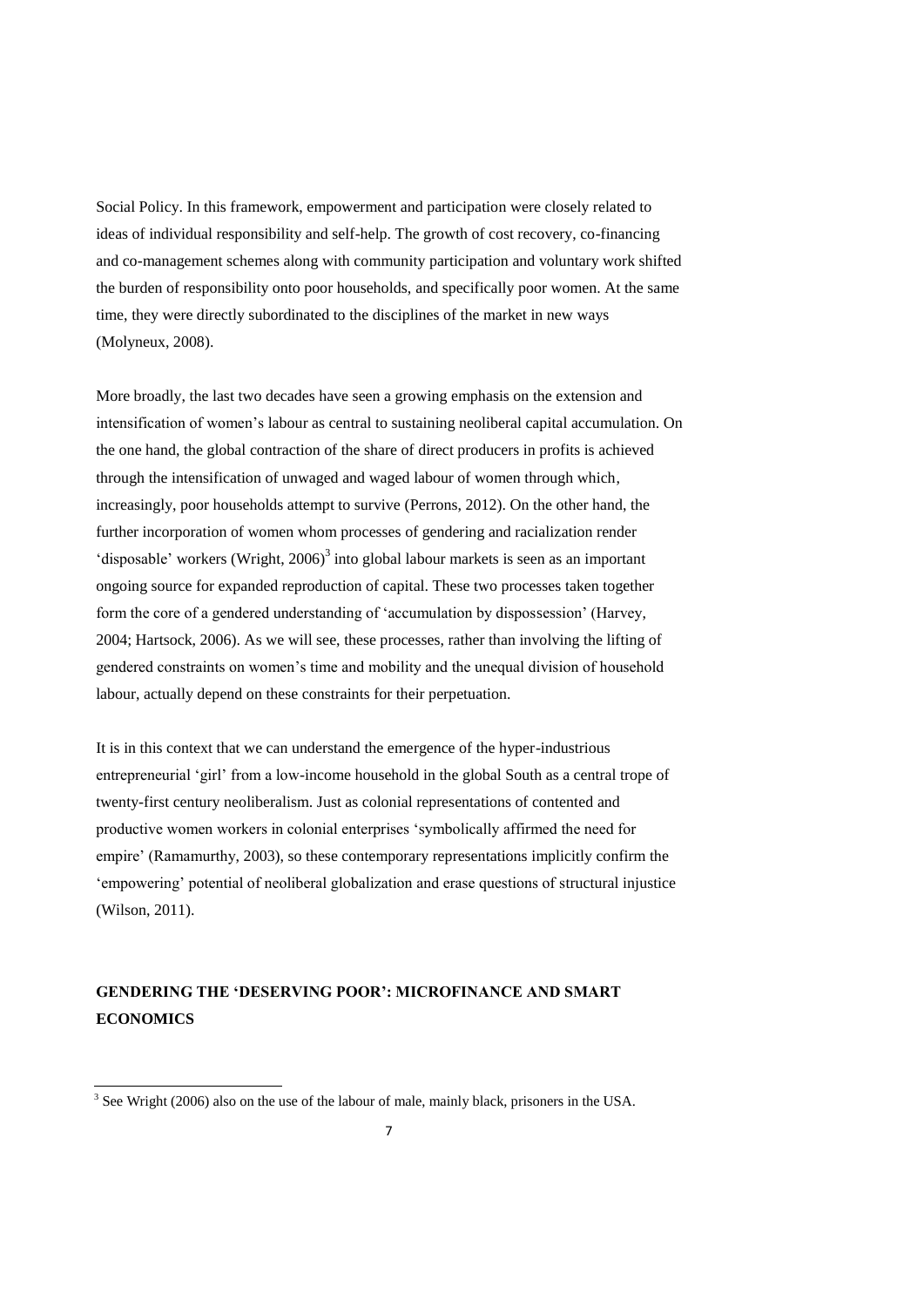These processes are particularly evident in the remarkable rise of microfinance as a key development intervention. Over the last two decades, microfinance initiatives have come to be seen as the single most effective strategy for addressing both poverty and gender inequality, despite extensive debate regarding their impact. A large body of studies has established that actual control over microfinance loans to women is often in the hands of male relatives, while debt is 'feminized'; that the poorest women are often excluded from microcredit groups; and that microfinance loans are rarely sufficient to generate income on a scale which significantly impacts on living standards (see, for example, Garikipati, 2008, 2012; Goetz and Sen Gupta, 1996; Mayoux, 2002; Rahman, 1999; Rogaly,1996). Those who have remained relatively optimistic about microfinance's 'empowering' potential have distinguished between those organizations which promote 'social transformation' through a variety of activities and those which focus exclusively on loans (Holvoet, 2006; Kabeer, 2005). But the former have been increasingly marginalized with growing financialization of the sector as banks and corporates move into the field, integrating poor women deeper into global circuits of capital (Aitken, 2013; Kalpana, 2008; Maclean, 2010).

While these debates have largely focused on whether microfinance delivers on its promises, other observers have highlighted how, with its vision of women in low-income households 'making good' through entrepreneurial hard work, microfinance epitomizes the neoliberal focus on the individual, and on moving up hierarchies rather than collectively challenging or dismantling them. As Karim illustrates in the context of Bangladesh, this potentially undermines solidarities of class and gender. Not only has the spread of microfinance projects reinforced the idea that responsibility for survival rests with the individual poor woman and not with the state, but poverty itself has been stigmatized and is increasingly portrayed as a source of shame and individual failure, rather than a basis on which to make collective claims on the state (Karim, 2008).

However — and this once again reflects neoliberalism's peculiar ability to appropriate and incorporate critical concepts — microfinance is also based on a reconstruction of the idea of collective action, one which places the self-interested individual at its centre<sup>4</sup> and is

j

<sup>&</sup>lt;sup>4</sup> Frances Cleaver (2007) provides a related discussion of this understanding of 'individual participation in collective action' in the context of community water resource management schemes.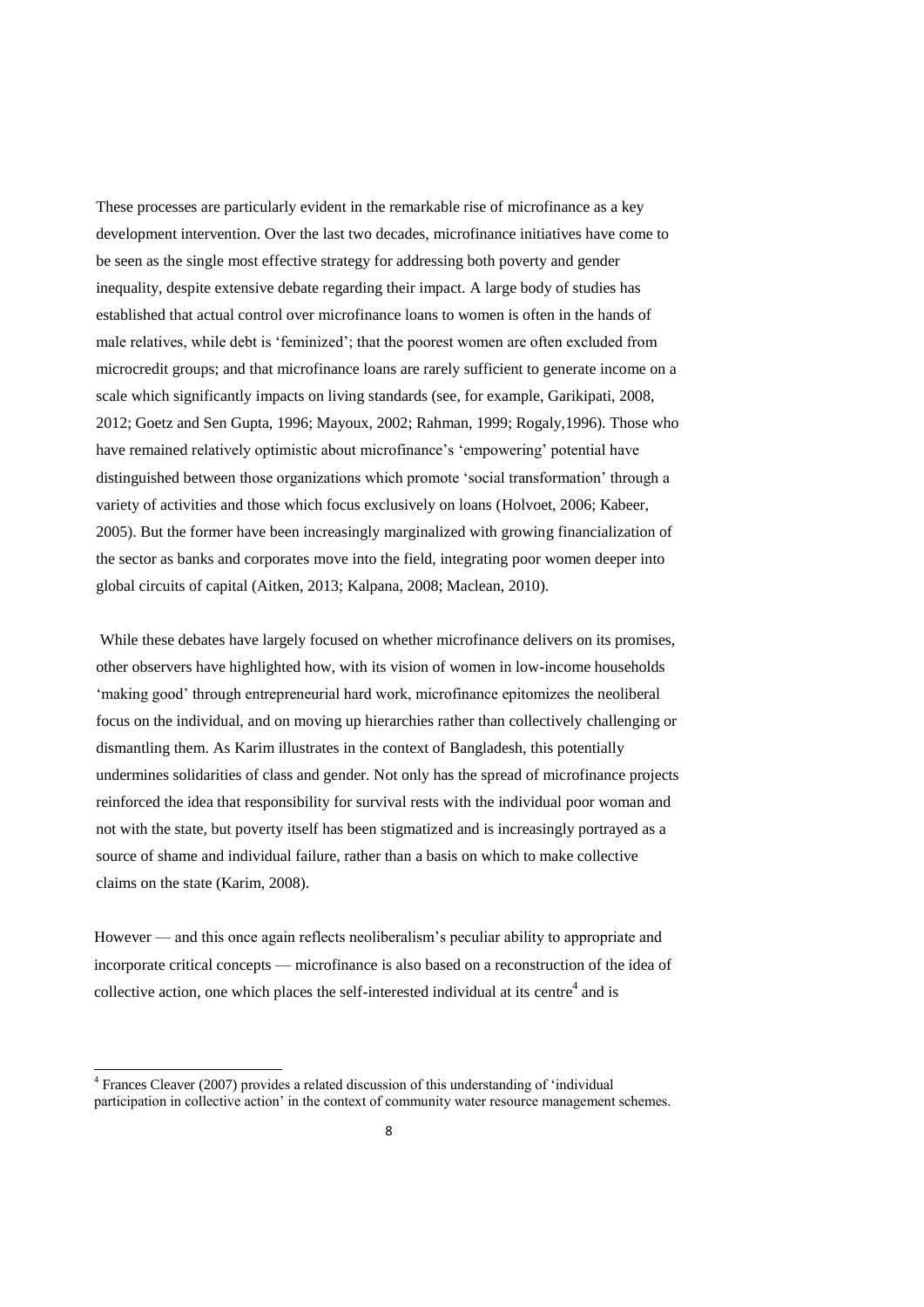increasingly mentioned in the discourse of mainstream development actors. 5 Thus while the microfinance system requires the formation of groups in which all the members share liability for default, and thus effectively police each other, these groups are conceptualized primarily as collections of individual potential entrepreneurs. Further, the emergence of collective solidarity may actually undermine the system, for example if it disrupts the policing function of the group or leads to groups protecting defaulting members. This directly affects the types of relationships and activities which are promoted by microfinance organizations.

According to a comprehensive study of Self Help Groups in India (Sharma et al., 2007) practices of solidarity are replaced with a 'culture defined more by the maintenance of discipline and distrust as the marker of relationships between the women members' (ibid.: 117). The study found that, in the relatively rare instances where these groups took up issues beyond their financial activities, there was a limited agenda, mainly related to making demands for the implementation of existing service provision and questioning misappropriation of resources at the local level of the state (ibid.: 51–52). This is in keeping with the neoliberal agenda of 'good governance', in which civil society has increasingly become a site of donor intervention and direction: these NGOs did occasionally encourage rural poor women to challenge the state on questions of governance, but did not the operation of markets or the property regime — for example, redistribution of land and resources, or improved wages and conditions for agricultural labourers were not on the agenda (ibid.: 23– 9). Significantly, issues of gender relations within the household and domestic violence were generally not considered to fall within the purview of these groups, whose stated objective was women's empowerment, even when these issues were raised by the women members of the groups. In fact, as we will see, the maintenance of unequal and oppressive gender relations in households is central to the contemporary 'Smart Economics' model of gender and development.

Central to contemporary development approaches is a construction of 'poor women in the global South' as more efficient neoliberal subjects than their male counterparts, drawing on evidence that women have better repayment rates on loans, that women work harder, and expend less resources on themselves (in terms of leisure time as well as consumption) than

<sup>&</sup>lt;sup>5</sup> See for example Oxfam's 'Researching Women's Collective Action' project which is part of its 'Gendered Enterprise and Markets' programme (http://policy-practice.oxfam.org.uk/our-work/foodlivelihoods/womens-economic-leadership).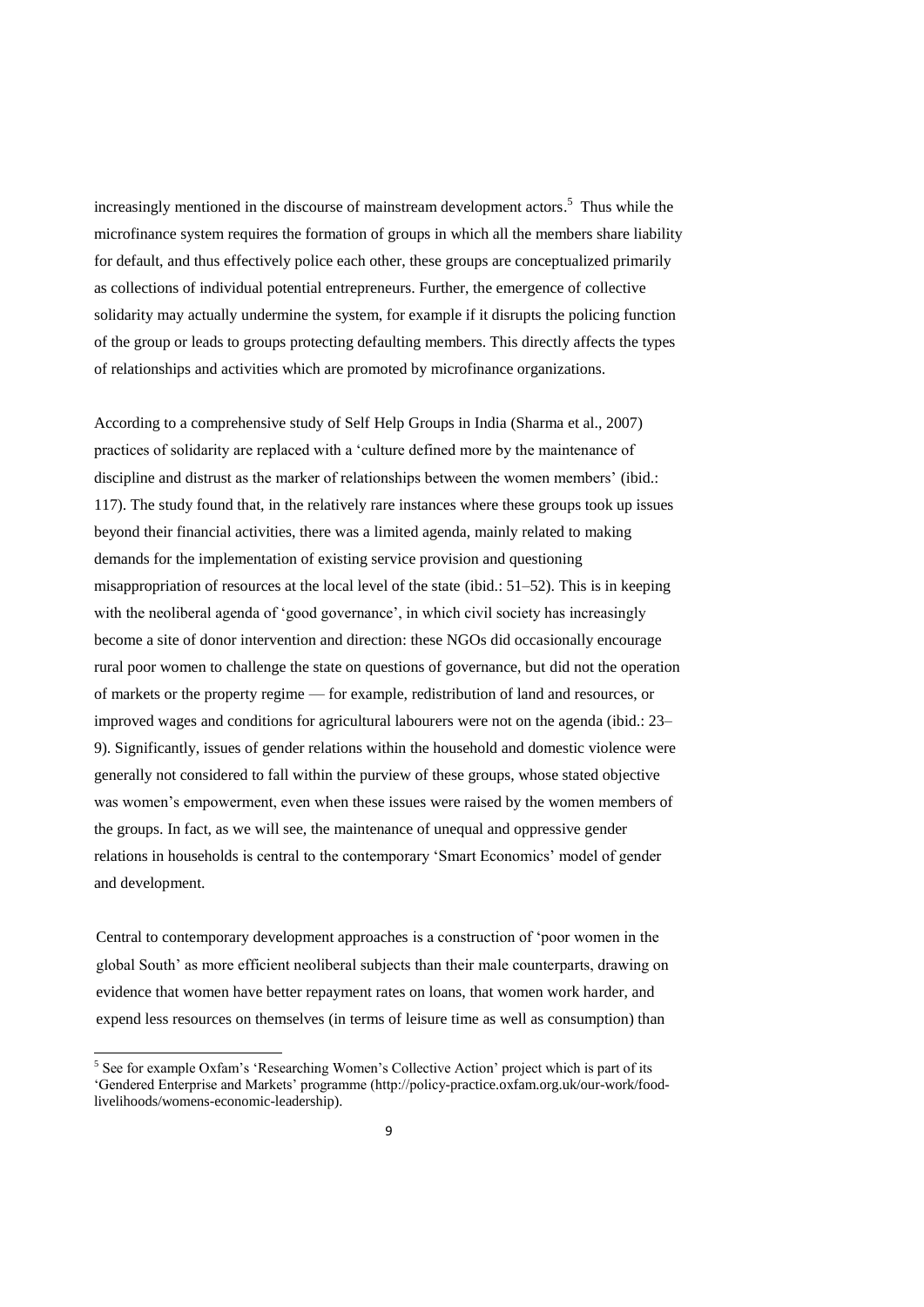their male counterparts, and that increasing women's access to the market and earnings will therefore have a far greater impact on children's well-being. 6 The moralistic overtones of the development literature's oft-cited contrasts between women's 'good' spending (on food, children's clothes, school fees etc.) and men's 'bad' spending (on alcohol, cigarettes, entertainment etc.) are distinct echoes of the Victorian discourses of the 'deserving' and 'undeserving' poor, and like them, are deeply racialized in their reinscription of essentialized constructions of men in the global South as inherently 'lazy', irresponsible and preoccupied with sensual pleasure.<sup>7</sup>

What this fails to acknowledge is that these widespread and well-documented gender disparities in the use of income and resources very clearly stem from specific patriarchal structures, institutions and ideologies, notably the almost universally gendered division of responsibility for children, and the various constructions of 'good' wives/mothers/daughters/ daughters-in-law as those who 'make sacrifices' for their families. This makes it particularly ironic that women's greater efficiency — as workers, creditors or entrepreneurs — should be so frequently cited and even celebrated by feminists working within gender and development frameworks. In fact the relationship between oppressive gender relations and women's perceived 'efficiency' has been explained quite explicitly by those involved in administering microcredit schemes in India and Bangladesh. Recent studies have highlighted that not only are existing gender relations often taken as given, but the strategies employed in microcredit programmes are actually based on the mobilization and perpetuation of these unequal material relations and ideologies.

Karim explains how notions of women's 'shame and honour' are treated as 'collateral' in ensuring loan repayments in Grameen Bank schemes in Bangladesh, describing how actions which members are encouraged to take against those who default take the form of public shaming and 'do not operate outside of local patriarchy but within it' (Karim, 2008: 19). Similarly, in the Indian context of Self Help Groups (SHGs), Sharma et al. (2007) found this 'underlying gender ideology' to be embedded in the programmes. For example, a state-level official in charge of monitoring and evaluation for the World Bank funded Swashakti SHG

j

 $6$  A large body of evidence from different regions suggests that this is overwhelmingly the case: see for example Agarwal (1994).

<sup>&</sup>lt;sup>7</sup> While masculinities have been recognized as an important focus of gender and development theory and practice, the role of constructions of 'race' in shaping perceptions of masculinities *within* gender and development approaches is yet to be addressed (see Wilson, 2012: Ch. 4, for a discussion of this).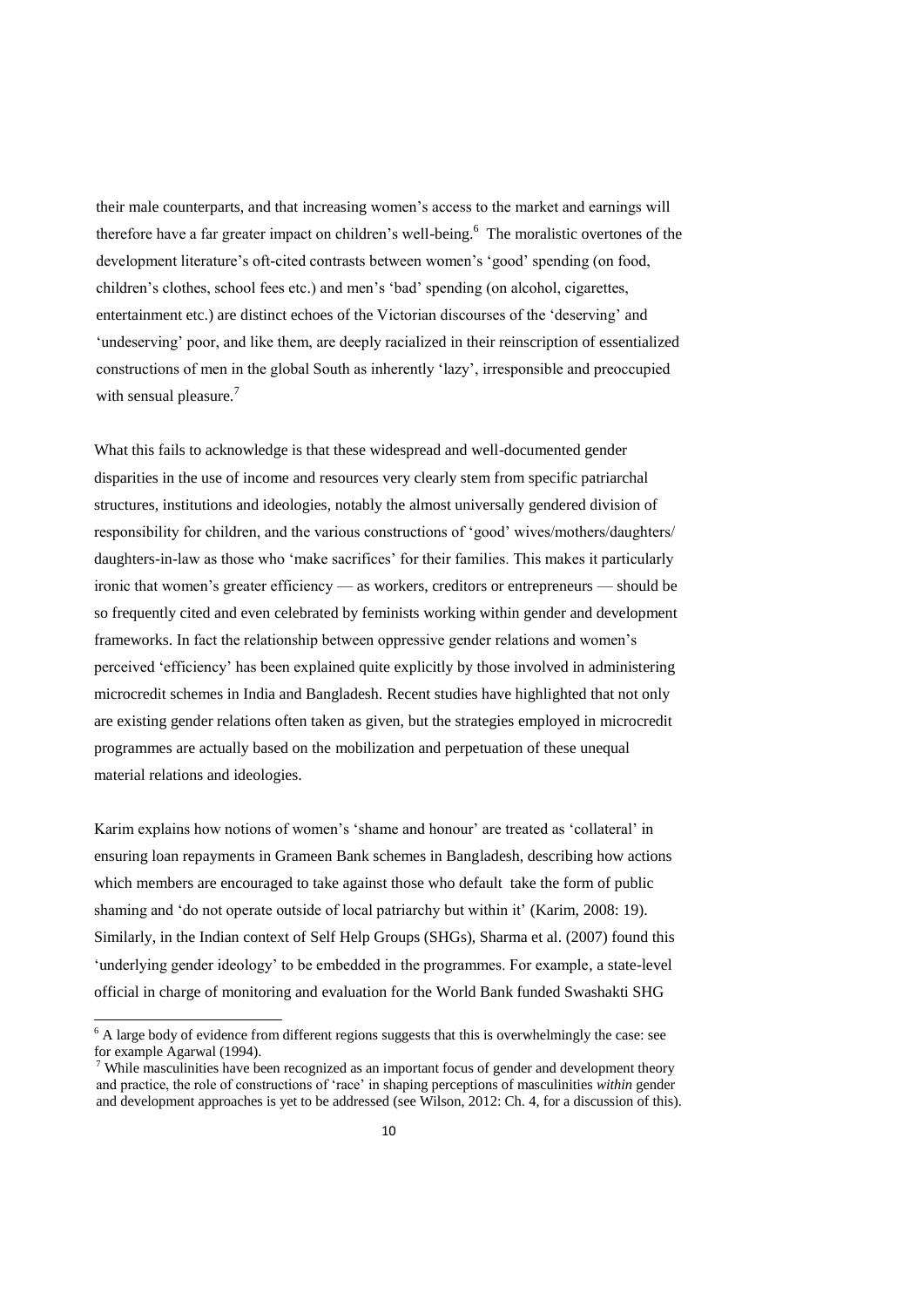network was 'adamant that inclusion of indicators of women's status would distort the programme. "If we start teaching those things then our whole society will collapse and we will have no values and culture [left]. Whatever we do, it should not destroy our family system"'(Sharma et al., 2007: 102). Again, the schemes ensure repayment by targeting women because, as an official of Sabarkantha in Gujarat put it, 'women can be located easily… they cannot run away, leaving their homes; they can be persuaded to repay more easily as they feel shame more quickly and consider non-repayment a matter of family honour' (ibid.: 95).

As these examples suggest, development strategies based on the intensification of rural poor women's labour (and specifically the idea of women as 'better' borrowers) are also dependent upon their relative spatial immobility. Neoliberal economic models are based on the unfettered global mobility of capital and the relative immobility of racialized labour which, through the policing of immigration and borders, both prevents movement and produces migrant workers as more intensively exploitable labour. But access to spatial mobility is also of course highly gendered, depending upon gendered responsibilities and ideologies. In a wider sense, this notion of 'not being able to run away' from responsibilities is central to the construction of women as ideal neoliberal subjects and underpins the current focus on the adolescent girl as a reliable future investment.

Gendered prescriptions about women's use of time similarly underpin these approaches. The assumption that the time and energies of women in poor households in the global South are infinitely elastic, and can always incorporate more income-generating activity, has come to be taken for granted in development discourse and policy (de la Rocha, 2009), even when the notion of a double or triple burden (of productive, reproductive and community labour) is acknowledged. In an example of this approach in which the underlying moralism and paternalism are particularly apparent, a recent study of the conditions of women agricultural labourers in Odisha, India, published by the state government, noted that the women in the study worked for an average of fourteen to sixteen hours per day in the lean season (when domestic work is included), and longer in the peak season, yet still insisted that 'leisure time' income-generating activities should be promoted among them, because currently leisure time is 'sometimes non-productive' involving 'gossiping, sleeping, playing cards and watching TV' (Mishra, 2008:56)!

11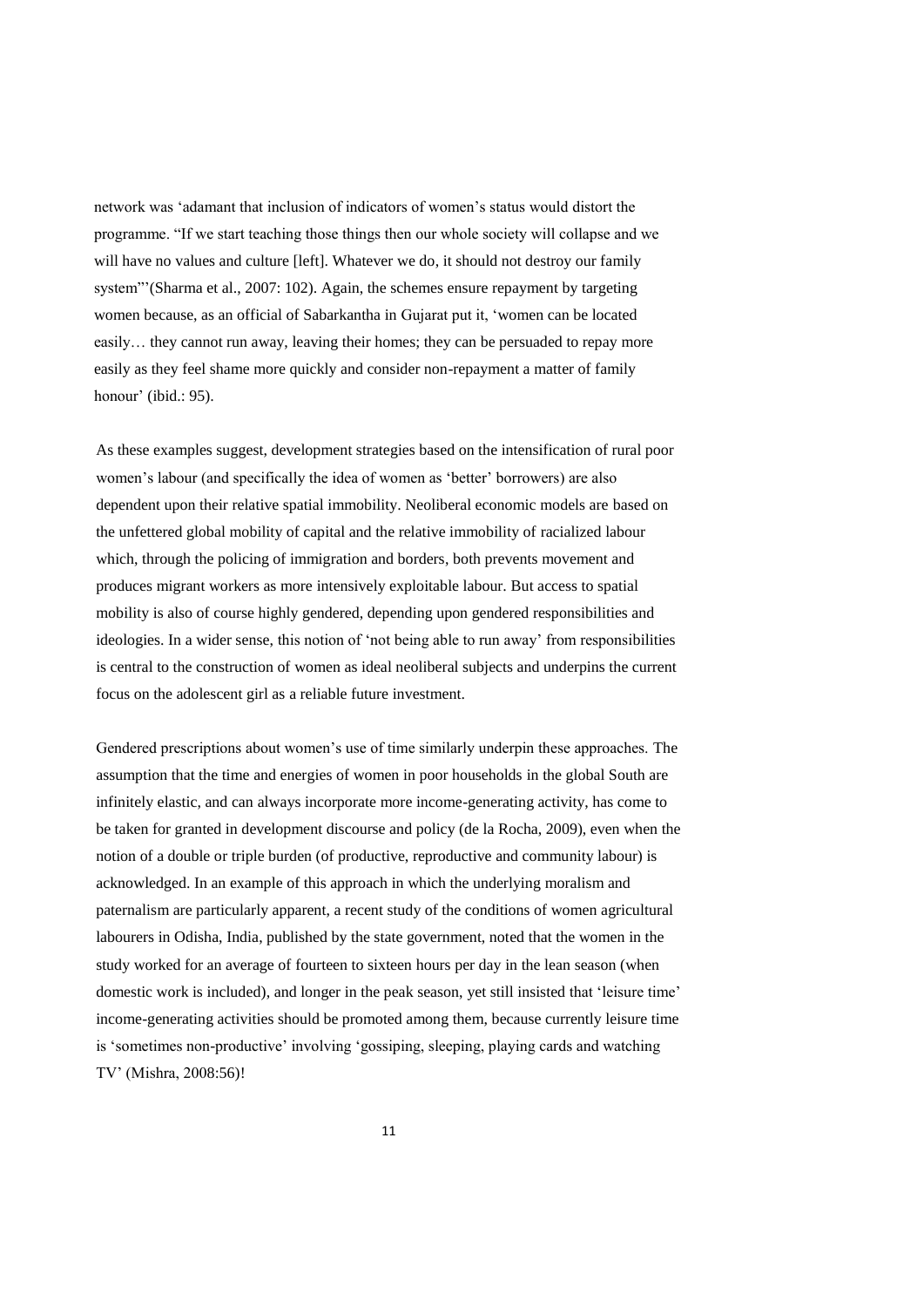# **RACIALIZING REPRODUCTION AND APPROPRIATING REPRODUCTIVE RIGHTS**

The appropriation and transformation of feminist ideas within neoliberal development frameworks is also evident in the contemporary discourse of reproductive and sexual rights and 'choices'. A number of theorists have engaged critically with this discourse, emphasizing the continuing centrality of the control and regulation of sexualities to global capital accumulation (Lind, 2010), questioning the continuing heteronormativity of gender and development theories and analysis (Bedford, 2009; Jolly, 2011; Pereira, 2009) and highlighting that development policies relating to reproductive and sexual rights are not only gendered but racialized (Briggs, 2002; Wilson, 2012). This section briefly traces the evolution of neo-Malthusian population control policies as a racialized project of capital from the Cold War to their contemporary, neoliberal incarnation.<sup>8</sup>

As we have noted, women were largely invisible in dominant post-war development discourses, prompting liberal feminist critiques like those which led to the emergence of WID thinking. However, these critiques failed to engage with women's material and embodied experiences of development. 'Third World' women's bodies, and specifically their fertility, were targeted from the very inception of post-war development by population control policies framed in the context of the Cold War, the reconfiguring of imperialism after formal colonialism, and the challenge to the existing global distribution of wealth and resources posed by communist movements in the global South. A number of writers have traced the centrality of eugenicist concepts of 'race' and their intimate and sustained relationship with neo-Malthusian theories about population, resources and the environment in shaping population control initiatives over the course of the last century (see for example, Connelly, 2008; Mass, 1976; Rao, 1994; Ross, 1998). Acknowledging the centrality of always already gendered constructions of race to population control discourse and practice helps us to understand how the violence of population control against women in the global South (Akhter, 1992; Hartmann, 1995; Mass, 1976) and against black and ethnic minority women in the North (Davis, 1982;; Robertson, 1997; Stern and Platt, 2013) was sustained and perpetuated. Population control discourse is marked by its reduction of 'Third World'

j

**Comment [PB2]:** Not in References

<sup>&</sup>lt;sup>8</sup> For an account which explores the conceptual and historical genealogies of population control further back, to the eighteenth and nineteenth centuries, see Wilson (2012: Ch. 3).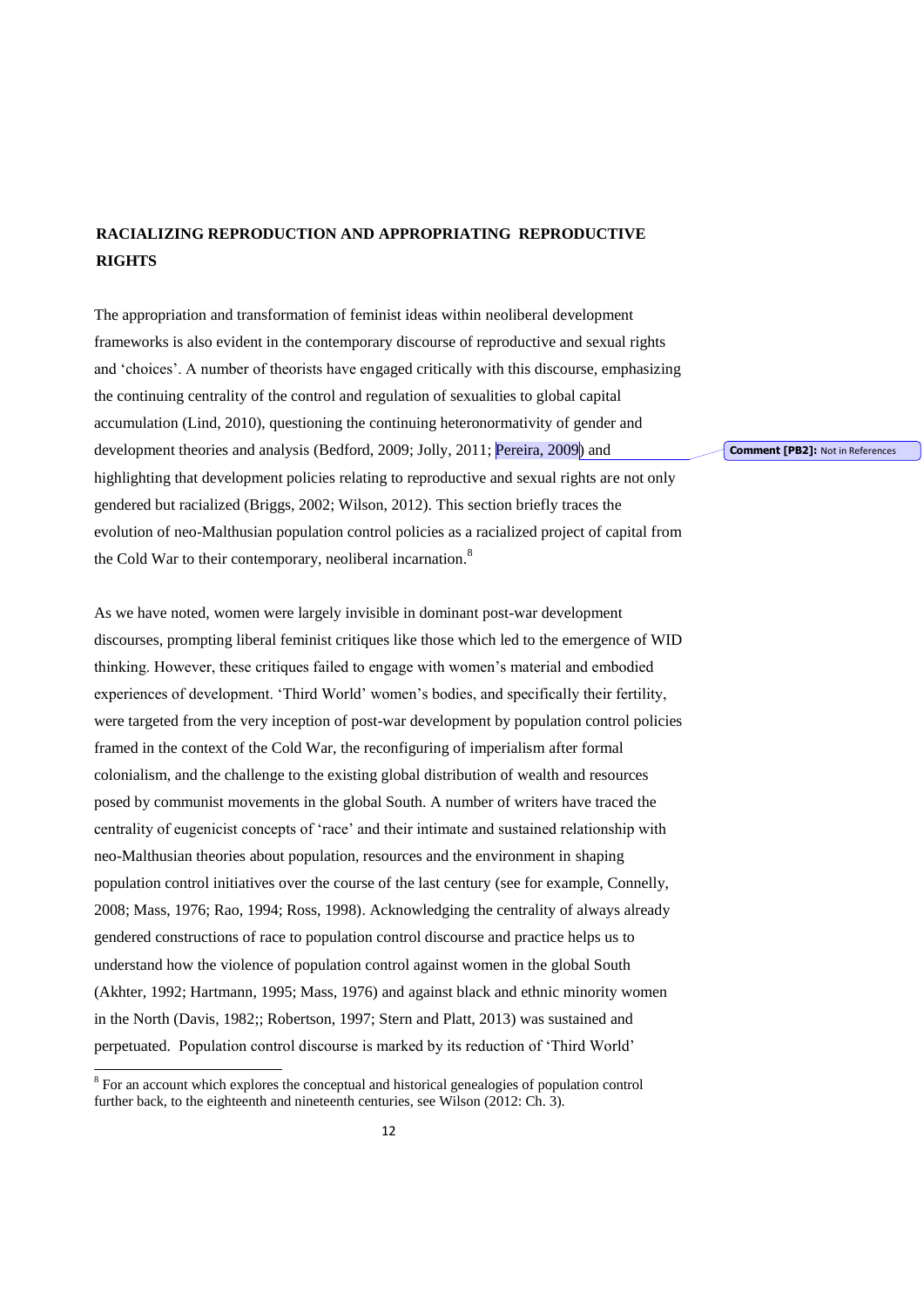women to their reproductive organs, and specifically their wombs, which are pathologized as 'excessively reproductive' and requiring intervention. However, a consideration of the resurgent focus on population as a development 'challenge' in the twenty-first century reveals a marked shift in these discourses in order to incorporate and mobilize feminist notions of reproductive choice.

Experiences of population control policies in the 1970s and 1980s became one of the key markers of the deep fissures along lines drawn by 'race', class and imperialism within the women's movement. The slogan of 'a woman's right to choose' was mobilized around abortion rights by organizations in Europe and North America which were overwhelmingly white and predominantly middle class, rendering invisible the experiences of women of colour who were often the target of forced sterilization or compulsory use of unsafe contraceptives. Eugenicist ideas have continued to shape policies promoting these interventions and in Europe and North America, and in Israel, Black, indigenous and minority women, women in prison, and women with disabilities continue to be targeted. (Gubrium and Ferrer, 2008; Hallgarten, 2013).

Women in the global South were both denied access to contraceptive methods which were safe and which they could control, and subjected to the acute violence of population control policies in which targets were set by the international development institutions, including the World Bank. Forcible and coercive sterilization of urban and rural poor women took place on a massive scale: in Bangladesh, sterilization was in many cases made a condition for food relief (Akhter, 1992; Hartmann and Standing, 1985). In India, when central and state governments were unable to meet impossibly high targets, local administrations set targets for sterilizations for non-health personnel like teachers and forest officers, stopping salaries for non-achievement of these targets, leading to large-scale kidnappings and forcible sterilizations (Wilson, 1994). Coercive sterilizations have remained central to population policy in India, where sterilization constitutes 75 per cent of India's total contraceptive use. A report by Human Rights Watch warned that further abuses would result from the effects of India's commitments to lower fertility made at the 2012 World Population Summit, reporting that 'in much of the country, authorities aggressively pursue targets, especially for female sterilization, by threatening health workers with salary cuts or dismissals' (Human Rights Watch, 2012). On a national level, officially recorded deaths caused by sterilization between **Comment [PB4]:** Not in References **Comment [PB5]:** Not in References

**Comment [KW3]:** I have inserted a paragraph return here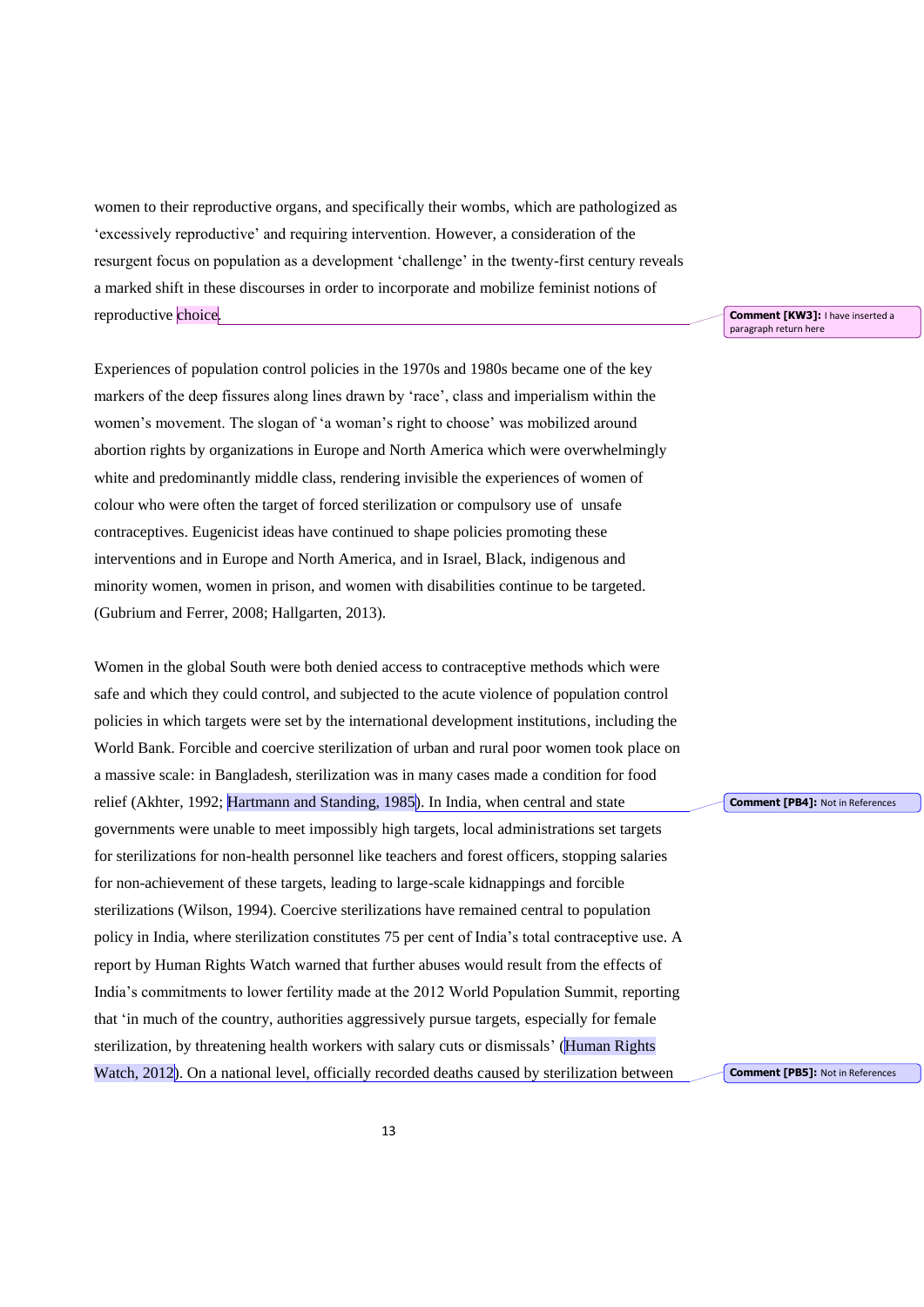2003 and 2012 translate into twelve deaths a month, on average, and actual figures may be much higher (Wilson, 2015).

Population control programmes also created the conditions for large-scale testing of contraceptives on women in the global South, with minimal or no information being given to the participants in these tests (Hartmann, 1995; Mass, 1976). Where contraceptives were indeed found to have serious side effects, this did not discourage their promotion in the global South as part of population control programmes. In fact for pharmaceutical companies, these programmes have provided massive opportunities for 'dumping' drugs which have been banned in the global North, having been found to be unsafe. Injectable and implantable hormonal contraceptives such as Depo-Provera, Norplant and Net-En have been particularly favoured by the population establishment because they are long-acting: it was argued that in contrast to other methods such as the pill or the diaphragm, the woman does not have to 'remember' to take it or to insert it herself. This clearly perpetuates racialized constructions of these women as inherently lacking the ability to act responsibly or regulate their own lives.<sup>9</sup>

Until the 1990s, 'population control' was clearly distinguished from the notion of the right of individuals to control their fertility. For example, in 1984, the UNFPA's representative in Dhaka, Walter Holzhausen, wrote a letter to key officials in the World Bank, USAID and other institutions criticizing the notion of 'voluntarism' in 'family planning' programmes in Bangladesh. The coercive sterilizations already taking place in the country were clearly not enough for Holzhausen, who wanted the government and donors to openly espouse compulsion (cited in Hartmann and Standing, 1985: 38). In the 1990s, however, and particularly after the 1994 UN International Conference on Population and Development held in Cairo, population policies began to increasingly be articulated in the terms of reproductive rights and 'choices'. This shift came in response to the demands of feminist movements which had been opposing coercive population control interventions. It can be analysed as part of the strategic appropriation of feminist critiques within neoliberal development discourses.

j

**Comment [PB6]:** Not in Refs, see above

<sup>&</sup>lt;sup>9</sup> A similar racist argument has been used to deny people in Africa access to anti-retroviral treatment for HIV (Wilson, 2012: Ch. 4).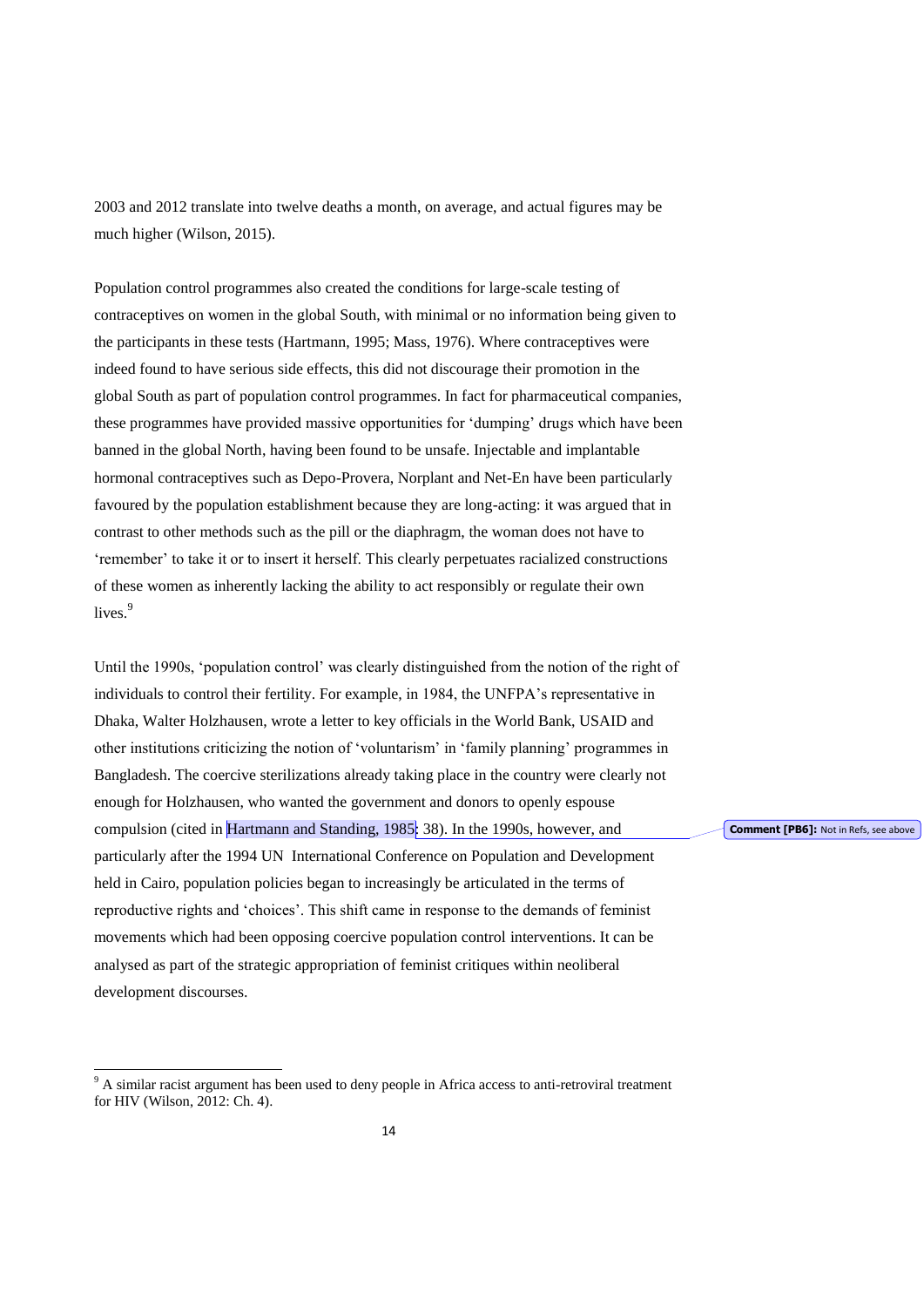Thus injectables and implantables are now promoted as methods which give the woman greater 'choice' and control over her own fertility (as she no longer has to directly confront potential opposition to contraception from male sexual partners) while, as reproductive justice activists note, in practice they actually shift control over her body to health professionals and population control institutions: the effect of injectables is non-reversible, and removing implants is a complex process which health professionals often refuse to perform when requested to do so by women experiencing debilitating side-effects (Wangari, 2002). In the context of the undermining of already limited health services in many countries since the introduction of Structural Adjustment Policies in the 1980s, the follow-up services required for those using these contraceptives are rarely available (ibid.).

The discursive emphasis on reproductive rights in development has been incorporated into neoliberal policies which have further intensified inequality and further constrained women's choices on many different levels. It has also been accompanied by the incorporation of new concerns and 'threats' into the agenda of population control. In particular, population growth in the global South is now being linked to climate change, shifting attention from the role of corporate capital and the fact that industrialized countries, with only 20 per cent of the world's population, are responsible for 80 per cent of the accumulated carbon dioxide in the atmosphere, while 'the few countries in the world where population growth rates remain high, such as those in sub-Saharan Africa, have among the lowest carbon emissions per capita on the planet' (Hartmann, 2009). Related to this is an intensified emphasis on population control as a counter to migration from the global South to the global North.

Similarly, population growth in the global South is held responsible for the escalating food crises generated by land appropriation by transnational corporations and foreign governments. While population control is being promoted on the basis that it is linked to declining maternal mortality and improved child survival rates, it is unlikely that this can be achieved without a change in the dominant economic model which could make substantial investment in health provision possible. But contemporary population discourse insists that current global economic relationships and structures of power do not need to be changed and World Bank and IMF-imposed policies in which health provision, along with education, sanitation and other essential public services, have been decimated since the 1980s (Rowden, 2011; Stein, 2008) can remain in place. British Development Secretary Andrew Mitchell described population policies as 'excellent value for money', citing the example of Tanzania **Comment [PB8]:** Not in References

**Comment [PB7]: Not in References**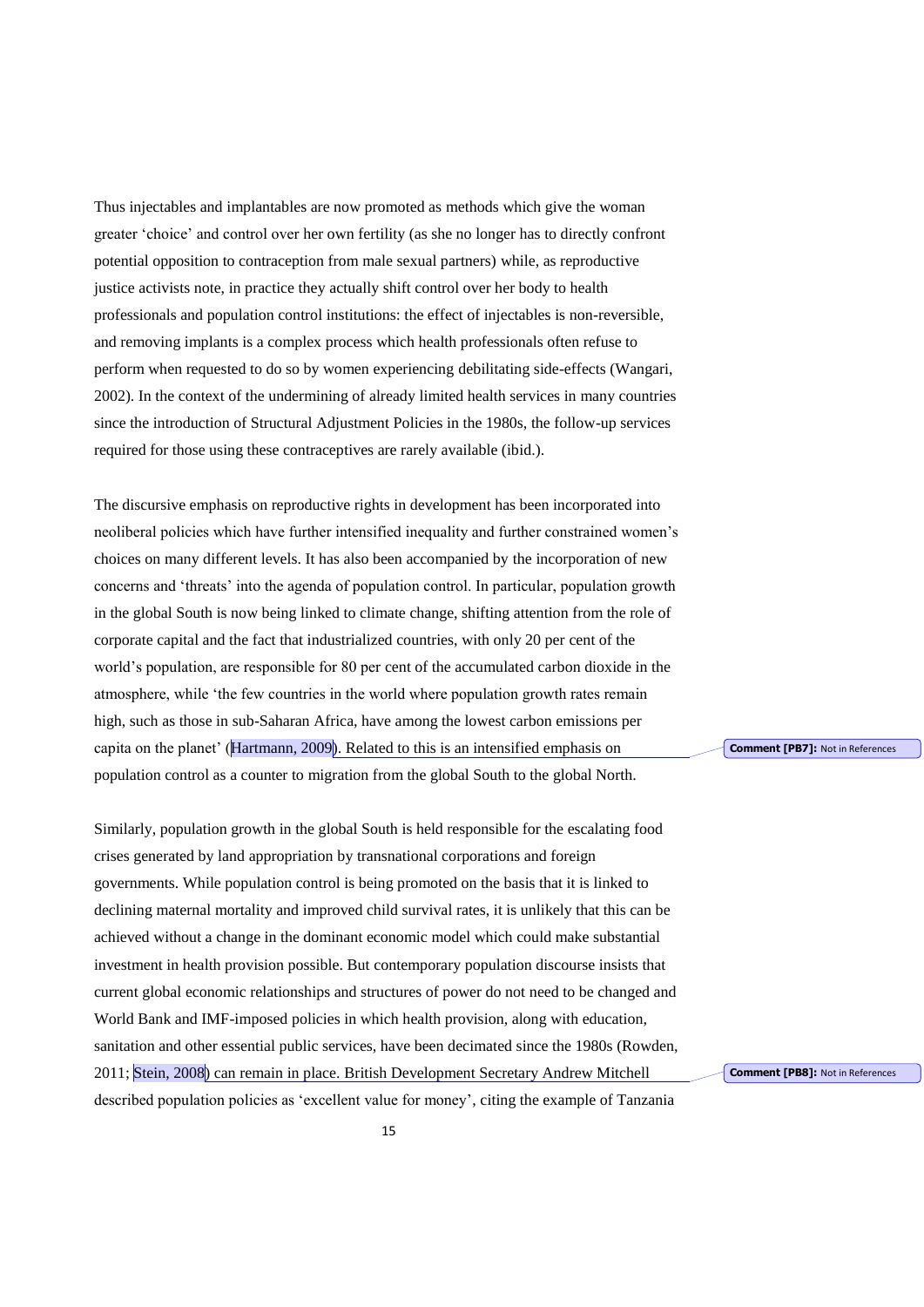which he claims would 'need 131,000 fewer teachers by 2035 if fertility declines — saving millions of pounds in the long run' (Mitchell, 2011). The underlying message is that the poor will be taught to become 'better managers' of their poverty, while it will be business as usual for the corporates freely plundering sub-Saharan Africa.

Redeploying Cold War fears about 'young populations' and the related 'youth bulge' theory of security threats developed by the CIA, population growth is now also linked to terrorism, embodied in the racialized and gendered constructions of the 'angry young men' it produces and the 'veiled young women' who in the future will produce yet more 'dangerous' children (Hendrixson, 2004). As Anne Hendrixson writes, 'The implied dual threat — of explosive violence and explosive fertility — provides a racial- and gender-based rationale for continued US military intervention and US-promoted population control initiatives in other countries, particularly in the South. It also justifies government surveillance of Muslims and Arabs within US borders' (ibid.). Racialized population control initiatives thus fit in neatly with the twenty-first century development/security paradigm, in which development interventions in the global South, now framed in the discourse of 'rights' and 'choice', are simultaneously projected as necessary for the 'security' of populations in the global North. It is in the context of this discourse for example, that the British Government's then Minister for International Development Stephen O'Brien asserted that 'we will not shy away from talking about population — about global population growth and its impacts', adding without irony that 'we are proud to be giving more women the choices they crave' (O'Brien, 2011).

The resurgent emphasis on population control in development has been marked by the emergence of new actors, notably the Bill and Melinda Gates Foundation, which has been instrumental in influencing the British government to take the lead in global population control initiatives (J.P., 2012). At the 2012 London Summit on Family Planning, the Gates Foundation, along with partners USAID, DfID, UNFPA, pharmaceutical corporation Pfizer, and the US NGO, PATH, announced a new collaboration which aims to 'reach' three million women in sub-Saharan Africa and South Asia in three years with 12 million doses of Depo-Provera (Hendrixson, 2014; Thomas, 2014) Meanwhile, DfID's recent initiatives include a joint operation with Merck to promote the long-lasting implant Implanon to '14.5 million of the poorest women' (O'Brien, 2011). Implanon was discontinued in the UK in 2010 because trained medical personnel were finding it too difficult to insert correctly, and there were fears about its safety (BBC News, 2011). As well as a series of debilitating side-effects, the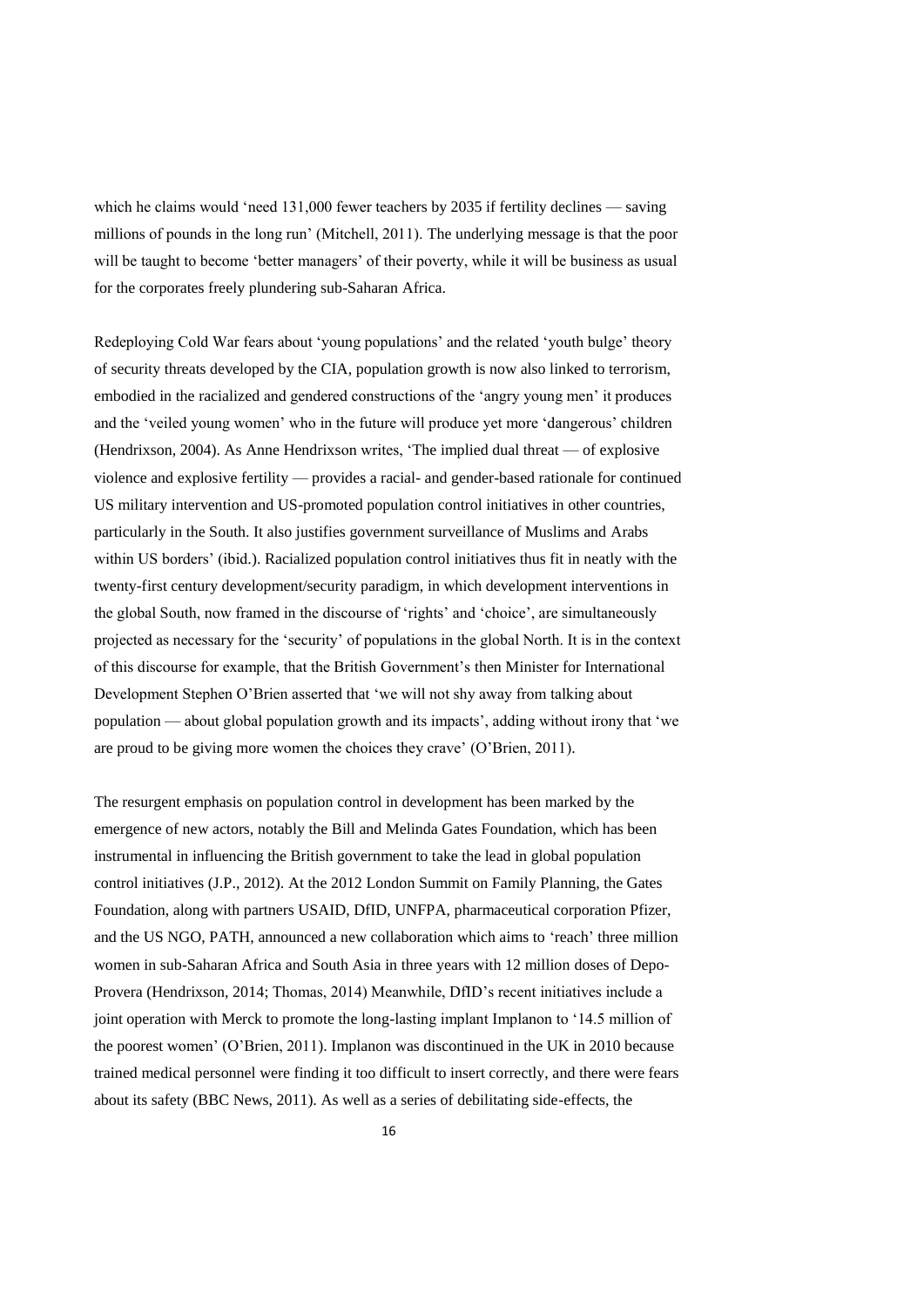implant was reported as 'disappearing inside women's bodies' (Filar, 2012). Merck has introduced a new version, Nexplanon, which, although almost identical in other ways, is detectable by X-ray, but it has been allowed to continue to sell its existing stocks of Implanon. This, then, is the drug which is being promoted in DfID and UNFPA programmes in the 'poorest' countries, despite these countries' huge deficit of trained health personnel. In fact, in Ethiopia, one of the target countries, mass insertions of Implanon are part of what is referred to as 'task shifting' where hastily trained health extension workers are being made to take on the roles of trained doctors and nurses (UNFPA, 2010).

Current population interventions by organizations like DfID, USAID, UNFPA and the Gates Foundation have appropriated the concepts of women's empowerment and agency, but they are still underpinned by ideas about race, gender and sexuality which serve to dehumanize those identified as 'targets' for population control. The Gates Foundation has been repeatedly criticized for its close relationship with pharmaceutical giants, and its role in financing drug trials and vaccine programmes which were found to be unethical and unsafe (Vashisht and Puliyel, 2012). These include a clinical trial of the HPV vaccine against cervical cancer in India in 2009, falsely claimed to be a 'post-licensure observational study', for which 23,000 girls aged nine to fifteen from impoverished communities were selected, and requirements for parental consent were bypassed. The trial was suspended following the deaths of seven adivasi (indigenous) girls (Narayana Kumar, 2014; Sarojini and Shenoi, 2010). A government enquiry found that the process of obtaining consent amounted to 'covert inducement and indirect coercion' (*The Hindu*, 2011) and expressed concerns over a 'hidden agenda' to push the expensive vaccinations manufactured by Glaxo Smith Kline and Merck Sharp and Dohme into India's Universal Immunisation Programme (Rajalakshmi, 2011). Population control can be understood as an ongoing racialized project of capital. The current emphasis on reproductive choices in population policies being promoted by Northern governments and corporate actors represents an attempt to appropriate feminist ideas and reframe them to be consistent with the contemporary, neoliberal phase of this project, which is marked by an intensification of women's labour on several levels.

The renewed emphasis on population control is not only geared towards shifting attention from global capital's responsibility for poverty, climate change and food crises. It is also a part of the process of 'accumulation as dispossession' to which the intensification of women's labour is central, with responsibility for household survival increasingly feminized,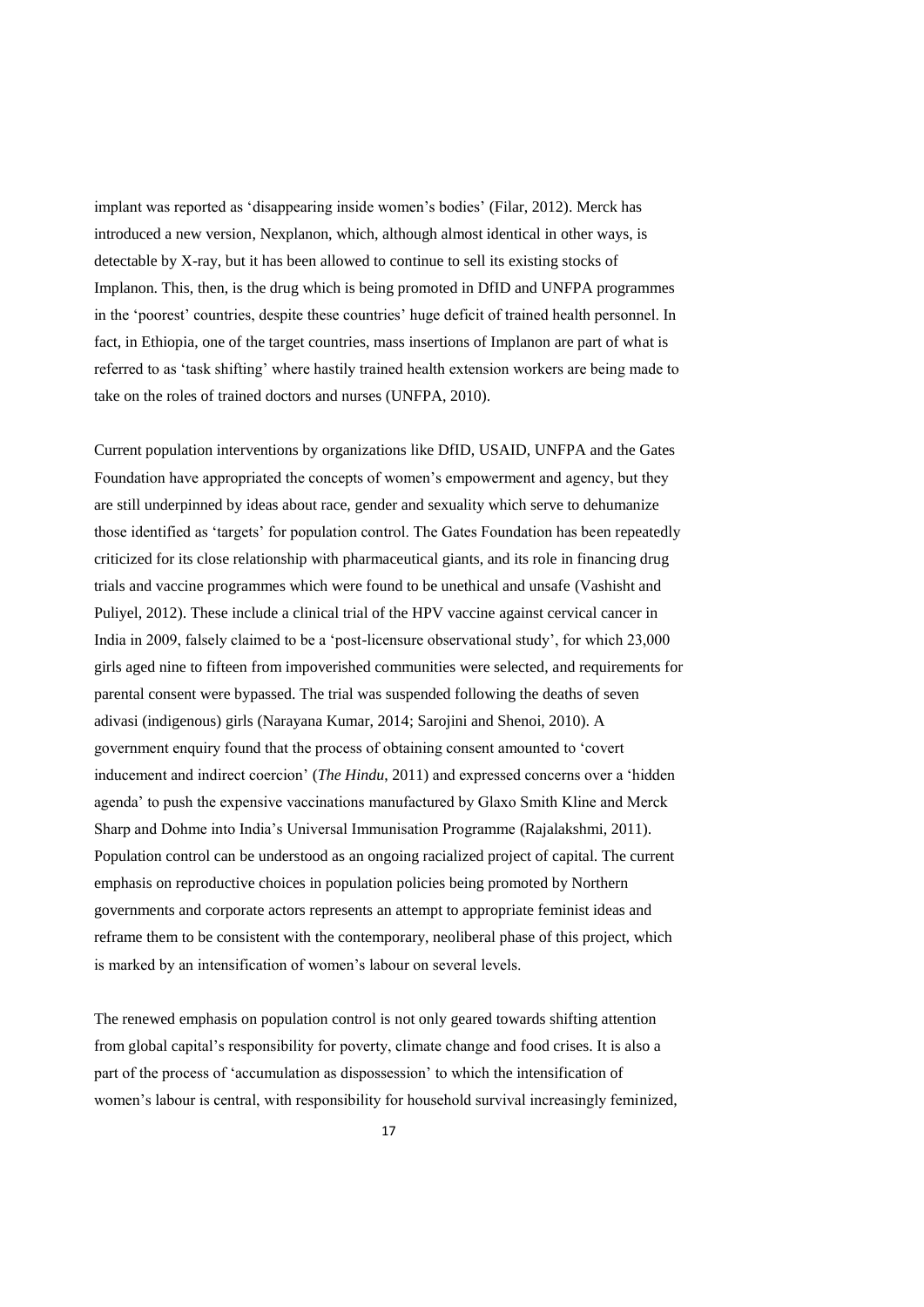and with more and more women incorporated into global value chains dominated by transnational corporations. As in Puerto Rico in the 1950s, where coercive mass sterilization drives were pioneered as part of one of the earliest experiments in increasing profits by outsourcing manufacturing to low-paid women workers in the global South in 'Operation Bootstrap' (Briggs, 2002; Mass, 1976, 1977), a reduction in women's fertility is being promoted within the 'Smart Economics' framework, primarily as it is regarded as facilitating women's entry into labour markets and enhancing their productivity for global capital (see for example Grépin and Klugman, 2013). Thus it is the drive to intensify and incorporate the labour of women in poor households in the global South, rather than feminist concerns about reproductive and sexual rights, which underpins the now ubiquitous slogan of 'investing in women' within population discourse.

## **'SHE WILL DO THE REST': REPRESENTING ADOLESCENT GIRLS IN DEVELOPMENT<sup>10</sup>**

Both of the interlinked concerns of neoliberal development which we have identified here extending and intensifying women's labour and controlling women's fertility — are brought together in the current overriding focus on the figure of the adolescent girl as the vehicle for 'investment' in future growth and the pre-eminent neoliberal subject of development. The rise of the 'girl' in development discourse and policy has been markedly corporate led. Although the idea that girls' education could be an economically sound 'investment' in future reductions in the birth rate can be traced back to a 1992 speech by Lawrence Summers, then Chief Economist at the World Bank (Murphy, 2012), it was the Nike Foundation set up by Nike in 2004 which arguably led the way in focusing on adolescent girls in the global South more generally as the 'solution' to the 'problem' of development. The Nike Foundation, which was set up in partnership with the Population Council and the International Centre for Research on Women, went on to establish partnerships with the World Bank and DfID. Nike's notion of the 'Girl Effect' has since been adopted and promoted much more widely by international development institutions. In 2007, UNICEF, UNIFEM and the WHO established the UN Interagency Task Force on adolescent girls. In 2008 the World Bank founded its Adolescent Girl Initiative, aimed at improving girls' and young women's

j

**Comment [PB9]:** Not in References (only Mass 1976 in Refs)

<sup>&</sup>lt;sup>10</sup> One of the slogans of the Nike Foundation's 'Girl Effect' campaign is 'Invest in a girl and she will do the rest'.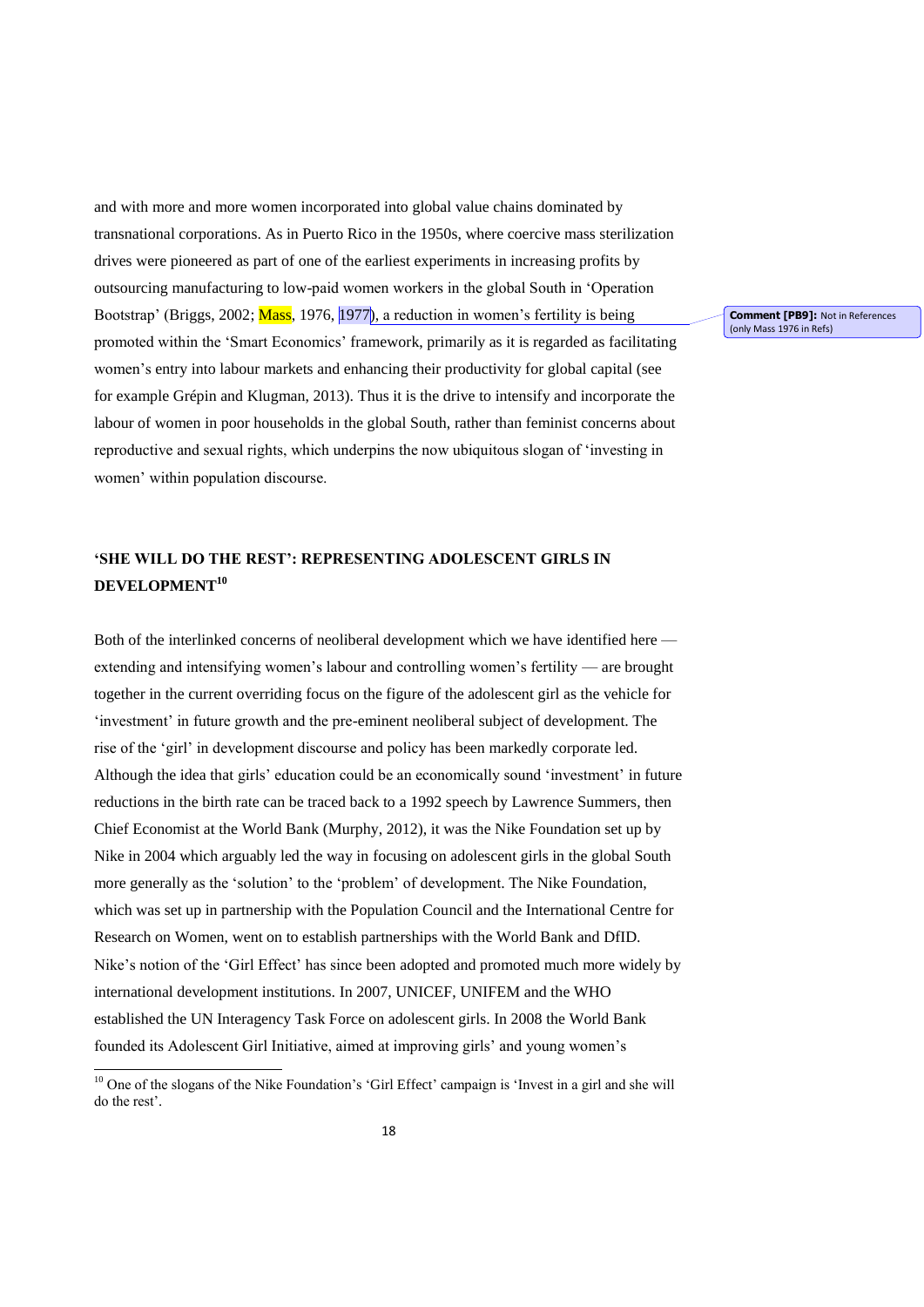economic opportunities. In 2010, the UK government announced that it would focus its development aid on girls and women (Koffman and Gill, 2013: 86). This has been followed by campaigns such as the UN's Girl Up, and Plan International's 'Because I am a Girl', as well as corporate social responsibility projects by Nokia, Chevron, Shell Oil, Exxon, Credit Suisse, Walmart, Intel and Goldman Sachs (Murphy, 2012).

Not only is girls' education instrumentalized as Smart Economics (Chant, 2015) but, as in the case of microfinance, the 'Girl Effect' model is predicated on the continuation rather than the challenging of gendered compulsions to be hardworking and altruistic. It produces a similarly historically inflected subject whose seemingly infinite capacity for labour (now recast within the framework of entrepreneurship and choice) is both racialized and gendered (Murphy, 2012; Wilson, 2011). This is made explicit in the mobilization of unverifiable statistical 'facts' such as 'when an educated girl earns income she reinvests 90% of it in her family, compared to 35% for a boy' (Nike Foundation, 2006). As Murphy argues, 'the figure of the racialized, "third-world girl" — typically represented as South Asian or African, often Muslim — has become the iconic vessel of human capital. Thoroughly heterosexualized, her rates of return are dependent on her forecasted compliance with expectations to serve her family — her ability to be thoroughly "girled" (Murphy, 2012).

In fact, it is notable that while the Girl Effect consistently portrays girls as at risk from 'cultural' practices such as early marriage and from highly racialized figures of predatory men in their own communities, while invisibilizing the structural causes of poverty (Wilson, 2011), the discourse rarely questions the existing gender division of labour even as it relates to girls' lives in adolescence itself. In a recent Girl Effect animated video entitled 'Smart Economics', a hypothetical girl in rural Ethiopia is portrayed as having to do 'five times as many chores' as her brother, at the expense of her studies. This situation is then shown to be mitigated simply by the provision of a fuel-efficient stove (with no redistribution of 'chores'), and we next see her simultaneously cooking and studying, symbolically embodying the racialized hyper-industrious and entrepreneurial female subject (Girl Effect, 2014).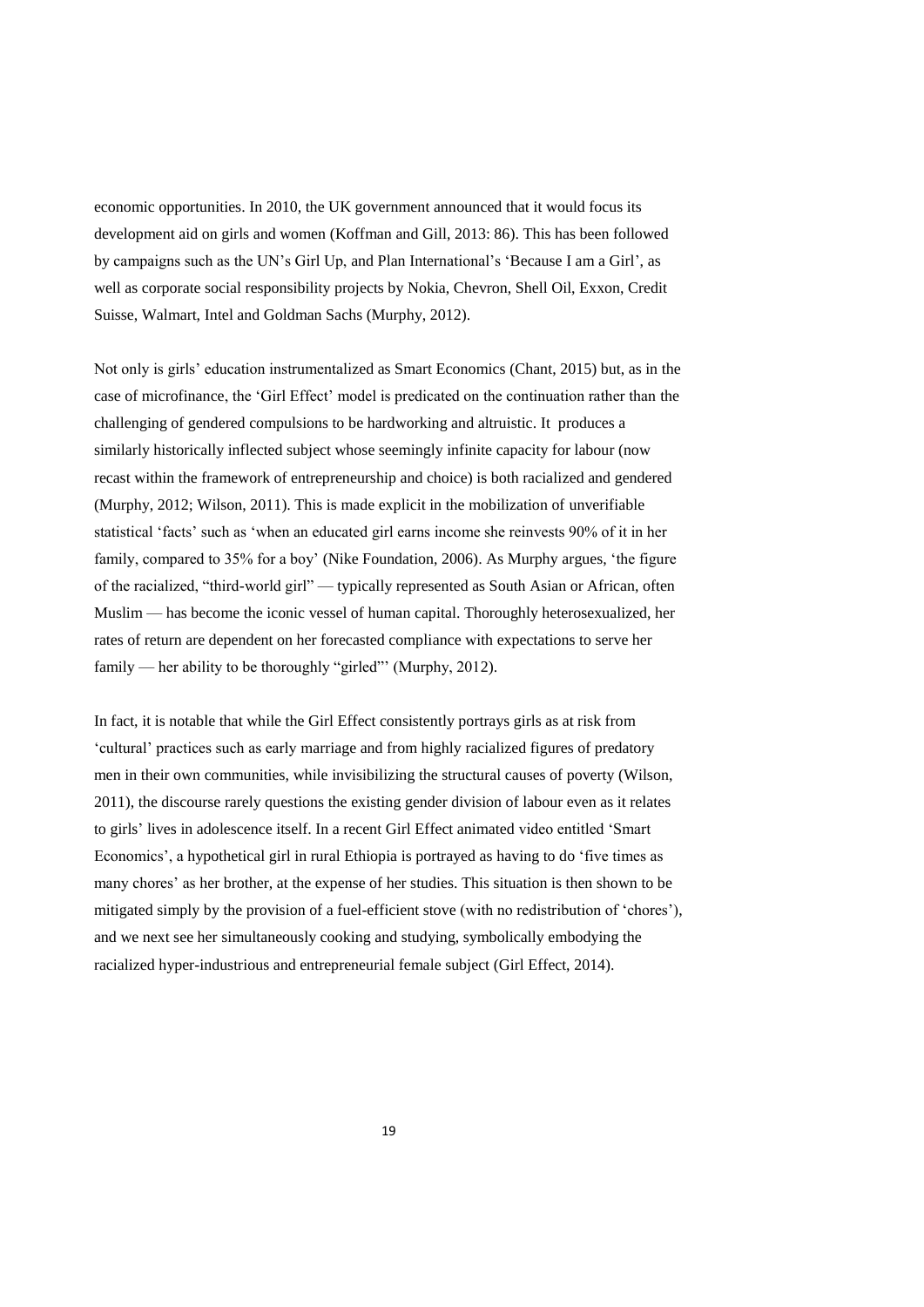I would argue that the advent of the adolescent girl as the agent of development marks the transition from liberal to neoliberal feminism in development, $11$  in which responsibility shifts entirely onto the individualized figure of the girl after the initial investment in her human capital: 'she will do the rest' (Nike Foundation, 2008) and any critique of structures is rendered irrelevant. Even liberal feminist critiques that sought to highlight discrimination which ostensibly prevented markets from functioning effectively are now marginalized. The focus on the pre-reproductive, pre-labouring years is thoroughly neoliberal in that intervention via education is constructed as necessary only to produce the idealized neoliberal subject who can negotiate unfettered and unregulated markets with ease, while simultaneously assuming full responsibility for social reproduction.

In this sense, the Girl Effect and other similar campaigns interpellate their largely young and female target viewers in the global North in new ways too, since they are constructed as no longer helping, or even saving, but effectively *creating* new agents of development through their transformative interventions before the beginning of their adult lives. As a number of writers have noted, the 'girl' in these discourses is in fact crucially always understood in relation and in contrast to her already empowered Northern counterpart, mobilizing postfeminist discourses which assume that gender equality has been achieved in the global North (Koffman and Gill, 2013; Switzer, 2013). Koffman and Gill highlight the way in which 'girls' in the global North are directly addressed by extensive social media, 'roadshow' and merchandising campaigns such as the Girl Effect or the UN Foundation's 'Girl Up' campaign launched in 2010 (Koffman and Gill, 2013). These campaigns reinforce post-feminist notions that women in the global North no longer experience gender inequality, oppression or violence: girls in the North are invited to endorse feminism but only in relation to the South. They themselves are represented as 'more educated, socially connected and empowered than ever before' (ibid.: 92).

This interpellation also, I suggest, further highlights the ways in which contemporary constructions of agency within development are racialized, with the capacity for collective

 $\overline{a}$ 

<sup>&</sup>lt;sup>11</sup> Rottenberg (2014) describes 'neoliberal feminism' directed at elite professional women in the global North in which 'other classic liberal feminist goals, such as fair treatment, equal institutional access, and women's full integration into the public sphere are expediently elided, while climbing the power hierarchy ultimately becomes *the* feminist objective' (2014: 425-6) Such accounts, however, do not acknowledge that this elision has already taken place in the feminism incorporated in neoliberal development discourses centred around poor women in the global South.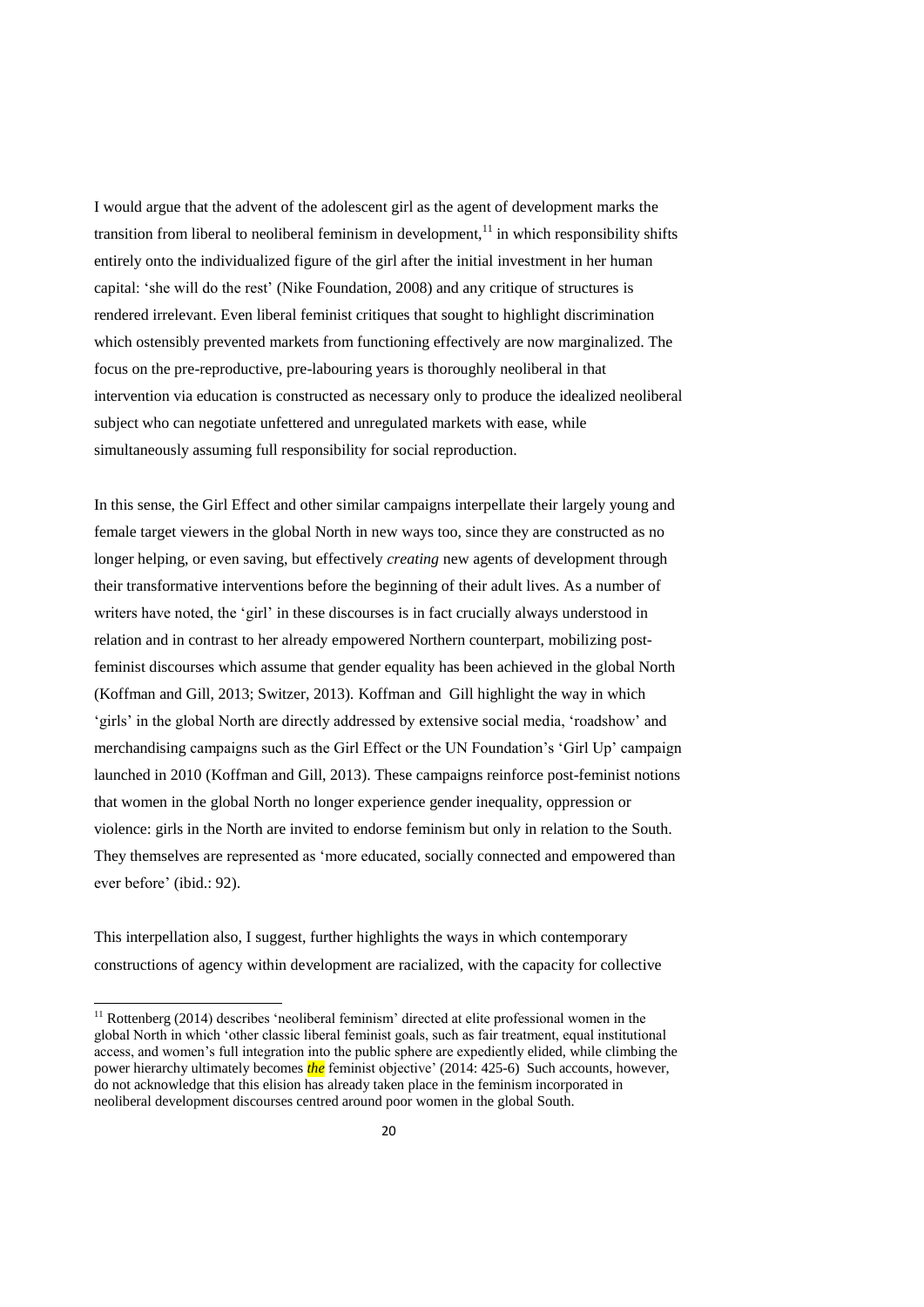and transformative, rather than entrepreneurial, agency being displaced onto apparently homogeneous publics in the global North (and young people in particular), who are increasingly invited by development institutions using the language of 'revolution' to mobilize around agendas which are consistent with the needs of global capital. This difference is also marked in the representation of sexuality, where post-feminist constructions of the 'global girl' as sexual subject and self-commodifier (McRobbie, 2008) stand in marked contrast to constructions of the 'localized' girl in the global South whose sexuality can only be a threat to the global order and who is understood solely in terms of racialized constructions of 'dangerous' and 'excessive' fertility, which also potentially undermines her productivity for the global economy (Switzer, 2013).

#### **COLLECTIVE MOVEMENTS CONFRONTING 'SMART ECONOMICS'**

The appropriation of the ideas which emerge from movements with a transformative agenda and their incorporation into dominant narratives — a practice central to the construction of hegemony in a Gramscian sense — is also always a strategy to undermine and defuse critical concepts which challenge the basis of the existing order, and to derail or marginalize resistance which is informed by them; it also implies the possibility of counter-hegemonic interventions. This section explores the implications of this for feminism and critical development thinking. I first look at some examples of collective movements in India, within which the neoliberal model of development is directly challenged, and which seek to redefine gender relations in ways that make the 'Gender Equality as Smart Economics' approach untenable. My focus here is not on development interventions, but on those social movements which are rendered invisible within dominant neoliberal development discourses, and which challenge the unequal distribution of resources, the operation of markets, and the violence of the neoliberal state. I consider how, through sustained struggles waged both externally and within these movements, women have confronted the very structures and discourses of gendered power which underpin the production of the 'poor woman/girl as efficient neoliberal subject'.

One example of this can be seen in the experiences of the mainly Dalit women agricultural labourers who have been at the forefront of a movement led by a revolutionary left party, the CPI(ML), organizing around questions of land redistribution, living wages and an end to caste, class and gender-based violence by powerful landowning groups in Bihar in eastern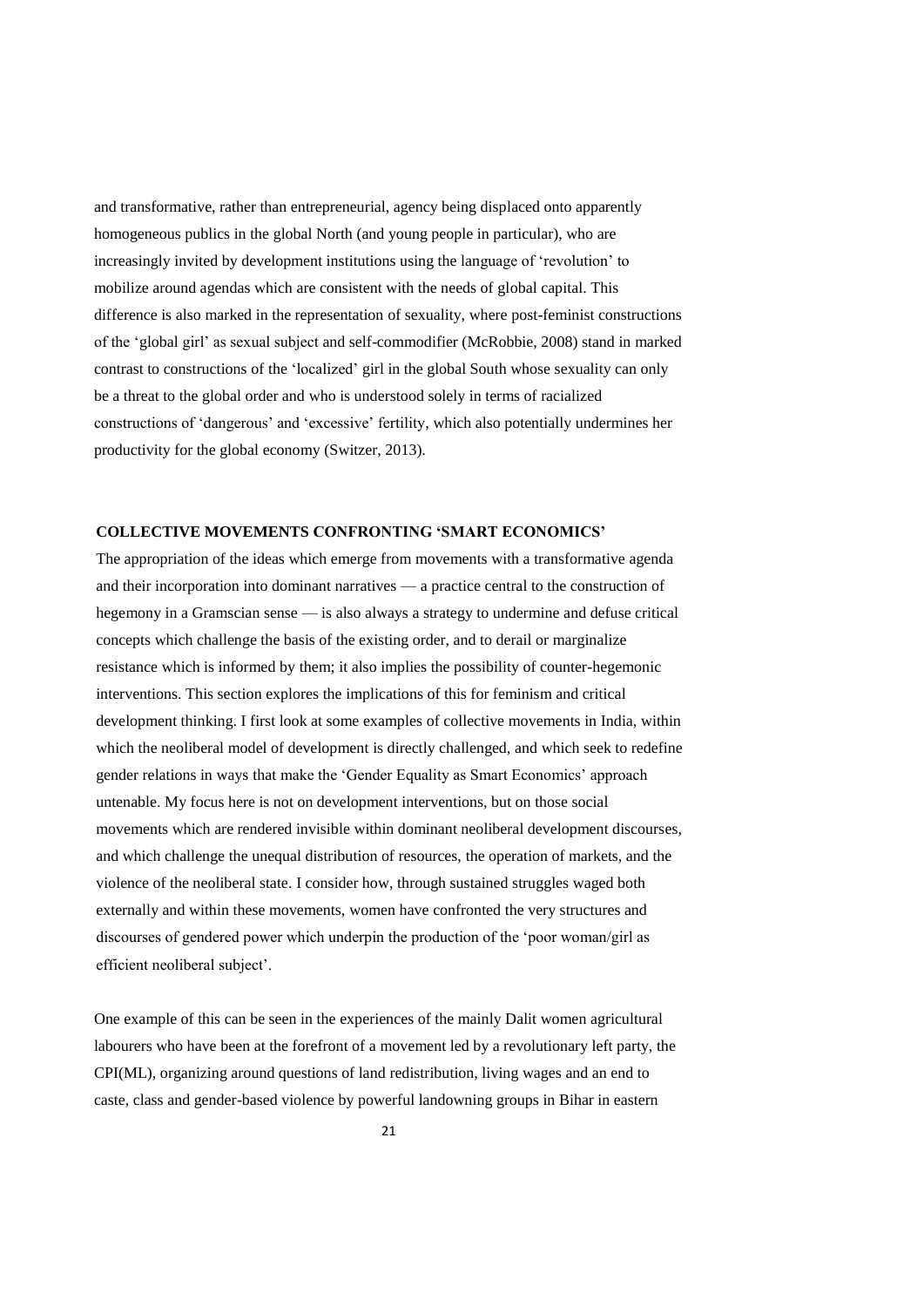India (Wilson, 1999). As I have described in detail elsewhere (Wilson, 2008), collective engagement in these struggles<sup>12</sup> has led women to challenge, in particular, the gender division of labour and unequal gendered access and rights to time and to public spaces which are central to the operation of microfinance and, more broadly, the intensification of women's labour as a key strategy of contemporary capital.

Some of these contestations can be understood through an analysis of the appropriation and transformation of the concept of *izzat* (honour or respect). Within the dominant upper caste ideology, *izzat* is a feudal patriarchal concept which is closely linked to property ownership. While women can easily damage or destroy it if they do not conform to prescribed behaviour, it is essentially seen as 'belonging' to the patriarchal, property-owning family and its male members.

*Izzat* has become a site of struggle on several levels. Among some sections of the Dalit communities, there has been an attempt to claim *izzat* in its existing form through the adoption of upper caste practices associated with women's subordination, such as dowry and (where possible) withdrawal of women from labour outside the home. <sup>13</sup> However, the *izzat* fought for by women collectively resisting the sexual violence they face as women workers in the fields is conceptualized differently by them: this gender and class struggle over *izzat*  changes its meaning. The dominant discourse of *izzat* dictates that men must protect women from contact with 'outside' men in order to preserve family honour. In contrast, these struggles imply that a woman who leaves the 'protection' of the home and moves freely in public spaces has the right to *protect herself*. Thus *izzat* can 'belong' to a woman independently. This change becomes explicit when women demand *izzat* within the family in the context of campaigns against domestic violence.

 $\overline{a}$ 

 $12$  I have written elsewhere in more detail about the process through which these demands and desires for change were formulated and articulated, suggesting that it was catalysed by the experience of collective struggle, and of being able to challenge authority and bring about change (Wilson, 2008).  $13$  It is important to note that, given their conditions of work and the attacks they face, women may themselves prefer to withdraw from paid labour. A similar point was made by black feminist writers critiquing the liberal feminist assumption that waged work is by definition liberating (see for example hooks, 1982). At the same time, since it is usually younger women, and in particular young married women, who are withdrawn from this work, this can also be seen as resulting in greater control over them by both men and older women.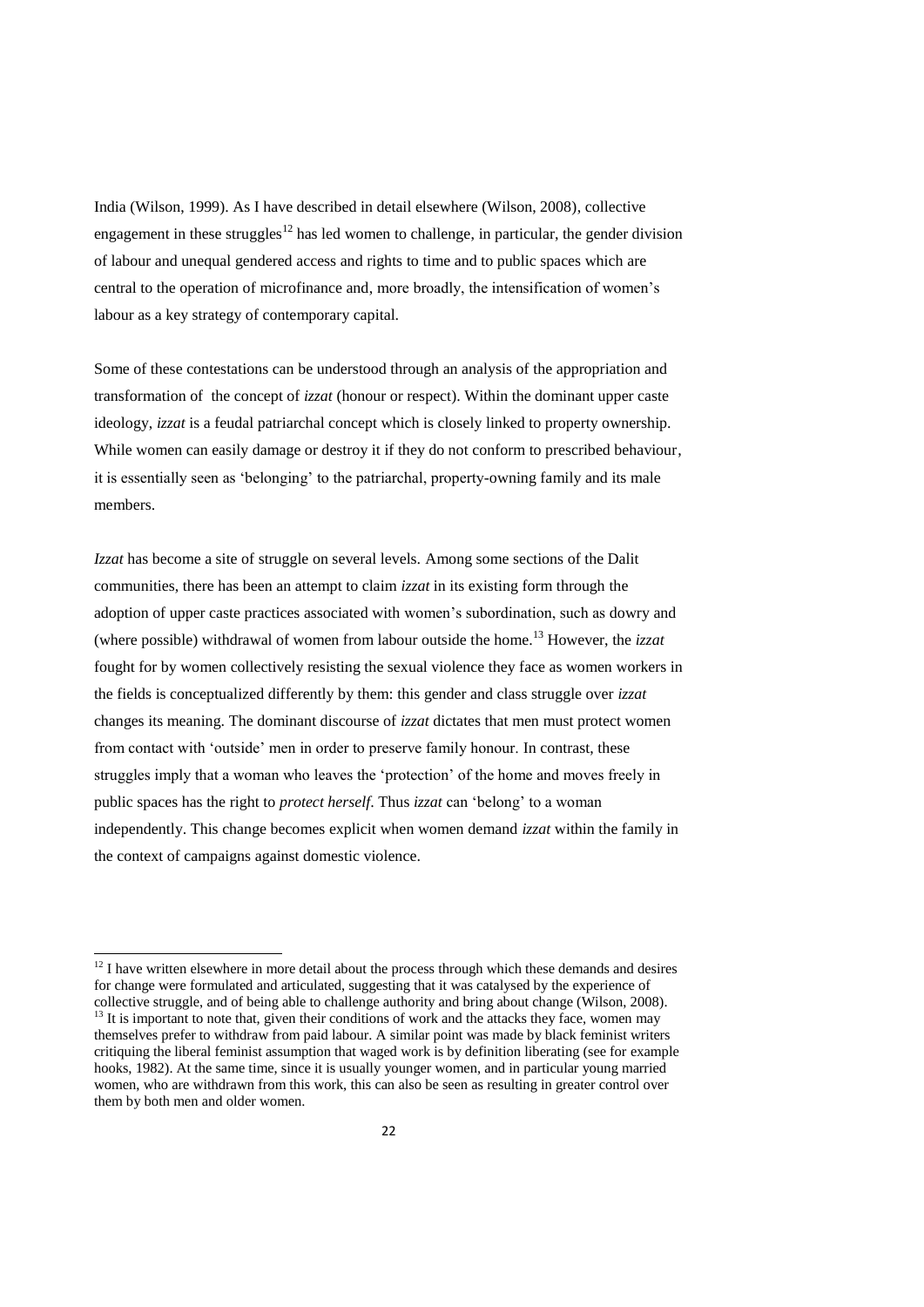As well as confronting the domestic violence through which compliance to gendered expectations is often policed, women involved in the movement repeatedly questioned the gender division of labour and responsibility within households which results in women's primary responsibility for children's welfare, and the absence of even the limited leisure time which men have, both of which affect women's ability to participate fully in political activity (Wilson, 2008). The question of whether gender relations within the household should be a priority remained a contested one within the movement at a local level, and as I suggest elsewhere (ibid.) an important factor in putting these issues onto the agenda has been the presence of a relatively autonomous women's organisation linked to the CPI(ML). In Bihar and elsewhere, women activists at the village level — particularly younger women with young children — who travelled widely, addressed public gatherings, assertively confronted officials and other powerful figures, and on occasion spent several nights away from home, were challenging dominant notions of the 'good' woman, not only in terms of space (by voluntarily entering public spaces for reasons other than direct economic compulsions) but in terms of time (in expending time on activism which would otherwise have been spent on domestic labour or income-generating activities). This was in many cases a continuous source of conflict with family members and viewed as an unresolved dilemma by the women themselves. Nevertheless, these women are involved in the process of formulating alternatives to norms of behaviour which are shaped by patriarchal ideologies and material structures, and are currently being reinforced, instrumentalized and extended by neoliberal development interventions. In these dynamic contexts, the assumptions about women's behaviour on which 'Smart Economics' depends begin to irretrievably unravel.

In a somewhat different, although related, context, the massive anti-rape movement which emerged in Delhi in the wake of the horrific gang-rape of a twenty-three year old student in December 2012 became a site of contestation between different approaches to sexual violence — contestation in which these assumptions were once again at issue. The approach which emanated from one section of the protestors and was taken up by the state and the media focused on the demand that the paternalistic state fulfil its obligations to 'protect' women on the streets from violence, and on the demand for the death penalty in rape cases. This left intact a discourse in which women survivors could be blamed for any perceived violations of gendered restrictions around public space, time and behaviour. Significantly, young women fulfilling the requirements of the neoliberal economy by working at night in 'call centres and the media' (Krishnan, 2013), were specifically highlighted as those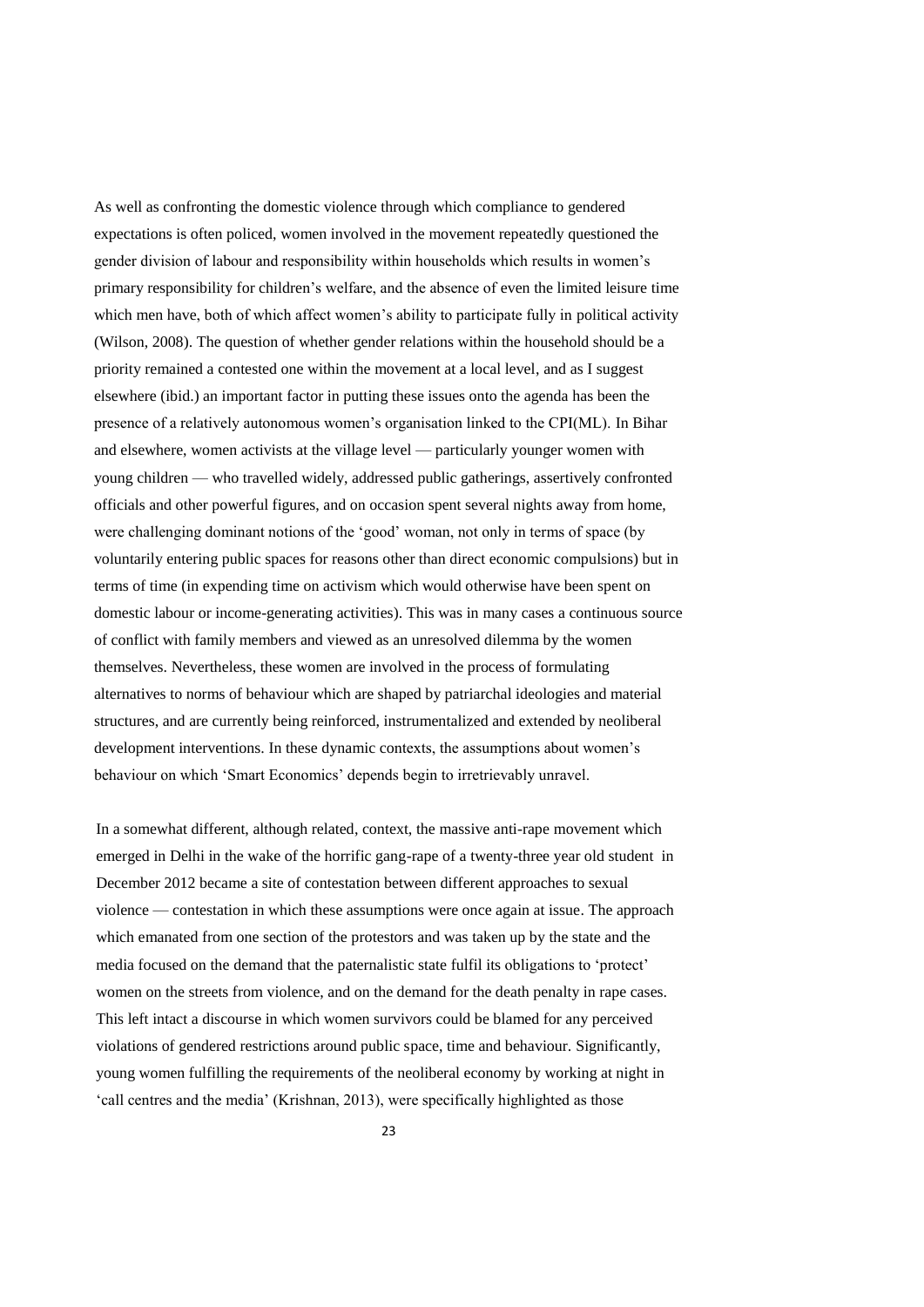deserving protection from the state. The mobilization of ideas of 'protection' simultaneously facilitated the demonization of working class migrants to Delhi as those who perpetrated sexual violence (Dutta and Sircar, 2013). This 'othering' is inextricable from wider patriarchal discourses in which poor, oppressed caste and religious minority men are constructed as a 'threat' to control over women of the dominant group by family, community and nation and is exemplified by the current campaign being waged against Muslims by the Hindu right in India around the myth of 'love jihad' (Dixit, 2014). But this was countered by a discourse which emerged largely spontaneously from the movement which directly challenged 'victim blaming'. Kavita Krishnan, an activist who was involved in the protests from their inception, recalls how:

Right from the start in the movement there were these slogans which were coming out in the movement quite spontaneously, alongside the death penalty slogans and posters. There were many posters hand made by women, most of them were first time participants from schools or colleges, young women working or studying in different parts of Delhi. …posters saying, 'don't teach us how to dress, teach men not to rape' and others saying, 'your gaze is the problem so why should I cover myself up'. This anger had clearly stopped being about this one rape case and punishment, it was actually raising larger questions about why women are put in the dock every time there is a case of sexual violence. (Freedom Without Fear Platform, 2013)

Some commentators have suggested that these slogans remained consistent with what was perceived as the 'middle class' character of the outrage and empathy generated by this particular case, which continued to invisibilize the relentless sexual violence faced by poor and marginalized women in India (John, 2013; Roy, 2012). The problems with this critique go beyond the fact that the composition of the protests was much more heterogeneous than they imply, or even the fact that these slogans and the ideas they embody, far from being restricted to an urban elite, have had a remarkable resonance among women in very different contexts across India.<sup>14</sup> What is perhaps most problematic about this approach, which

 $\overline{a}$ 

<sup>&</sup>lt;sup>14</sup> For example Krishnan notes that:

In rural Siwan, Bihar, 500 women gathered in February 2013 to protest Asaram's visit there [Asaram Bapu, a 'godman' close to the Hindu right], incensed by his suggestion that the December  $16<sup>th</sup>$  rape could have been avoided if only the woman had called the rapists 'brother'..... Closer to home in Siwan, both Hindu and Muslim panchayat leaders had competed to issue 'bans' on women's using mobile phones or wearing jeans or skirts. The women protestors not only came armed with eggs and tomatoes for Asaram; they gave speeches there declaring that if anyone tried to impose a ban on women wearing jeans, they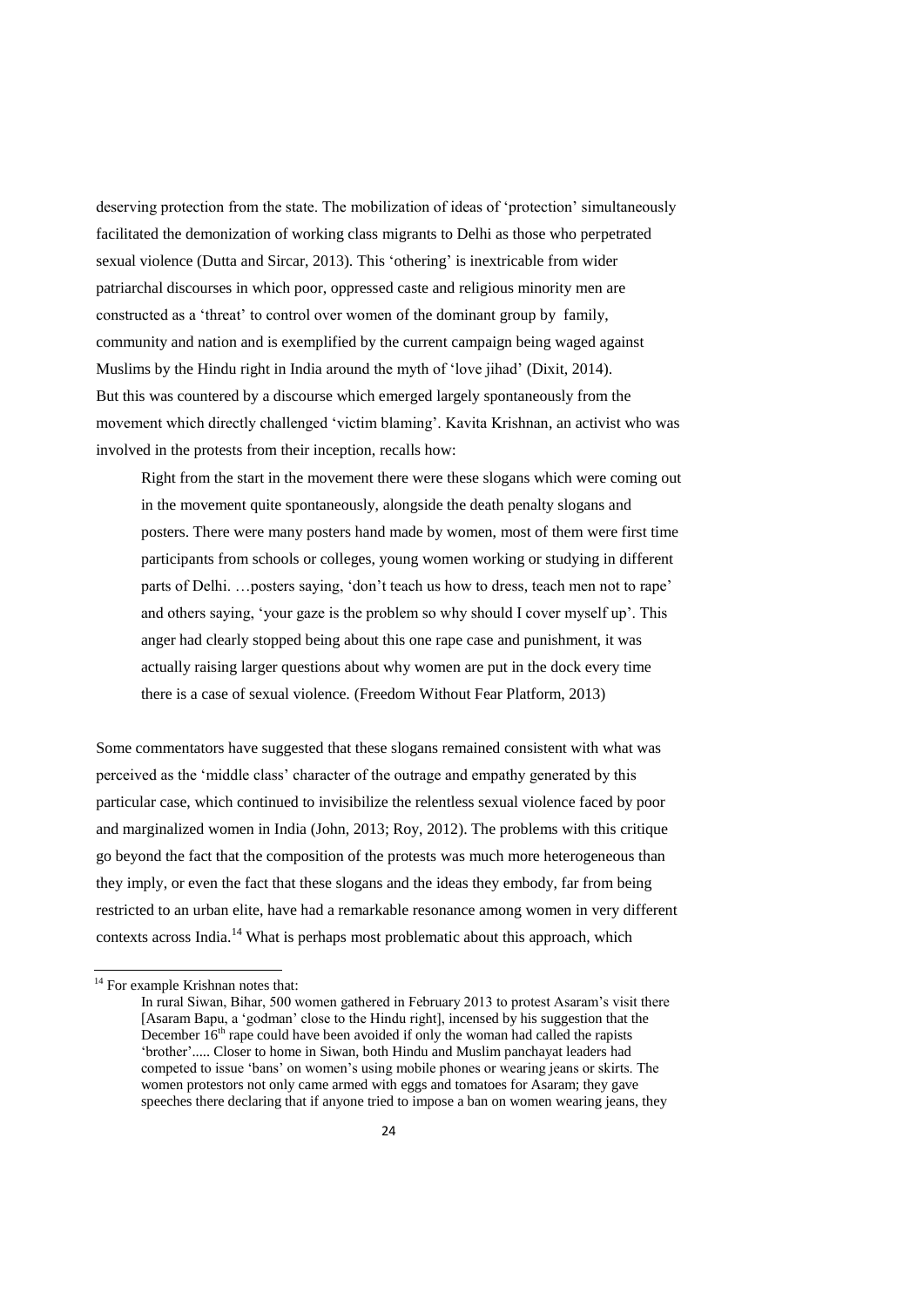suggests that the movement had little relevance to broader agendas of social transformation, is its failure to take account of the ways in which the patriarchal regulation and disciplining of women seen as 'belonging' to dominant communities — whether around dress, entering public spaces, or choosing a partner — are inextricably tied to the legitimization of violence against those women who are represented as the 'other', in terms of religion, caste or class. In the current Indian political context, the enforcement of these patriarchal controls through often violent 'moral policing' is central to the discourses and practices of the Hindu supremacist forces which, particularly since the May 2014 electoral victory of Narendra Modi, are simultaneously extending and intensifying neoliberal policies. This should not be surprising in the light of the many ways in which neoliberalism, including neoliberal development discourse on gender, draws upon, reinforces and is sustained by unequal gender relations.

Further, while the protestors' emphasis on 'victim-blaming' has been relatively wellpublicized and debated, there has been less acknowledgement of the way this led to an extension of the perceived locus of gendered violence from the street, in two directions: into the home and into the apparatuses of the state.

Firstly, the protestors drew attention to the presence of sexual violence in domestic spaces, where gendered surveillance, control and violence, far from becoming anachronistic, are now central to the production of the altruistic neoliberal female subject. Krishnan describes 'slogans like freedom from the Khap Panchayats, then immediately we had girls saying "freedom from brothers, fathers, not just freedom from the clan body". All these were challenging the notion of "the home as the safe haven", as opposed to the unsafe streets. So it was also trying to make visible the violence of everyday patriarchy' (FreedomWithout Fear Platform, 2013).

Secondly, a significant section of the protestors went on to highlight the state as both a direct perpetrator of sexual violence as well as a protector of powerful perpetrators (Sengupta, 2013). Slogans and placards demanded an end to rapes by the Army and an end to the

j

would beat up men who wore shorts (a reference to the RSS uniform), pants, shirts, or anything but 'dhoti and khadaun' [loincloth and wooden clogs]. Subsequently, Asaram himself has been arrested for raping a 16-year-old girl in his ashram. A comrade told me recently that in his village in Begusarai, Bihar, the Laxmi Puja pandals included figures of Asaram with women beating him up with footwear. (Krishnan, 2013)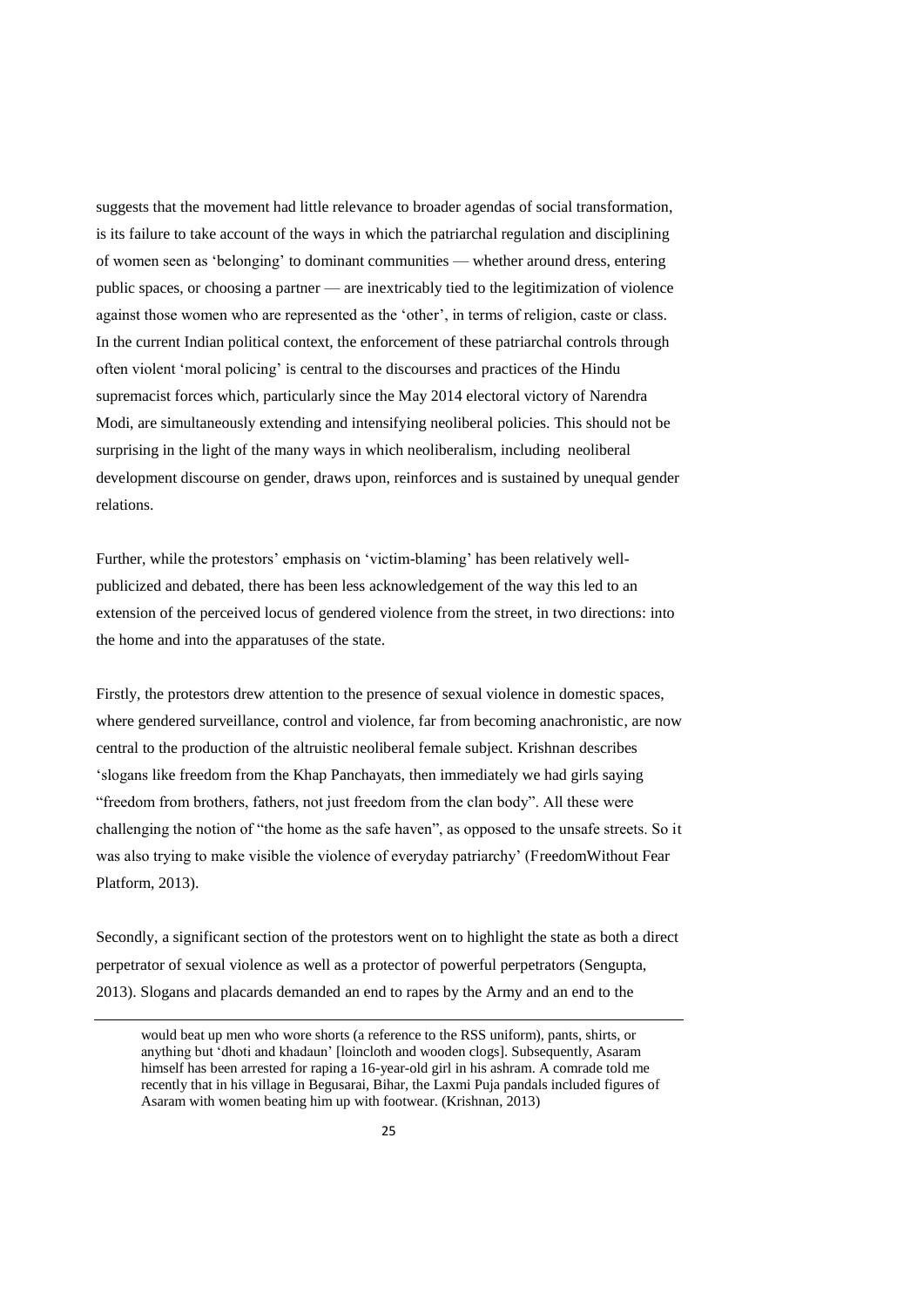immunity provided by the Armed Forces Special Powers Act (AFSPA) in its occupations of Kashmir, Manipur and elsewhere in the North-East, and the vast tracts of Chhattisgarh targeted by mining corporates. They invoked the names of Dalit women raped and murdered by powerful landowners with state backing, and of Muslim minority women targeted in statesponsored violence by Hindu right-wing organizations. Migrant women domestic workers who participated in the protests spoke of the violence they face in the middle-class homes where they are employed. These interventions directly confronted the dominant discourse in which only rapes of women who were represented as 'belonging' to the nation were made visible. They also challenged the neoliberal conceptualization of gender inequality in which gender violence is perceived as an anomaly which can be mitigated by intensified criminalization (Bumiller, 2008; Richie, 2012) <sup>15</sup> and individual empowerment via the market, rather than as a systemic characteristic of market, state, household and community structures of power, which can only be resisted through collective movements with an agenda for transformative change.

#### **RECLAIMING FEMINISM?**

j

The sustained project of appropriation of discourses of gender equality by neoliberalism renders concepts developed within feminism, and in particular, Marxist, Black, Postcolonial and Queer feminisms, all the more essential to critical development thinking and material and discursive practice. In this concluding section, I briefly highlight the continuing indispensability of three such concepts: social reproduction, heteronormativity, and intersectionality. At the same time I indicate the ways in which these feminist concepts too are highly contested ones which, if understood in isolation from each other and from the movements for social transformation from which they have stemmed, are inevitably themselves subject to processes of appropriation, incorporation and transformation, suggesting that 'reclaiming feminism' from neoliberalism is not a finite endeavour but an ongoing struggle.

<sup>&</sup>lt;sup>15</sup> These positions were also reflected in the process of attempting to bring about changes to the law on rape in India. While the Justice Verma Committee set up to make these recommendations in the wake of the December 2012 Delhi rape case adopted many of the arguments of feminist organizations (for example, against the adoption of the death penalty for rape and in favour of the repeal of AFSPA), many of the recommendations were not ultimately not incorporated in the new legislation.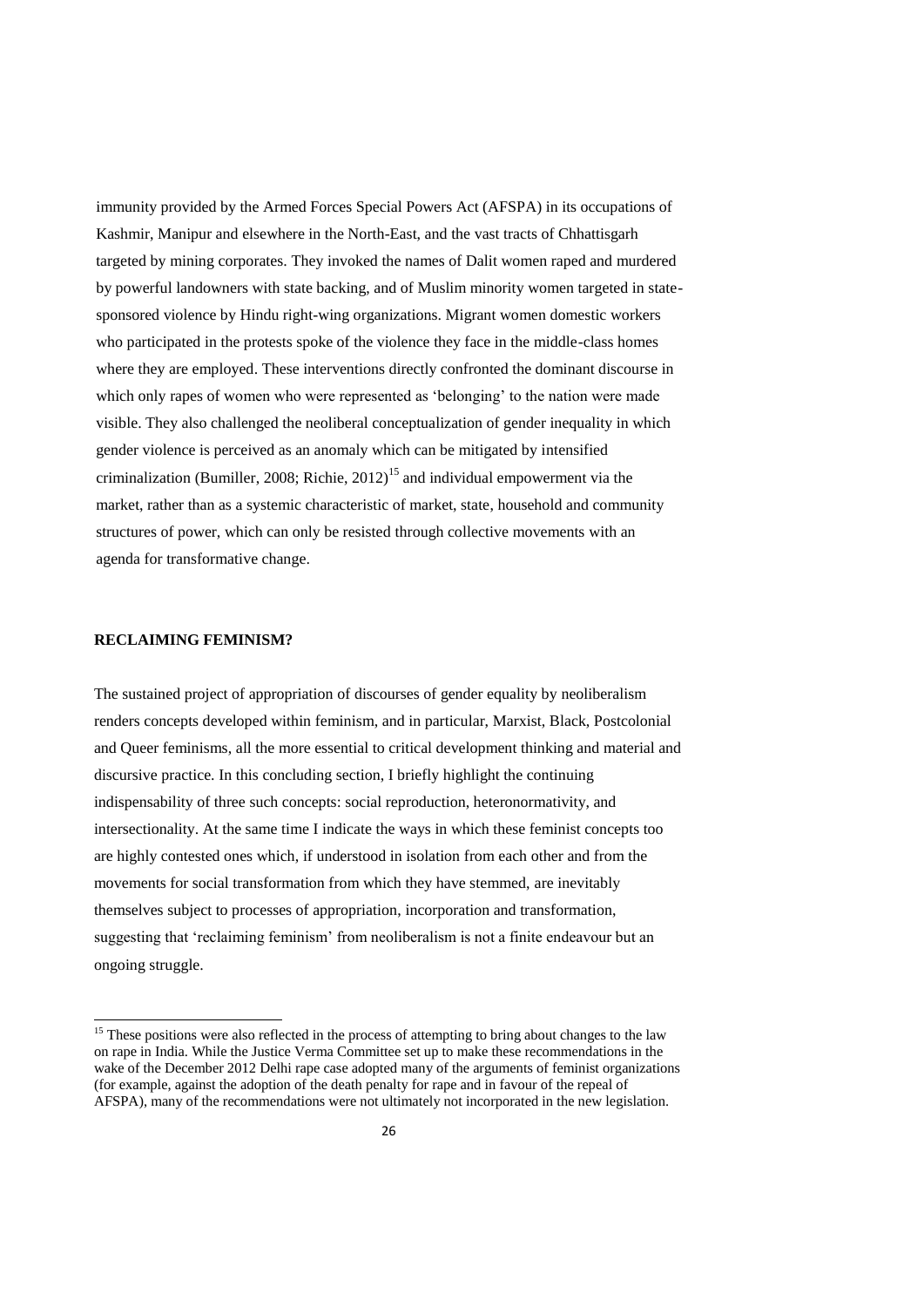The emphasis which Marxist and socialist feminists have placed on the sphere of social reproduction as a site of gendered and embodied labour essential to capital accumulation (Hartsock, 2006) continues to be essential in order to displace the neoliberal claim to inclusion with a call for structural transformation and gender justice. The concept of social reproduction has been central to the project of developing a gendered critique of the political economy of global capitalism. It underpins analysis, firstly, of the gendered impacts of policies of economic liberalization and Structural Adjustment Programmes from the 1980s onwards which drastically reduced social provision, significantly increasing women's reproductive labour as well as their responsibility for income generation (Elson, 1991) and, secondly, of the mobilization and consolidation of gendered divisions of labour by global capital in the 'feminization of employment', understood as encompassing processes of casualization, flexibilization and informalization, as well as the relative growth in the service sector and care work (Perrons, 2009; Sassen, 2000). It is also key to confronting policies informed by the 'Gender Equality as Smart Economics' approach which, as we have seen, relies on and extends precisely the same complex of gendered structures of inequality which feminist theories of social reproduction expose.

In this context, it is also crucial to recognize and expose the heteronormativity of neoliberal development interventions (Bedford, 2009; Pereira, 2009) in order to resist further appropriations of feminist ideas. For example, Kate Bedford (2007) has described how, drawing on the now considerable body of work on masculinities in GAD, some World Bank initiatives have promoted greater involvement of men in household work in order to facilitate women's incorporation into global labour markets. This is occurring in the context of even greater shifts away from state and corporate responsibility for social reproduction, with the promotion of the heterosexual nuclear household perceived as the only possible locus of survival for poor people. The heteronormativity of development is obscured, rather than challenged, however, by the rise of 'homonationalism' in which the notion of 'tolerance' of homosexuality is incorporated within imperialist civilizational and developmental discourses (Butler, 2008; Ekine, 2009; Haritaworn et al., 2008; Puar, 2004). This renders invisible the colonial history as well as the global political economy and geopolitics of current onslaughts on LGBTIQ people (Petchesky, 2014; Tamale, 2010).

Clearly, it is impossible to make sense of the processes discussed above in the absence of an intersectional analysis. I use intersectionality here to refer not primarily to the term coined by **Comment [PB10]:** This is a very long sentence! I have added 'firstly' and 'secondly' to try to identify its component parts, but if you are not happy with this, perhaps you could find an alternative. Or perhaps we could split the sentence into two…

**Comment [PB11]:** Not in Refs, see above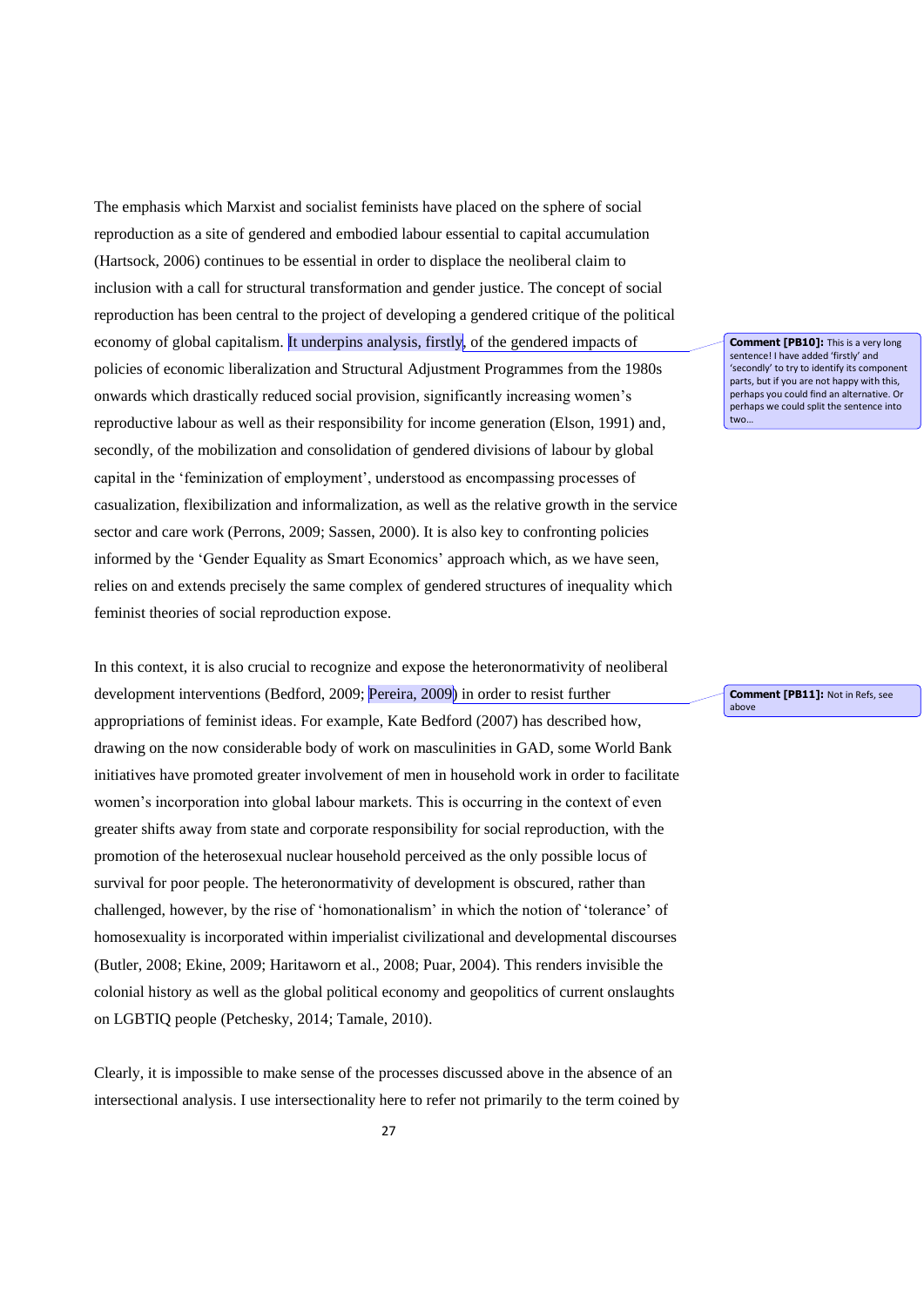Crenshaw (1989) and since developed in several directions, but to the much longer history of theorizing and political practice developed in the context of Black women's struggles in relation to gender, race, class and sexuality in North America, Britain and elsewhere (Davis, 1982; hooks, 1982; Lorde, 2007). Day-to-day embodied experiences of the political economy of disposability, of racialized policies, discourses and practices informed by 'Gender Equality as Smart Economics' and the 'Girl Effect', and of neo-Malthusian population control policies, can only be understood through approaches which problematise the notion of 'women' as a homogeneous category. Further, such approaches can be seen as always having been integral to the political practices we have highlighted in examples from India which (along with many others) counter the appropriation of feminism, and in which gender is experienced and understood as inseparable from structures of class, caste and community in particular.

Yet increasingly development discourses on gender are reducing intersectional approaches to a multivariate 'tool' for 'measuring cumulative disadvantage', in which form they have recently been espoused by the World Bank (2013) in an example of what Menon (2015) calls 'the governmentalising of intersectionality and its attachment to funding-driven agendas and policy for the global South' (2015:41). Although the ideas of intersectionality have been cited more convincingly in recognition of difference and the importance of location by some gender and development scholars, this is not sufficient for the project of exposing and undoing the co-option of notions of 'gender equality' within neoliberalism. As Mohanty (2003) argues in a reflection on the impact of her earlier, highly influential intervention 'Under Western Eyes' (Mohanty, 1986), attention to multiple differences must be combined with acknowledgement of the existence of the overarching transnational structures of global capital and imperialism and how these are racialized as well as gendered. Mohanty (2003) calls for a 'race-and-gender-conscious historical materialism' which she argues must be at the core of effective transnational feminist solidarity which connects struggles across locations while recognizing inequalities of power and privilege. It is only within such a framework, I suggest, that radically reappropriating 'gender' from the neoliberal development project becomes a real possibility.

**Comment [PB12]:** Not in References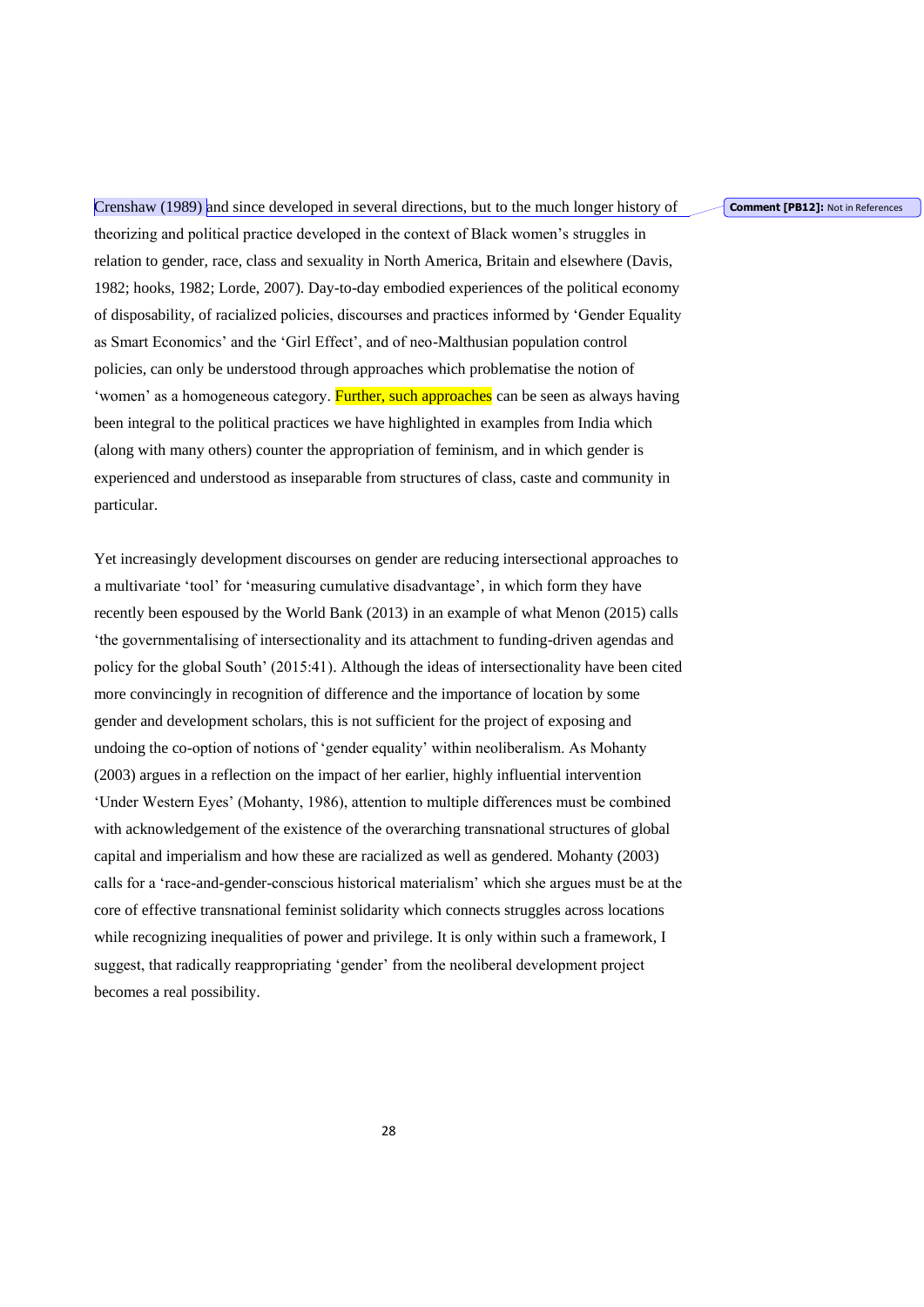#### **REFERENCES**

Abu-Lughod, L. (2002) 'Do Muslim Women Really Need Saving? Anthropological Reflections on Cultural Relativism and Its Others', *American Anthropologist* 104(3): 783–90.

Agarwal, B. (1994) *A Field of One's Own: Gender and Land Rights in South Asia*. Cambridge: Cambridge University Press.

Aitken, R. (2013) 'The Financialization of Micro-Credit', *Development and Change* 44(3): 473–99.

Akhter, F. (1992) *Depopulating Bangladesh: Essays on the Politics of Fertility*. Dhaka: Narigrantha Prabartana.

Bair, J. (2010) 'On Difference and Capital: Gender and the Globalization of Production', *Signs: Journal of Women in Culture and Society* 36(1): 203–26.

BBC News (2011) 'Implanon: 600 Pregnancies despite Contraceptive Implant'. BBC News 5 January.<http://www.bbc.co.uk/news/health-12117299>

Bedford, K. (2007) 'The Imperative of Male Inclusion: How Institutional Context Influences World Bank Gender Policy', *International Feminist Journal of Politics* 9(3): 289–311.

Bedford, K. (2009) *Developing Partnerships: Gender, Sexuality, and the Reformed World Bank*. Minneapolis, MN: University of Minnesota Press.

Beneria, L. and G. Sen (1981) 'Accumulation, Reproduction and Women's Role in Economic Development: Boserup Revisited', *Signs* 7(2): 279–98.

Boserup, E. (1970/2007) *Women's Role in Economic Development*. London: Earthscan.

Briggs, L. (2002) *Reproducing Empire: Race, Sex, Science, and US Imperialism in Puerto Rico*. Berkeley, CA: University of California Press.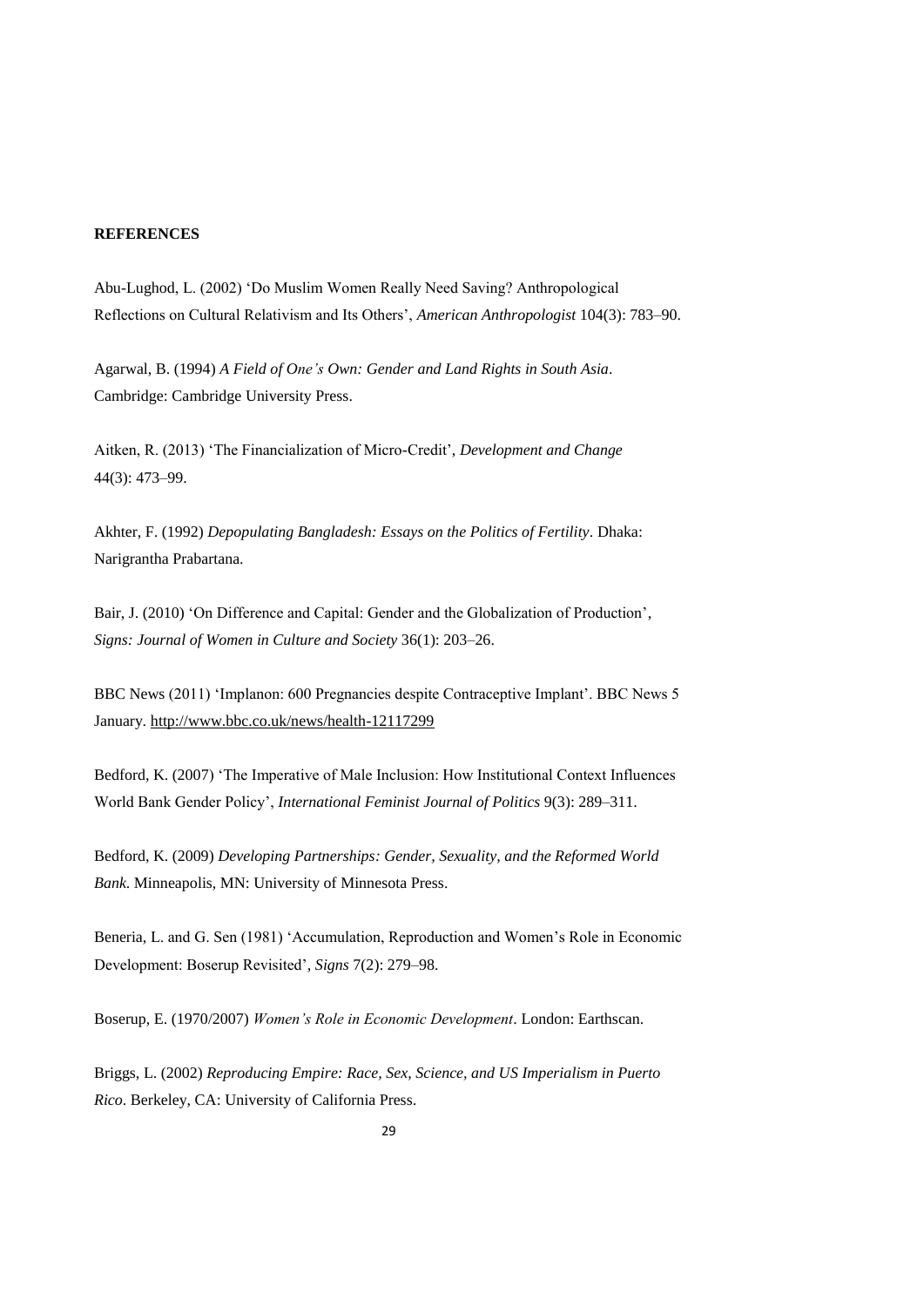Bumiller, K. (2008) *[In an Abusive State: How Neoliberalism Appropriated the Feminist](http://www.amazon.co.uk/gp/product/0822342391/ref=ox_sc_sfl_title_3?ie=UTF8&psc=1&smid=A3P5ROKL5A1OLE)  [Movement against Sexual Violence](http://www.amazon.co.uk/gp/product/0822342391/ref=ox_sc_sfl_title_3?ie=UTF8&psc=1&smid=A3P5ROKL5A1OLE)*. Durham, NC, and London: Duke University Press.

Butler, J. (2008) 'Sexual Politics, Torture, and Secular Time', *The British Journal of Sociology* 59(1): 1–23.

Chant, S.H. (2006) 'Re-thinking the "Feminization of Poverty" in Relation to Aggregate Gender Indices', *Journal of Human Development* 7(2): 201–20.

Chant, S. and C. Sweetman (2012) ['Fixing women or fixing the world? "smart economics",](http://eprints.lse.ac.uk/47586/)  [efficiency approaches, and gender equality in development'](http://eprints.lse.ac.uk/47586/) *Gender and Development*, 20 (3): 517-529

Chant, S. (2015) Niñas en el Desarrollo: Desafíos, Logros y Precauciones en la Epoca de 'Smart Economics' (Girls in Development: Challenges, Celebrations and Cautions in the Era of 'Smart Economics'), in M.D. Molas Font and A. Santiago (eds) La Infancia en Femenino: Las Niñas – Imágenes y Figuras de la Filiación Barcelona: Icaria Editorial

Cleaver, F. (2007) 'Understanding Agency in Collective Action', *Journal of Human Development* 8(2): 223–44.

Connelly, M. (2008) *Fatal Misconception: The Struggle to Control World Population*. Cambridge, MA: Harvard University Press.

Cornwall, A., J. Gideon and K.Wilson (eds) (2008) 'Reclaiming Feminism: Gender and Neoliberalism', *IDS Bulletin* 39(6) (Special Issue).

Cornwall, A. and J. Edwards (2014) 'Introduction: Negotiating Empowerment', in A. Cornwall and J. Edwards (eds) *Feminisms, Empowerment and Development: Changing Women's Lives*, pp. 1-31 London: Zed Books.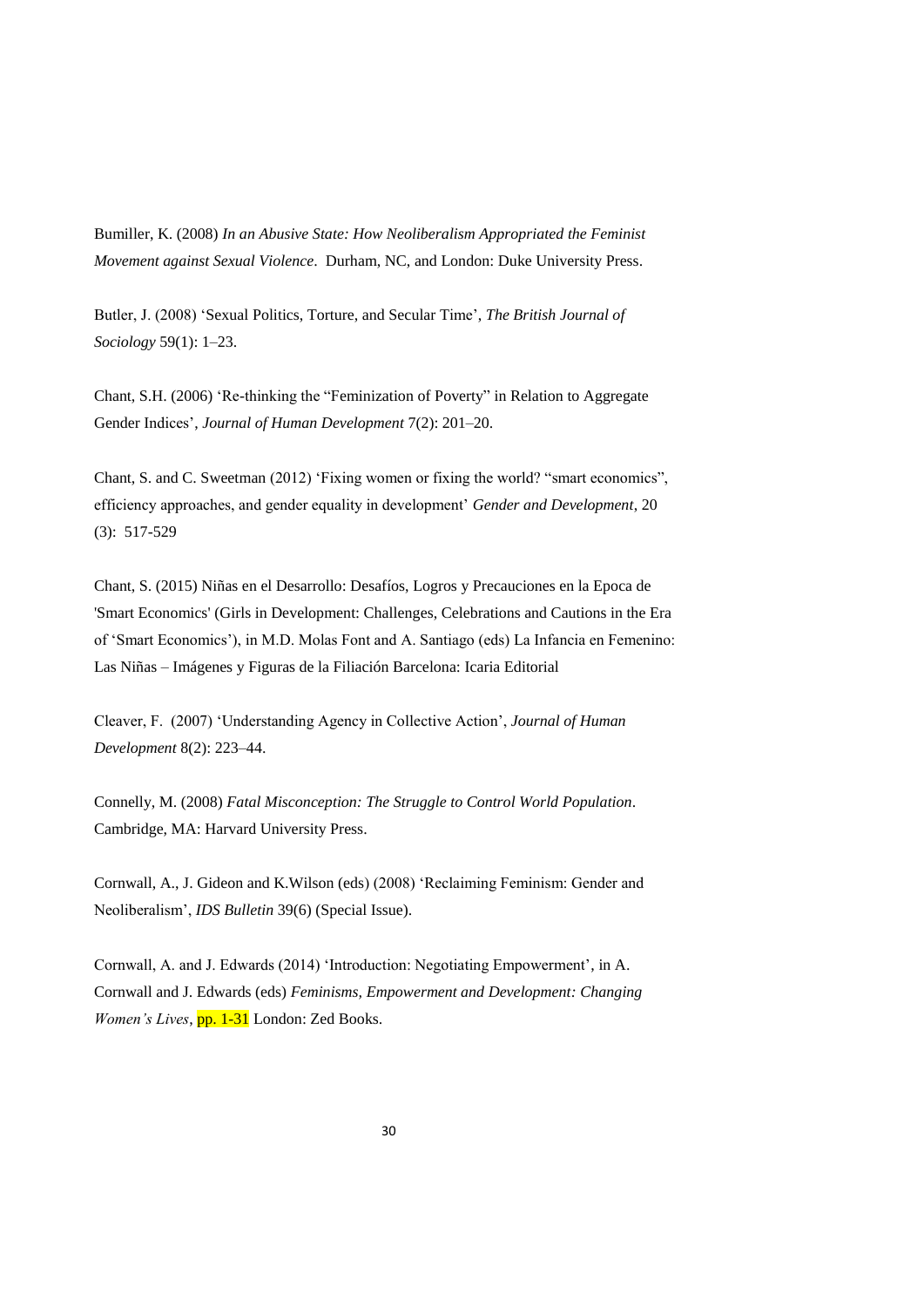Crenshaw, K. (1989) 'Demarginalizing [the Intersection of Race and Sex: A Black Feminist](http://philpapers.org/go.pl?id=CREDTI&proxyId=&u=http%3A%2F%2Fphilpapers.org%2Farchive%2FCREDTI.pdf)  [Critique of Antidiscrimination Doctrine, Feminist Theory and Antiracist Politics'](http://philpapers.org/go.pl?id=CREDTI&proxyId=&u=http%3A%2F%2Fphilpapers.org%2Farchive%2FCREDTI.pdf) *[The](http://philpapers.org/asearch.pl?pub=4230)  [University of Chicago Legal Forum](http://philpapers.org/asearch.pl?pub=4230)* 140:139-167

Davis, A. (1982) *Women, Race and Class*. London: The Women's Press.

Dixit, N. (2014) '"Love Jihad": War on Romance in India. Hindu Right-wing Groups Run Campaign against what they say is Muslim Conspiracy to Convert Hindu Girls into Islam', *Al Jazeera* 14 October. http://www.aljazeera.com/indepth/features/2014/10/jihad-war-romanceindia-20141014923212607.html

Dutta, D. and O. Sircar (2013) 'India's Winter of Discontent: Some Feminist Dilemmas in the Wake of a Rape', *Feminist Studies* 39(1): 293–306.

Ekine, S. (2009) 'Don't Throw Anti-homophobic Stones in Glass Houses!', *New Internationalist* Blog. http://www.newint.org/blog/majority/2009/11/30/homophobia/

Elson, D. (1991) 'Male Bias in Macro-economics: The Case of Structural Adjustment', in D. Elson (ed.) *Male Bias in the Development Process*, pp. 164-190Manchester: Manchester University Press.

Elson, D. (2002) ['Gender Justice, Human Rights and Neo-liberal Economic Policies'](http://www.ingentaconnect.com/content/oso/865537/2002/00000001/00000001/art00004), in M. Molyneux and S. Razavi (eds) *Gender Justice, Development and Rights*, pp. 78-114 Oxford: Oxford University Press.

Filar, R (2012) 'Contraception is no Stroll in the Park and Men Should Share the Stress', *The Guardian* 7 September. http://www.theguardian.com/commentisfree/2012/sep/07/men-responsibility-contraceptionimplants-disappear

Freedom Without Fear Platform (2013) 'India's Anti-rape Movement: Experiences, Reflection and Strategies for the Future. Transcript of a Speech by Kavita Krishnan' (3 October). http://freedomwithoutfearplatformuk.blogspot.co.uk/2013/12/indias-anti-rapemovement-experiences.html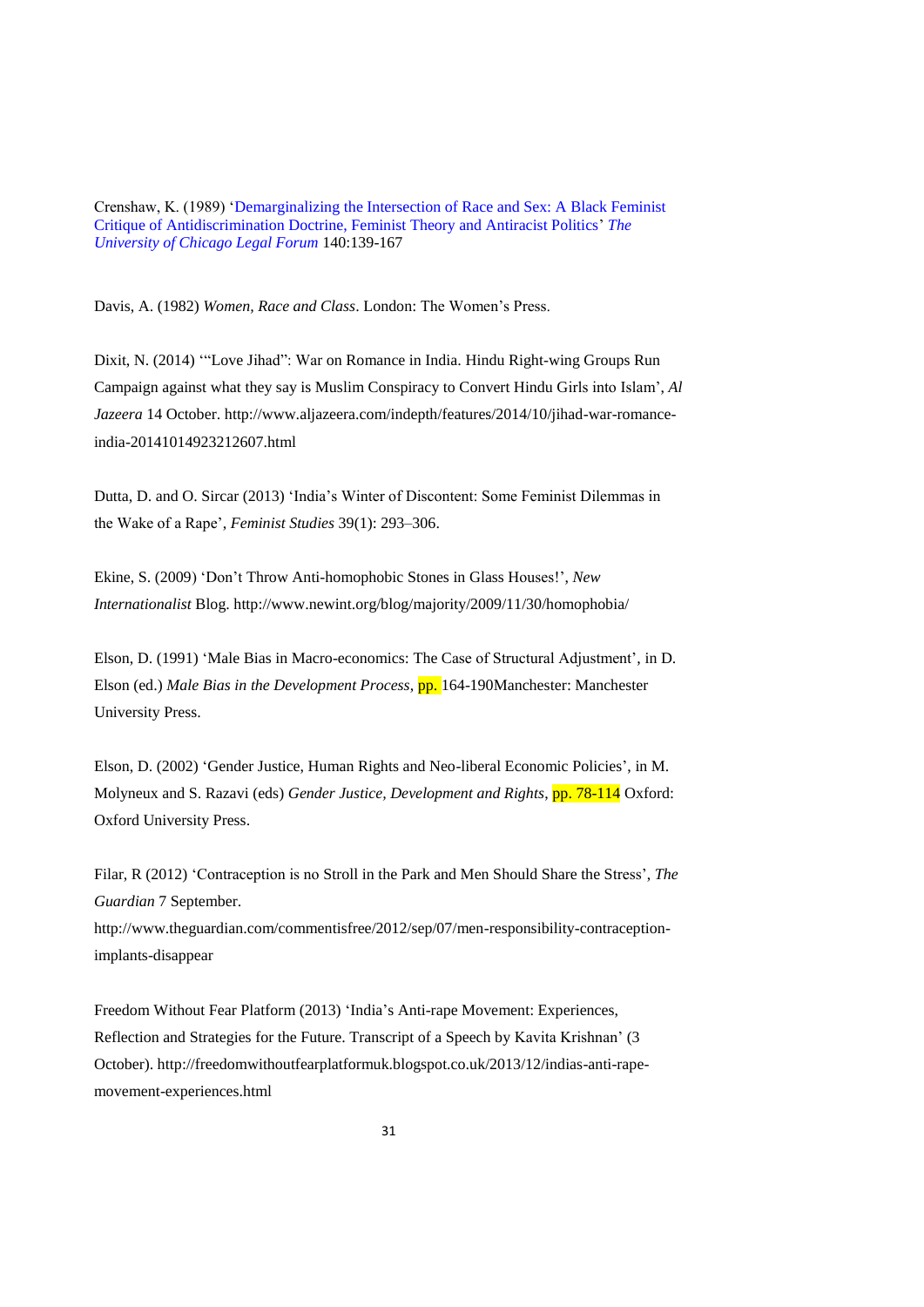Garikipati, S. (2008) 'The Impact of Lending to Women on Household Vulnerability and Women's Empowerment: Evidence from India', *World Development* 36(12): 2620–42.

Garikipati, S. (2012) 'Microcredit and Women's Empowerment through the Lens of Time-Use Data from Rural India', *Development and Change* 43(3): 719–50.

Girl Effect (2014) 'Smart Economics'. <https://www.youtube.com/watch?v=7kGUynM-VP0>

Goetz, A.M. and R. Sen Gupta (1996) 'Who Takes the Credit? Gender, Power and Control over Loan Use in Rural Credit Programmes in Bangladesh', *World Development* 24(1): 45– 63.

Grépin, K. and Klugman, J. (2013) *Closing the Deadly Gap between What We Know and What We Do: Investing in Women's Reproductive Health*. Washington, DC: The World Bank.

Gubrium, A. and A. Ferrer (2008) 'Flagging an Invisible Difference in a Cost-Benefit Analysis of Depo-Provera'. DifferenTakes 50. Amherst, MA: Hampshire College Population and Development Program.<http://popdev.hampshire.edu/projects/dt/50>

Hallgarten, L. (2013) 'Forced Contraception of Jewish Ethiopian Women is Tip of Global Iceberg', *The Guardian* 30 January. [http://www.theguardian.com/commentisfree/2013/jan/30/forced-contraception-jewish](http://www.theguardian.com/commentisfree/2013/jan/30/forced-contraception-jewish-ethopian-women)[ethopian-women](http://www.theguardian.com/commentisfree/2013/jan/30/forced-contraception-jewish-ethopian-women)

Haritaworn, J. with T. Tauqir and E. Erdem (2008) 'Gay Imperialism: Gender and Sexuality Discourse in the "War on Terror"', in A. Kuntsman and E. Miyake (eds) *Out of Place: Interrogating Silences in Queerness/Raciality*, pp. 71-95 London: Raw Nerve Books.

Hartmann, B. (1995) *Reproductive Rights and Wrongs: The Global Politics of Population Control* (updated and revised edition). Boston, MA: South End Publishers.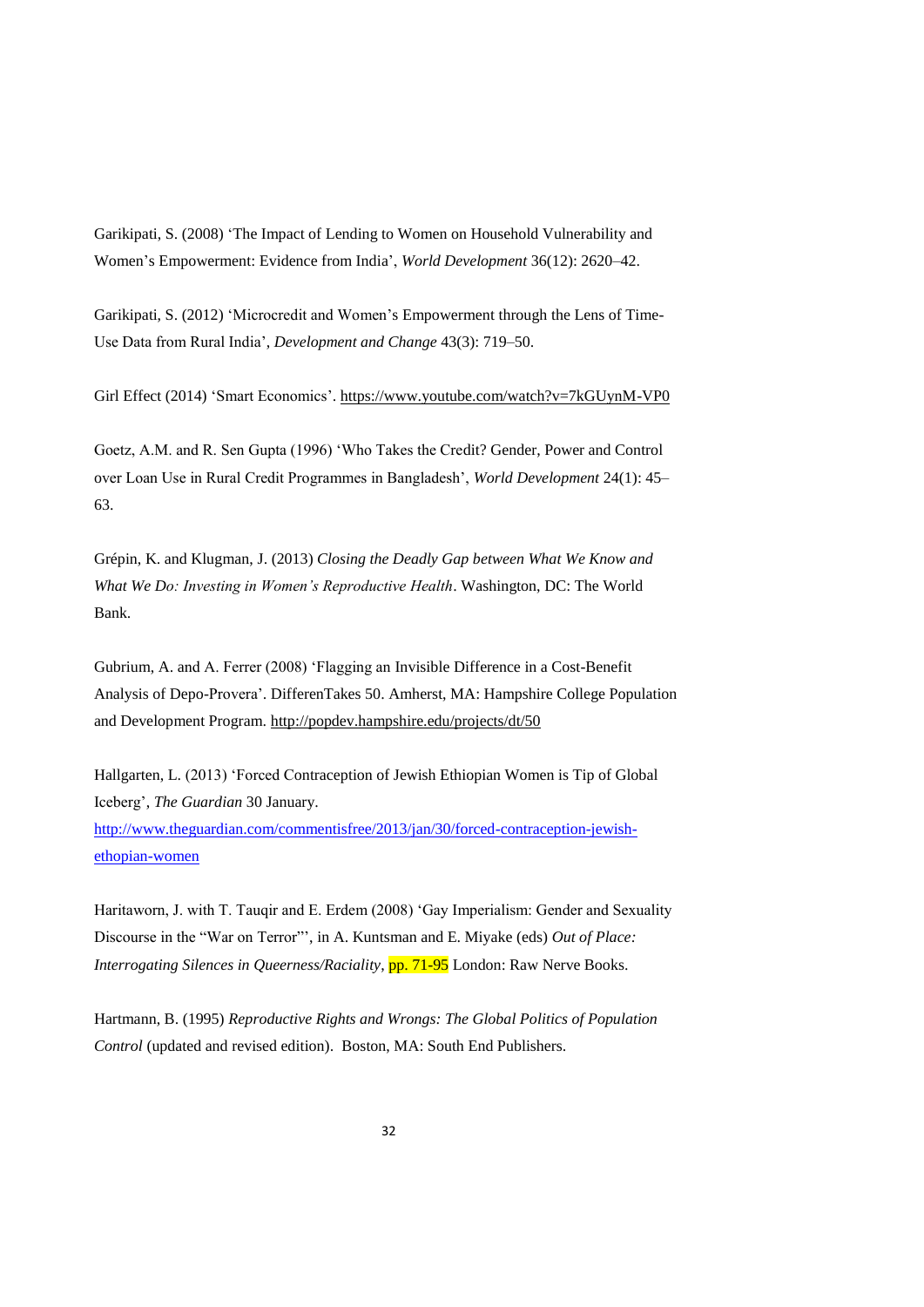Hartmann, B. (2009) 'The "New" Population Control Craze: Retro, Racist, Wrong Way to Go', On the Issues Magazine, Fall [http://www.ontheissuesmagazine.com/2009fall/2009fall\\_hartmann.php](http://www.ontheissuesmagazine.com/2009fall/2009fall_hartmann.php)

Hartmann, B. and H. Standing (1985) *Food, Saris and Sterilization: Population Control in Bangladesh*, Bangladesh International Action Group (BIAG), London

Hartsock, N. (2006) 'Globalization and Primitive Accumulation: The Contributions of David Harvey's Dialectical Marxism', in N. Castree, N. and D. Gregory (eds) *David Harvey: A Critical Reader*, pp. 167-190 Oxford: Blackwell Publishing Ltd.

Harvey, D. (2004) 'The "New" Imperialism: Accumulation by Dispossession', *Socialist Register* 40: 63–87.

Hendrixson, A. (2004) **'**Angry Young Men, Veiled Young Women: Constructing a New Population Threat'. Corner House Briefing 34. Dorset: Corner House. <http://www.thecornerhouse.org.uk/resource/angry-young-men-veiled-young-women>

Hendrixson, A. (2014) 'Beyond Bonus or Bomb: Upholding the Sexual and Reproductive Health of Young People', *Reproductive Health Matters* 22(43):125-134

*The Hindu* (2011) 'HPV Vaccine: A.P. Issues Orders to Educational Institutions', *The Hindu* 9 May. [http://www.thehindu.com/news/national/andhra-pradesh/hpv-vaccine-ap-issues](http://www.thehindu.com/news/national/andhra-pradesh/hpv-vaccine-ap-issues-orders-to-educational-institutions/article2004141.ece)[orders-to-educational-institutions/article2004141.ece](http://www.thehindu.com/news/national/andhra-pradesh/hpv-vaccine-ap-issues-orders-to-educational-institutions/article2004141.ece)

Holvoet, N. (2006) 'The Differential Impact on Gender Relations of "Transformatory" and "Instrumentalist" Women's Group Intermediation in Microfinance Schemes: A Case Study for Rural South India', *Journal of International Women's Studies* 7(4): 36–50.

hooks, b.(1982) *Ain't I a Woman: Black Women and Feminism*. London: Pluto Press.

Human Rights Watch (2012) 'India: Target-Driven Sterilization Harming Women' 12 July. [URL? Or where available?] http://www.hrw.org/news/2012/07/12/india-target-drivensterilization-harming-women

**Comment [PB13]:** Just one page?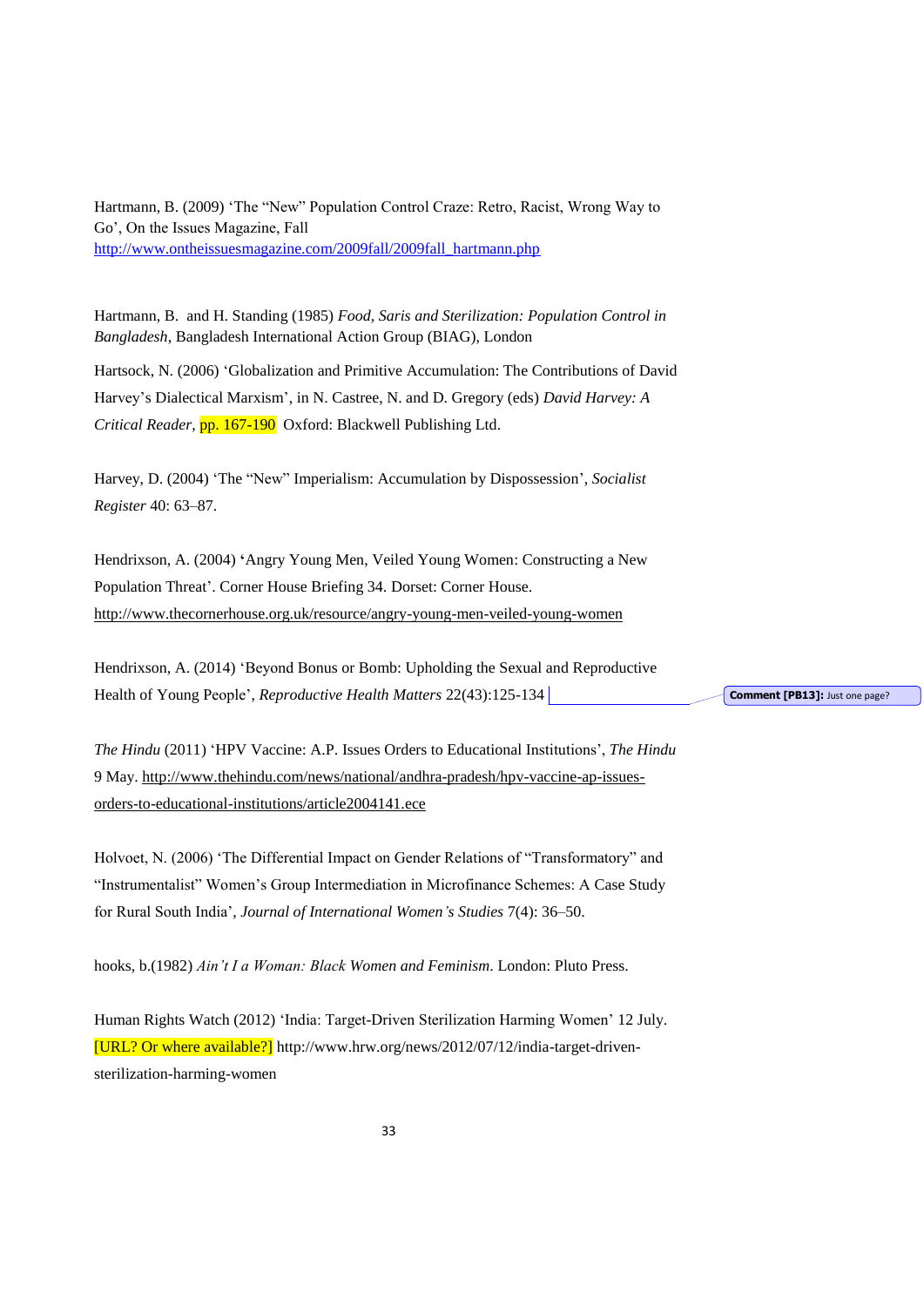J.P. (2012) 'Contraception and Development: Opening the Gates', *The Economist* 12 July. http://www.economist.com/blogs/feastandfamine/2012/07/contraception-and-development

John, M. (2013) ['Class Societies and Sexual Violence: Towards a Marxist Understanding](http://radicalnotes.com/2013/05/08/class-societies-and-sexual-violence-towards-a-marxist-understanding-of-rape/)  of [Rape'](http://radicalnotes.com/2013/05/08/class-societies-and-sexual-violence-towards-a-marxist-understanding-of-rape/), *Radical Notes* 8 May.

Jolly, S. (2011) 'Why is Development Work so Straight? Heteronormativity in the International Development Industry', *Development in Practice* 21(1): 18–28.

Kabeer, N. (1994) *Reversed Realities: Gender Hierarchies in Development Thought*. London: Verso.

Kabeer, N. (2005) 'Is Microfinance a "Magic Bullet" for Women's Empowerment? Analysis of Findings from South Asia', *Economic and Political Weekly* 40(44–45): 4709–18.

Kalpana, K. (2008) 'The Vulnerability of "Self-Help": Women and Micro-Finance in South India'. IDS Working Paper 303. Brighton: Institute of Development Studies, University of Sussex.

Kandiyoti, D. (1988) 'Bargaining with Patriarchy', *Gender and Society* 2(3): 274–90.

Kandiyoti, D. (1998) 'Gender, Power and Contestation: "Rethinking Bargaining with Patriarchy"', in C. Jackson and R. Pearson (eds) *Feminist Visions of Development: Gender Analysis and Policy*, pp.135-151 London: Routledge.

Kapoor, I. (2008) 'Hyper-self-reflexive Development? Spivak on Representing the Third World "Other"', in I. Kapoor *The Postcolonial Politics of Development*, pp. 41–59. London: Routledge.

Karim, L. (2008) **'**Demystifying Micro-Credit: The Grameen Bank, NGOs, and Neoliberalism in Bangladesh', *Cultural Dynamics* 20(1): 5–29.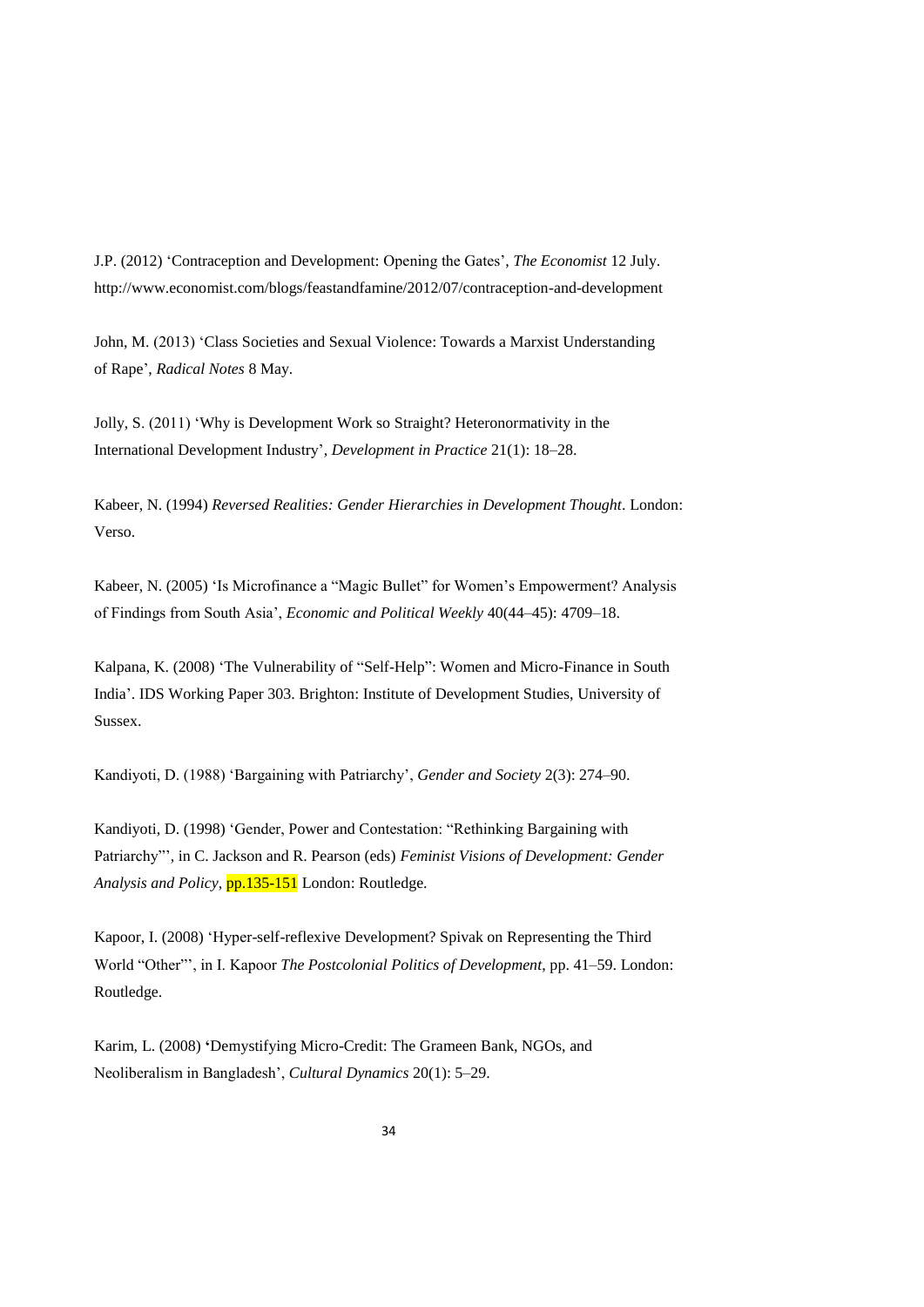Koffman, O. and R.Gill (2013) '["The Revolution Will Be Led by a 12-year-old Girl": Girl](https://moodle.lse.ac.uk/pluginfile.php/543526/mod_page/content/5/gill%20and%20kofman.pdf)  [Power and Global Biopolitics'](https://moodle.lse.ac.uk/pluginfile.php/543526/mod_page/content/5/gill%20and%20kofman.pdf), *Feminist Review* 105: 83–102.

Krishnan, K (2013) 'The Anti-Rape Movement: The Political Vision of "Naari Mukti/Sabki Mukti"', *Kafila* 15 December.

Lind, A. (ed.) (2010) *Development, Sexual Rights and Global Governance*. London: Routledge.

Lorde, A. (2007) *Sister Outsider: Essays & Speeches by Audre Lorde*. Berkeley, CA: Crossing Press.

Maclean, K. (2010) 'Capitalising on Women's Social Capital: Gender and Microfinance in Bolivia', in S. Chant (ed.) *The International Handbook of Gender and Poverty, Concepts, Research, Policy*, pp. 569–74. Cheltenham: Edward Elgar.

Mass, B. (1976) *Population Target: The Political Economy of Population Control in Latin America*. Toronto: Latin American Working Group.

Mass, B. (1977) 'Puerto Rico: A Case Study of Population Control', *Latin American Perspectives*, 4(4): 66-81.

Mayoux, L. (2002) *Women's Empowerment or Feminisation of Debt: Towards a New Agenda in African Microfinance: Report based on a One World Action Conference* London: One World Action.

McRobbie, A .(2008) *The Aftermath of Feminism: Gender, Culture and Social Change*. London: Sage.

Menon, N. (2015) 'Is Feminism about "Women"? A critical view on intersectionality from India', *Economic and Political Weekly*, 100(17):37-44 April 25

Mies, M. (1982) *The Lace Makers of Narsapur: Indian Housewives Produce for the World Market*. London: Zed Press.

**Comment [PB14]:** Where was the conference held? Do you have exact dates? Has the report been published or is it available online?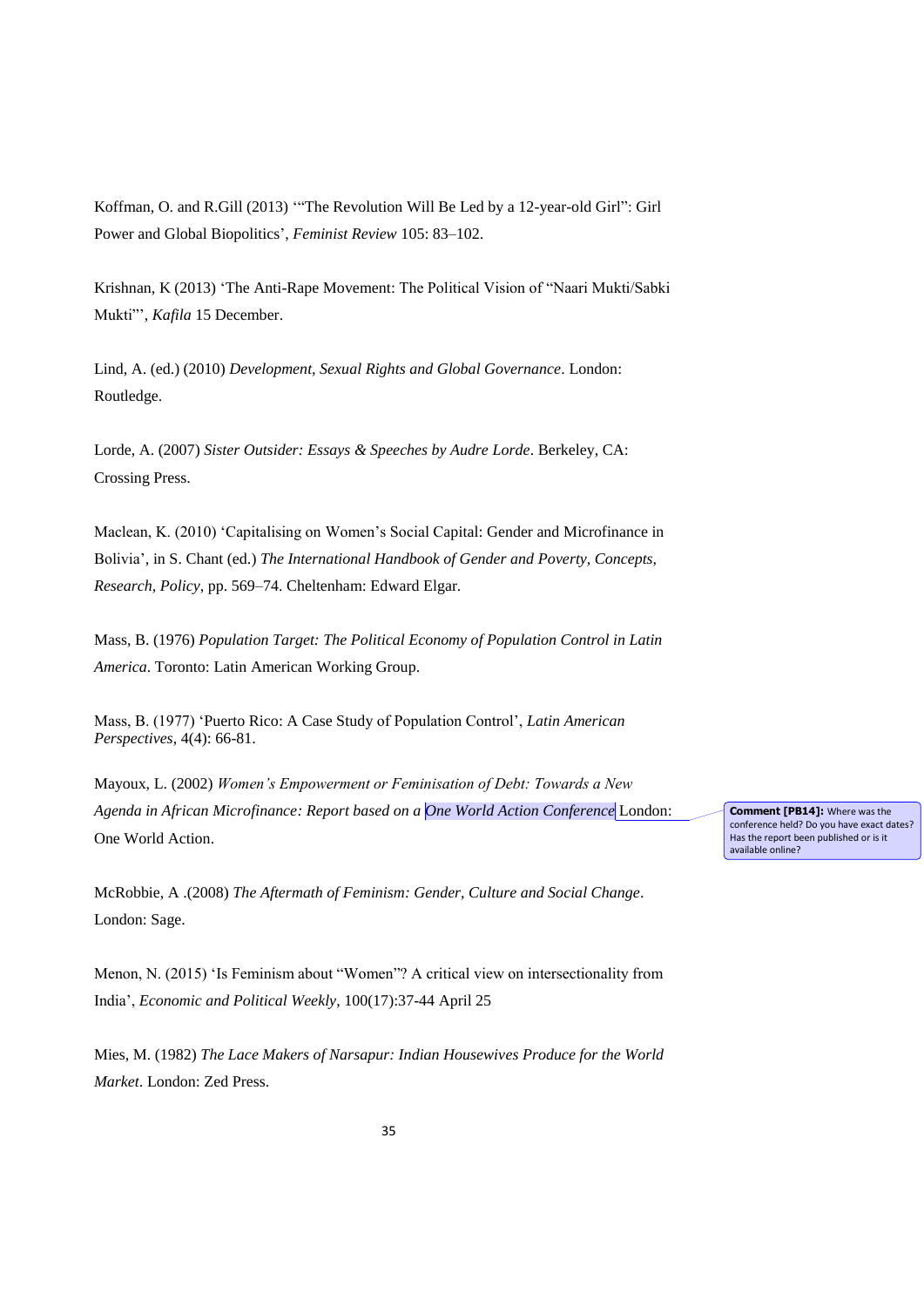Mies, M. (1986) *Patriarchy and Accumulation on a World Scale: Women in the International Division of Labour*. London: Zed Press

Mishra, S. (2008) 'Life of Women Agricultural Labourers in Orissa', *Orissa Review* Department of Information and Public Relations, Government of Orissa, Bhubaneswar

November, pp.54-57. http://odisha.gov.in/e-magazine/Orissareview/2008/November-2008/Novemberreview.htm

Mitchell, A. (2011) 'It's Time to Talk about Population'. UK Department for International Development Blog, 31 October. https://dfid.blog.gov.uk/2011/10/31/its-time-to-talk-aboutpopulation/

Mohanty, C.T. (1986) 'Under Western Eyes: Feminist Scholarship and Colonial Discourses', *Boundary 2* 12(3): 333–58.

Mohanty C.T. (2003) '"Under Western Eyes" Revisited: Feminist Solidarity through Anticapitalist Struggles', *Signs: Journal of Women in Culture and Society* 28(2): 499–535.

Molyneux, M. (1985) 'Mobilisation without Emancipation? Women's Interests, the State and Revolution in Nicaragua', *Feminist Studies* 11: 227–54.

Molyneux, M. (2008) 'The "Neoliberal Turn" and the New Social Policy in Latin America: How Neoliberal, How New?', *Development and Change* 39(5): 775–97.

Murphy, M. (2012) 'The Girl: Mergers of Feminism and Finance in Neoliberal Times', *The Scholar and Feminist Online*, 11:1–11:2 (Fall 2012–Spring 2013). http://sfonline.barnard.edu/gender-justice-and-neoliberal-transformations/the-girl-mergers-offeminism-and-finance-in-neoliberal-times/#sthash.s4NKfpmI.dpuf

Narayana Kumar, K.P. (2014) 'Controversial Vaccine Studies: Why is Bill & Melinda Gates Foundation under Fire from Critics in India?', *The Economic Times* 31 August. http://articles.economictimes.indiatimes.com/2014-08-31/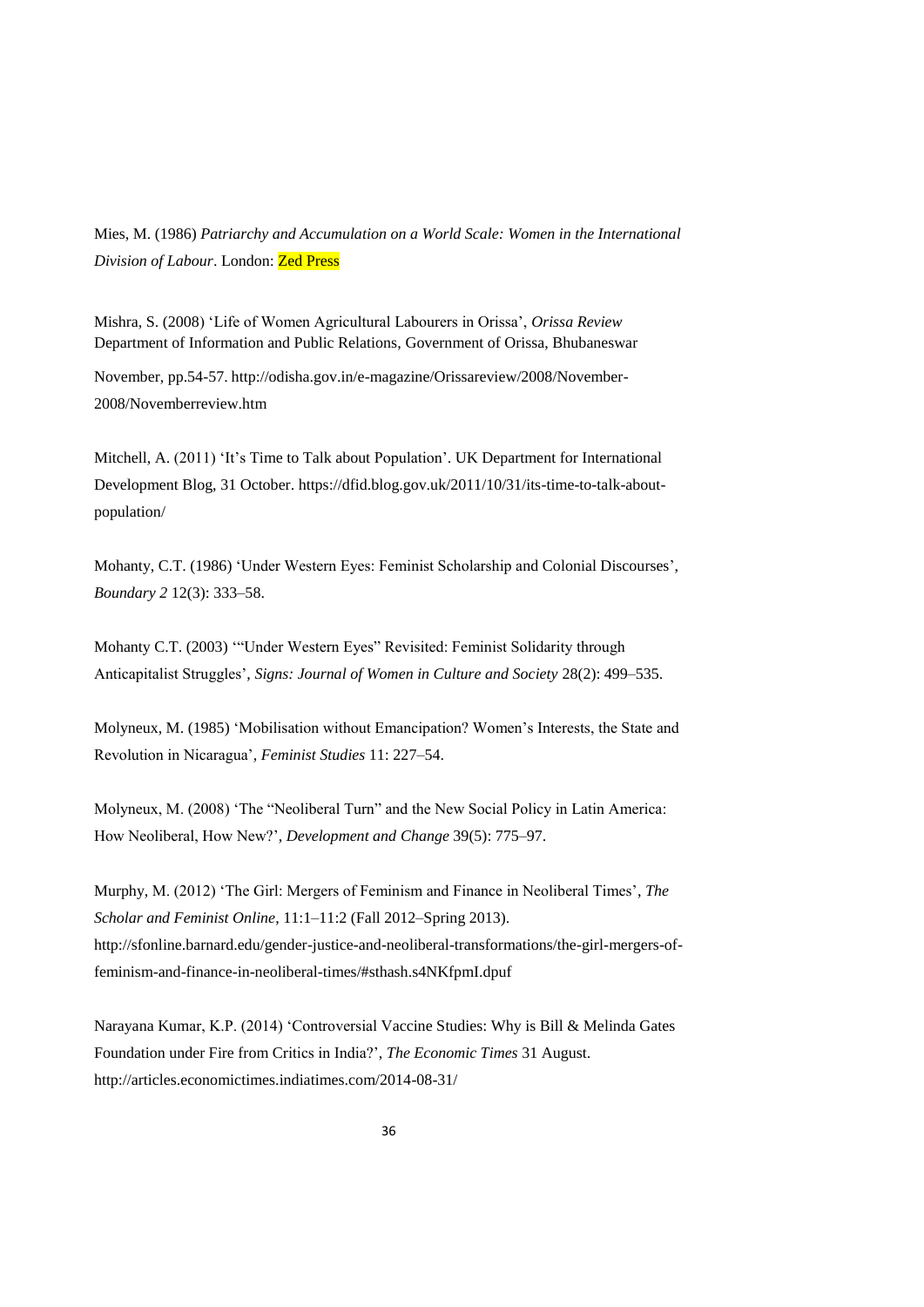Nike Foundation (2006) 'I Dare You'. http://www.youtube.com/watch?v¼-Vq2mfF8puE

Nike Foundation (2008) 'The Girl Effect'. http://www.youtube.com/watch?v¼WIvmE4\_KMNw

O'Brien, S. (2011) 'Speech on World Population Day to the All Party Parliamentary Group on Population, Development and Reproductive Health and International Planned Parenthood Federation' 11 July. http://www.stephenobrien.org.uk/content/minister-internationaldevelopment-stephen-o%E2%80%99brien-speaks-world-population-day

**Pereira, C. (2009) 'Interrogating Norms: Feminists theorizing sexuality, gender and heterosexuality'** *Development***, 52(1):18-24**Perrons, D. (2009) 'Spatial and Gender Inequalities in the Global Economy: A Transformative Perspective', in O. Cramme and P. Diamond (eds) *Social Justice in the Global Age*, pp. 195–218. Cambridge: Polity Press.

Perrons, D. (2012) '["Global" Financial Crisis, Earnings Inequalities and Gender: Towards a](http://eprints.lse.ac.uk/43690/)  [More Sustainable Model of Development'](http://eprints.lse.ac.uk/43690/), *Comparative Sociology* 11(2): 202–26.

Petchesky, R. (2014) 'Sexuality as a Weapon of Biopolitics: Rethinking Uganda's Antihomosexuality Bill', in G. Sen and M. Durano (eds) *The Remaking of Social Contracts: Feminists in a Fierce New World*, pp. 201-230 London: Zed Books.

Puar, J.K. (2004) 'Abu Ghraib: Arguing against Exceptionalism', *Feminist Studies* 30(2): 522–34.

Rahman, A. (1999) 'Micro-credit Initiatives for Equitable and Sustainable Development: Who Pays?', *World Development* 27(1): 67–82.

Rajalakshmi, T.K. (2011) 'Question of Ethics', *Frontline* 28(12), 4–17 June. http://www.frontline.in/static/html/fl2812/stories/20110617281210100.htm

Ramamurthy, A. (2003) *Imperial Persuaders: Images of Africa and Asia in British Advertising*. Manchester: Manchester University Press.

**Comment [PB15]:** Is this available somewhere? Published? Online?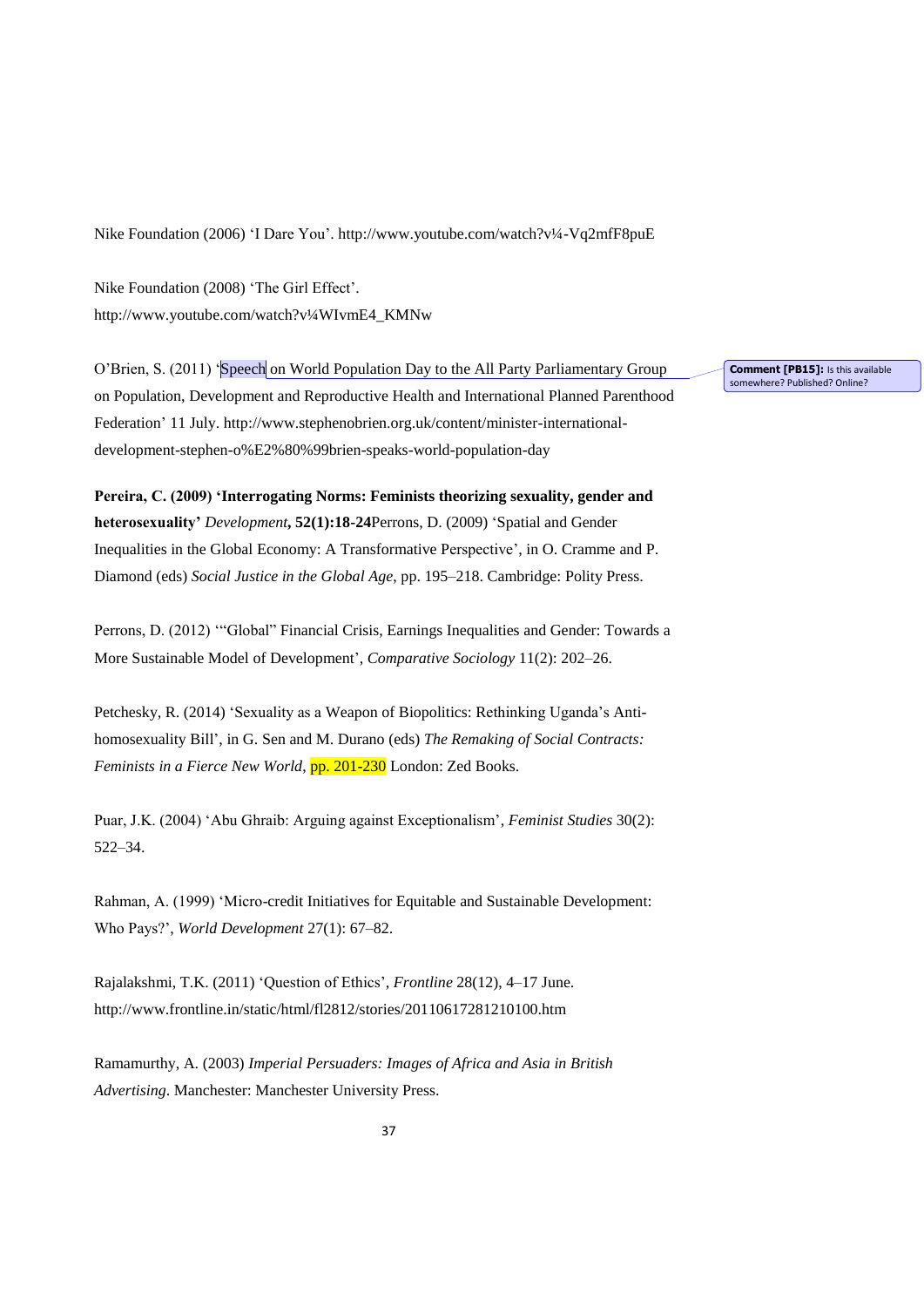Rao, M. (1994) 'An Imagined Reality: Malthusianism, Neo-Malthusianism and Population Myth', *Economic and Political Weekly* 29(5): PE40–PE52.

Rathgeber, E. (1990) 'WID, WAD, GAD: Trends in Research and Practice', *Journal of Developing Areas* 24(4): 489–502.

Razavi, S. and C. Miller (1995) 'From WID to GAD: Conceptual Shifts in the Women and Development Discourse'. Occasional Paper 1. Geneva: United Nations Research Institute for Social Development.

Richie, B.(2012) *Arrested Justice: Black Women, Violence, and America's Prison Nation*. New York: New York University Press.

Robertson, D. (1997) *Killing the Black Body: Race, Reproduction and the Meaning of Liberty*. New York: Pantheon Books.

de la Rocha, M.G. (2009) 'The Construction of the Myth of Survival', in A. Cornwall, E. Harrison and A. Whitehead (eds) *Gender Myths and Feminist Fables: The Struggle for Interpretive Power in Gender and Development*, pp. 45-66 Oxford: Blackwell.

Rogaly, B. (1996) 'Microfinance Evangelism, "Destitute Women" and the Hard Selling of a New Anti-poverty Formula', *Development in Practice* 6(2): 100–112.

Ross, E.B. (1998) *The Malthus Factor: Poverty, Politics and Population in Capitalist Development*. London: Zed Books.

Rottenberg, C. (2014) 'The Rise of Neoliberal Feminism', *Cultural Studies* 28(3): 418–37.

Rowden, R. (2011) *The Deadly Ideas of Neoliberalism: How the IMF has Undermined Public Health and the Fight against AIDS*. London: Zed Books.

Roy, A. (2012) 'Interview', Channel 4 News, 22 December. http://www.outlookindia.com/blogs/post/Arundhati-Roy-On-Indias-Rape-Culture/2927/31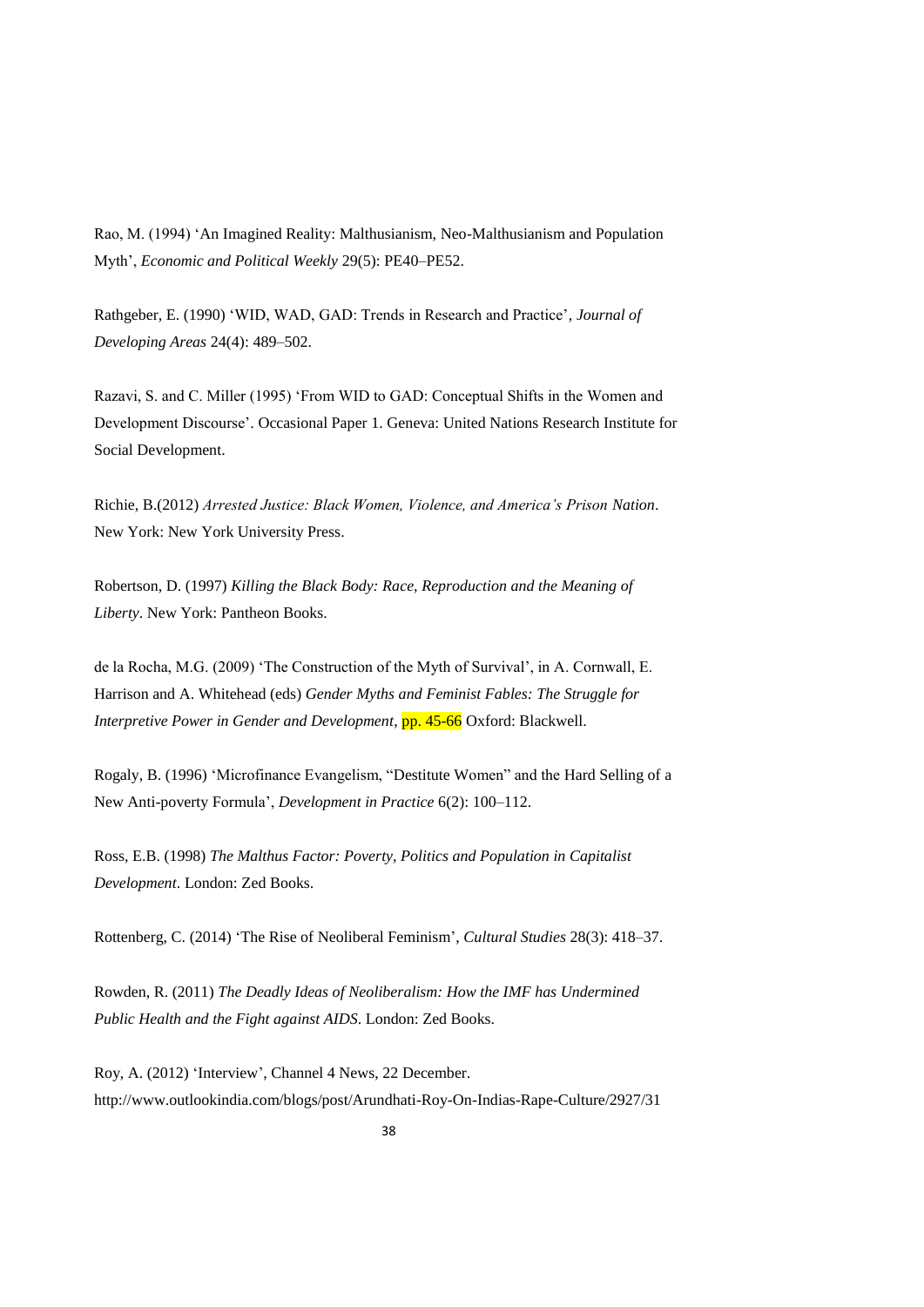Sarojini, N.B. and A. Shenoi (2010) 'At What Price? Gardasil Research Targets Girls from Vulnerable Communities'. DifferenTakes No. 65. Amherst, MA: Hampshire College Population and Development Program. http://popdev.hampshire.edu/projects/dt/65

Sassen, S (2000) ['Women's Burden: Counter-Geographies of Globalization and the](http://www.columbia.edu/~sjs2/PDFs/womensburden.2000.pdf)  Feminization of Survival', *[Journal of International Affairs](http://www.columbia.edu/~sjs2/PDFs/womensburden.2000.pdf)* 53(2): 503–24.

Sen, G. and C. Grown (1985) *Development, Crises and Alternative Visions: Third World Women's Perspectives*. Bangalore: DAWN Secretariat.

Sengupta, S (2013) 'Reclaiming the Republic from the Alleged Perpetrators of Violence', *Kafila* 26 January.

http://kafila.org/2013/01/26/reclaiming-the-republic-from-the-alleged-perpetrators-ofviolence-india-kashmir-and-elsewhere/

Sharma, J., S. Parthasarathy and A. Dwivedi (2007) *Examining Self Help Groups: Empowerment, Poverty Alleviation, Education*. Delhi: Nirantar.

Spivak, G.C. (1988) 'Can the Subaltern Speak?', in C. Nelson and L. Grossberg (eds) *Marxism and the Interpretation of Culture*, pp. 271–313. Urbana, IL: University of Illinois Press.

Stein, H. (2008) *Beyond the World Bank Agenda: An Institutional Approach to Development*, Chicago: University of Chicago Press

Stern, A and T. Platt (2013) 'Sterilization Abuse in State Prisons: Time to Break With California's Long Eugenic Patterns' *Huffington Post* 23 July http://www.huffingtonpost.com/alex-stern/sterilization-california-prisons\_b\_3631287.html

Switzer, H. (2013) '(Post)Feminist Development Fables*: The Girl Effect* and the Production of Sexual Subjects', *Feminist Theory* 14(3): 345–60.

Tamale, S. (2010) 'A Human Rights Impact Assessment of Uganda's Anti-Homosexuality Bill', *Pambazuka News* 14 January. http://www.pambazuka.net/en/category/features/61423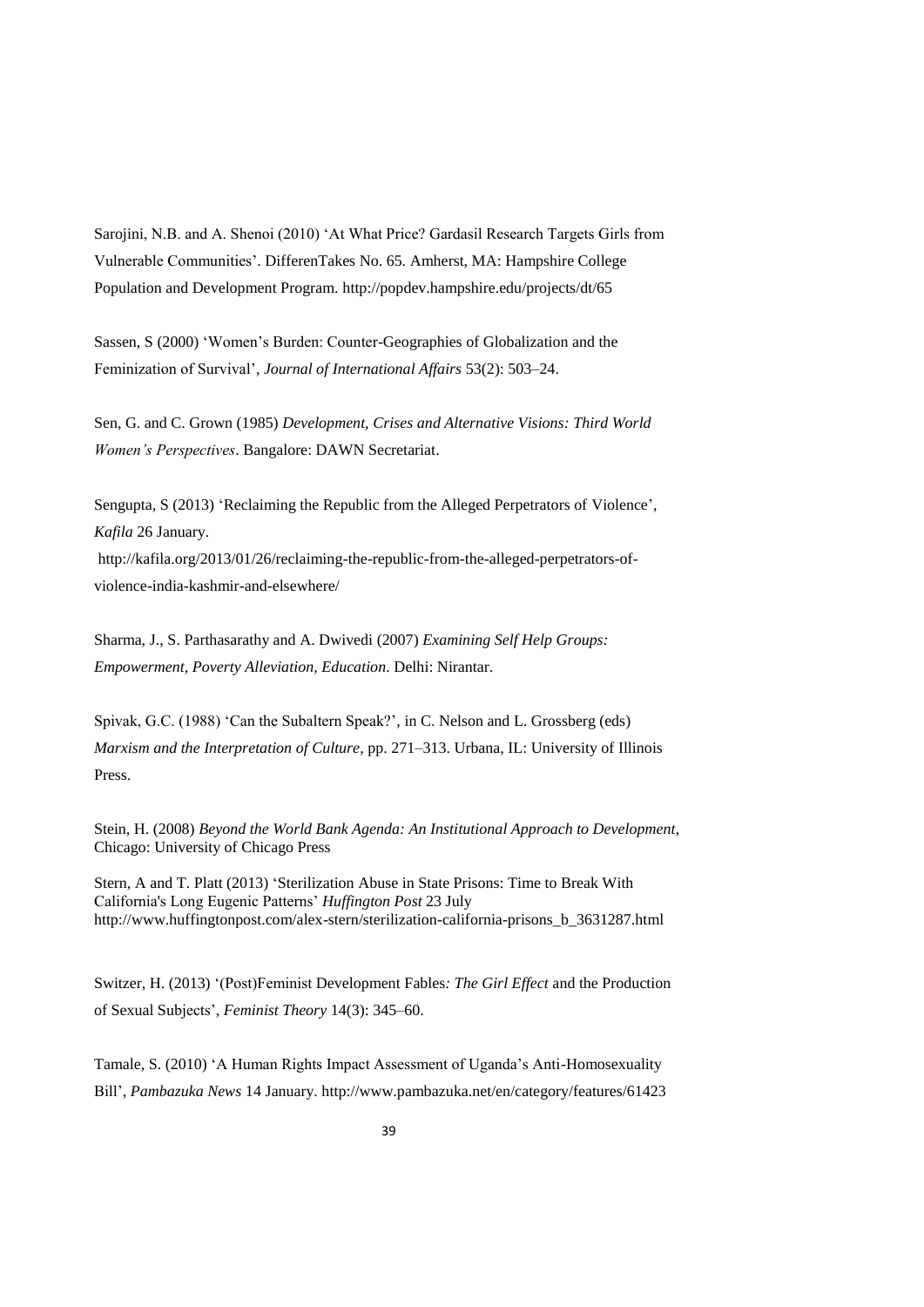Thomas, K. (2014) 'Pfizer and Aid Groups Team Up on Depo-Provera Contraceptive for Developing World,' *New York Times* 13 November. http://www.nytimes.com/2014/11/14/business/p!zer-and-aid-groups-team-up-on-depoprovera-for-developing-world.html?\_r=0

UNFPA(2010) 'Scaling Up Access to Family Planning in Southern Ethiopia'. 11 January. http://www.unfpa.org/news/scaling-access-family-planning-southern-ethiopia

Vashisht, N. and J. Puliyel (2012) 'Polio Programme: Let Us Declare Victory and Move On', *Indian Journal of Medical Ethics* 9(2). http://www.issuesinmedicalethics.org/index.php/ijme/article/view/110/1065

Wangari, E. (2002) 'Reproductive Technologies: A Third World Feminist Perspective', in K. Saunders (ed.) *Feminist Post-Development Thought*, pp. 298–312. London: Zed Books.

White, S. (2006) 'The "Gender Lens": A Racial Blinder?', *Progress in Development Studies* 6(1): 55–67.

Wilson, A. (1994) 'New World Order and the West's War on Population', *Economic and Political Weekly* 29(34): 2201–04.

Wilson, K. (1999) 'Patterns of Accumulation and Struggles of Rural Labour: Some Aspects of Agrarian Change in Central Bihar', *Journal of Peasant Studies* 26(2–3): 316–54.

Wilson, K. (2008) ['Reclaiming "Agency", Reasserting Resistance'](http://eprints.lse.ac.uk/31492/), *IDS Bulletin* 39(6): 83– 91.

Wilson, K. (2011) '"Race", Gender and Neoliberalism: Changing Visual Representations in Development', Third *World Quarterly* 32(2): 315–31.

Wilson, K. (2012) *'Race', Racism and Development: Interrogating History, Discourse and Practice*. London: Zed Books.